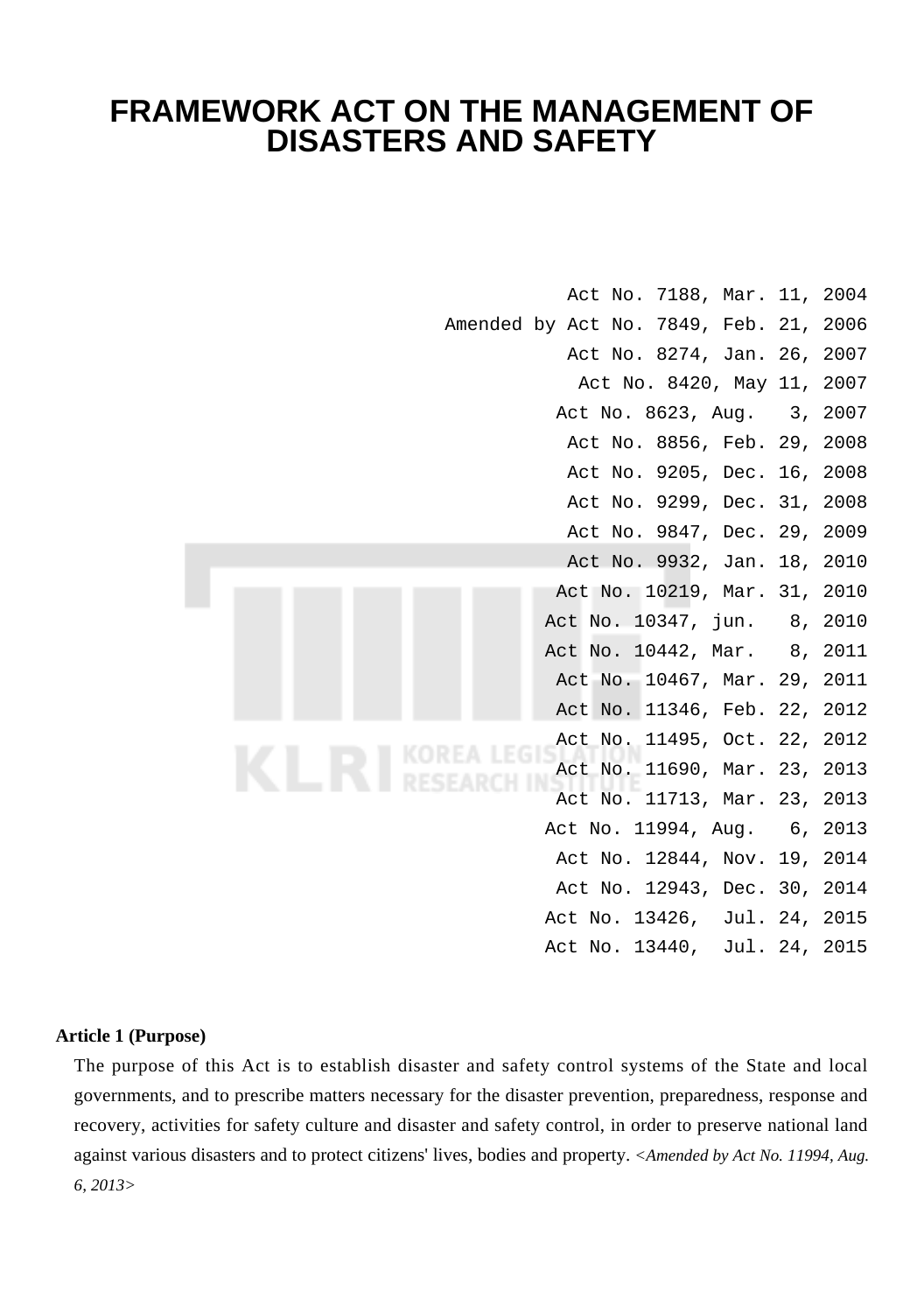#### **Article 2 (Basic Concept)**

The basic concept of this Act is to affirm that the basic obligation of the State and local governments is to prevent disasters and to minimize damage from disasters, in the event of a disaster, and to ensure that citizens may live in a safe society from any disasters, by preferentially addressing safety when all citizens, the State and local governments perform any conduct relating to the safety of lives and physical safety of citizens and to the protection of their property.

#### **Article 3 (Definitions)**

The terms used in this Act shall be defined as follows: *<Amended by Act No. 9847, Dec. 29, 2009; Act No. 10467, Mar. 29, 2011; Act No. 11346, Feb. 22, 2012; Act No. 11690, Mar. 23, 2013; Act No. 11994, Aug. 6, 2013; Act No. 12844, Nov. 19, 2014; Act No. 12943, Dec. 30, 2014; Act No. 13426, Jul. 24, 2015>*

1. The term "disaster" means any of the following which actually causes or is likely to cause any harm to the lives, bodies, and property of citizens and the State:

(a) Natural disasters: Disasters caused by a typhoon, flood, downpour, strong wind, wind and waves, tidal wave, heavy snowfall, lightning, drought, earthquake, sandy dust, hypertrephied of algae, ebb and flow, volcanic activity, and other natural phenomena equivalent thereto;

(b) Social accidents: Damage, beyond the scale prescribed by Presidential Decree, caused by a fire, collapse, explosion, traffic accidents (including aviation accidents and marine accidents), chemical, biological, and radioactive accidents, environmental pollution incidents, etc.; damage caused by the paralyzation of the State's infrastructure, such as energy, communications, transportation, finance, medical treatment, and water supply; and damage caused by the spread, etc. of infectious diseases under the Infectious Disease Control and Prevention Act or contagious animal diseases under the Act on the Prevention of Contagious Animal Diseases;

(c) Deleted; *<by Act No. 11994, Aug. 6, 2013>*

2. The term "overseas disaster" means a disaster that actually causes or is likely to cause any harm to the lives, bodies, and property of citizens of the Republic of Korea outside the territory of the Republic of Korea, and which shall be handled by the Government;

3. The term "disaster management" means all activities that are carried out for disaster prevention, preparedness, response, and recovery;

4. The term "safety management" means all activities that are carried out to protect people's lives, bodies, and property from disasters or various other accidents;

4-2. The term "safety standards" means the standards that systemize the technical standards that should be applied to secure safety during the process of manufacturing, maintaining, and managing various facilities, materials, etc., and the fields, scope, etc. of safety standards shall be prescribed by Presidential Decree;

5. The term "disaster management agency" means any of the following agencies which performs disaster management affairs: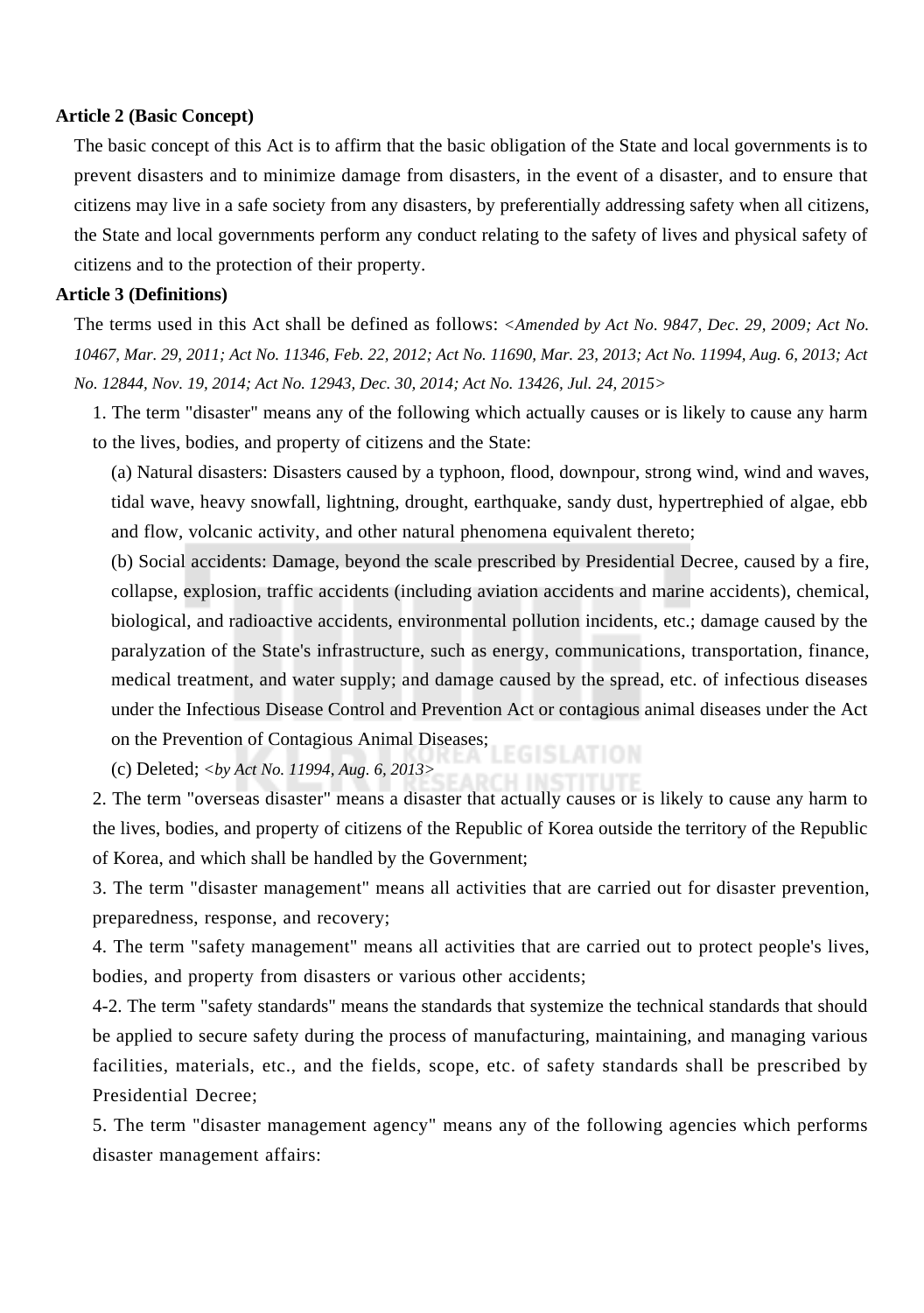(a) Central administrative agencies and local governments (including administrative cities specified in Article 10 (2) of the Special Act on the Establishment of Jeju Special Self-Governing Province and the Development of Free International City);

(b) Local administrative agencies, public institutions, public organizations (including local organizations, such as branch offices of the said public institutions and public organizations), and agencies prescribed by Presidential Decree that manage important facilities subject to disaster management;

5-2. The term "disaster management supervision agency" means any related central administrative agency prescribed by Presidential Decree to supervise the performance of affairs related to the prevention, preparedness, response, and recovery from disasters or various other accidents by type thereof;

6. The term "emergency rescue" means life rescue, first aid, and all necessary emergency measures performed by emergency rescue agencies and emergency rescue and relief support agencies in order to protect lives, bodies, and property of citizens where a disaster is likely to occur or actually occurs;

7. The term "emergency rescue agency" means any of the following agencies:

(a) The Ministry of Public Safety and Security;

- (b) A fire headquarters and a regional headquarters of the Korea Coast Guard;
- (c) A fire station or a coast guard station;

8. The term "emergency rescue and relief support agency" means any agency or organization prescribed by Presidential Decree, equipped with human resources, installations, equipment, operation systems, etc. necessary for emergency rescue and relief service;

9. The term "national disaster management standard" means the standard which uniformly simplifies and systematizes all processes of disaster management to be used for all types of disasters and which is publicly announced by the Minister of Public Safety and Security;

9-2. The term "activities for safety culture" means activities for making a society safe from disasters or various other accidents, such as enhancing the value and awareness of safety, improving safety habits, etc. through safety education, safety training, public relations, etc.;

10. The term "disaster management information" means information necessary for disaster management, such as information on emergency cases, available resources and facilities, and geographic information.

# **Article 4 (Responsibilities of State, etc.)**

(1) The State and local governments shall be responsible for protecting lives, bodies, and property of people from disasters or various other accidents, shall endeavor to prevent disasters or various other accidents and to mitigate damage therefrom, and shall formulate and implement plans in order to promptly deal with disasters or various other accidents and recovering from the damage. *<Amended by Act No. 11994, Aug. 6, 2013>*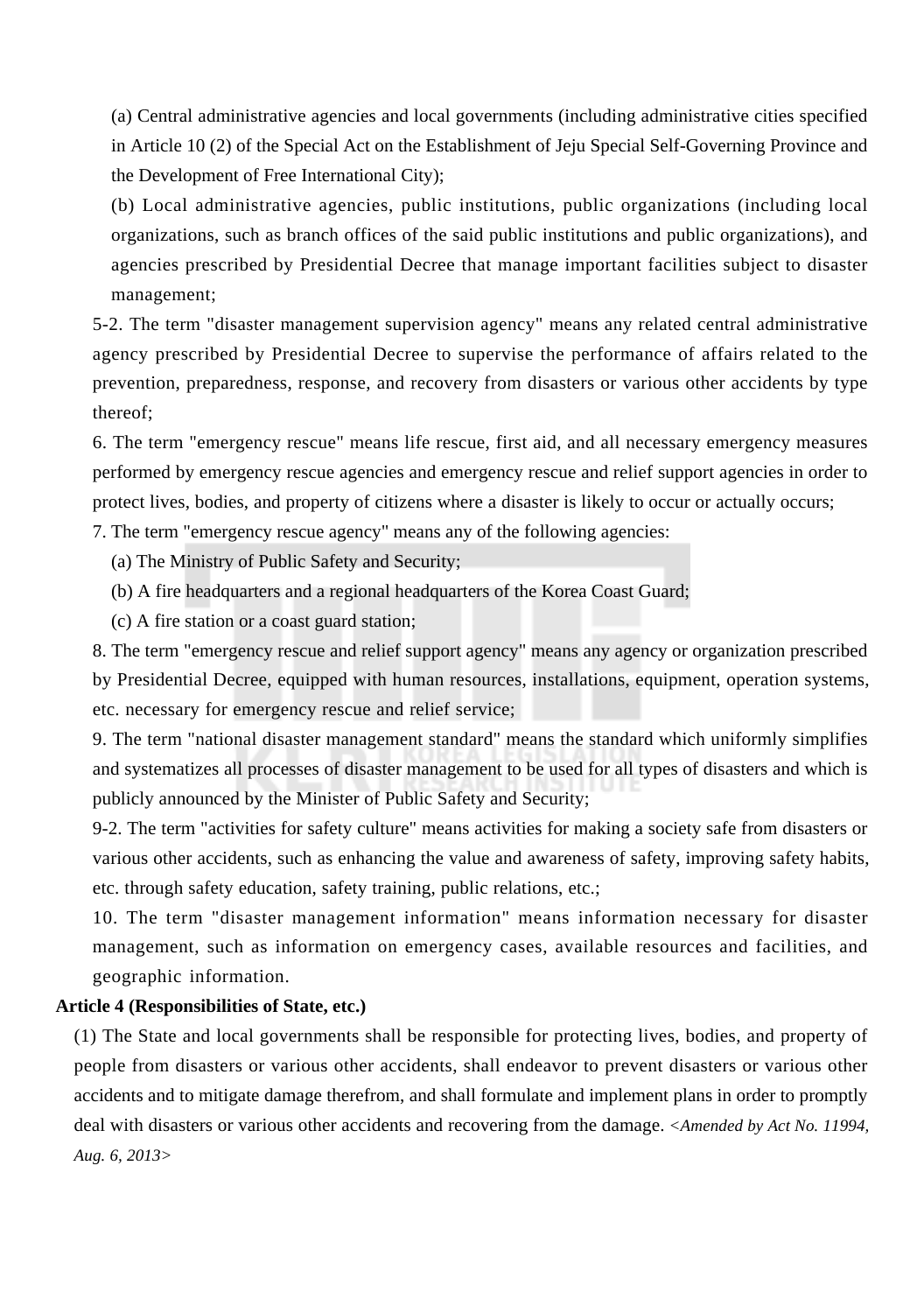(2) The head of a disaster management agency referred to in subparagraph 5 (b) of Article 3 shall formulate and implement a safety management plan relating to his/her duties, and cooperate with a Special Metropolitan City, Metropolitan City, Special Self-Governing City, Do, Special Self-Governing Province (hereinafter referred to as "City/Do") or Si (including administrative cities specified in Article 10 (2) of the Special Act on the Establishment of Jeju Special Self-Governing Province and the Development of Free International City; hereinafter the same shall apply)/Gun/Gu (referring to an autonomous Gu; hereinafter the same shall apply) having jurisdiction over his/her agency in performing disaster and safety management affairs. *<Amended by Act No. 11346, Feb. 22, 2012; Act No. 12943, Dec. 30, 2014; Act No. 13426, Jul. 24, 3014>*

# **Article 5 (Obligations of People)**

People shall fully cooperate with the State and local governments in carrying out disaster and safety control affairs, and endeavor to protect buildings and facilities they own or use from any disaster or various other accidents. *<Amended by Act No. 11994, Aug. 6, 2013>*

#### **Article 6 (General Control and Coordination of Affairs Related to Disaster and Safety Management)**

The Minister of Public Safety and Security shall exercise the general control over and provide coordination of affairs related to disaster and safety management performed by the State and local governments.

#### **Article 7 Deleted.** *<by Act No. 11994, Aug. 6, 2013>*

# **Article 8 (Relationship, etc. with other Acts)**

(1) Where other Acts on disaster and safety control are enacted or subsequently amended, they shall be in compliance with the purpose and basic concept of this Act.

(2) Except as otherwise particularly provided for in other Acts, such as the Countermeasures against Natural Disasters Act, this Act shall apply to disaster and safety control affairs. *<Amended by Act No. 11994, Aug. 6, 2013>*

(3) and (4) Deleted. *<by Act No. 11994, Aug. 6, 2013>*

#### **Article 9 (Central Safety Management Committee)**

(1) A Central Safety Management Committee (hereinafter referred to as "Central Committee") shall be established under the jurisdiction of the Prime Minister in order to deliberate on the following matters related to disaster and safety management: *<Amended by Act No. 11994, Aug. 6, 2013; Act No. 12943, Dec. 30, 2014>*

1. Matters concerning the important policies on disaster and safety management;

2. Matters concerning the Master Plan for National Safety Management under Article 22;

2-2. Matters concerning any medium-term project plan related to disaster and safety management projects, opinions on investment priority, and the budget requests provided for in Article 10-2;

3. Matters concerning the coordination of disaster and safety management affairs, such as plans, inspections and examinations, education and training, evaluation, safety standards, etc. that are formulated and implemented by the heads of central administrative agencies;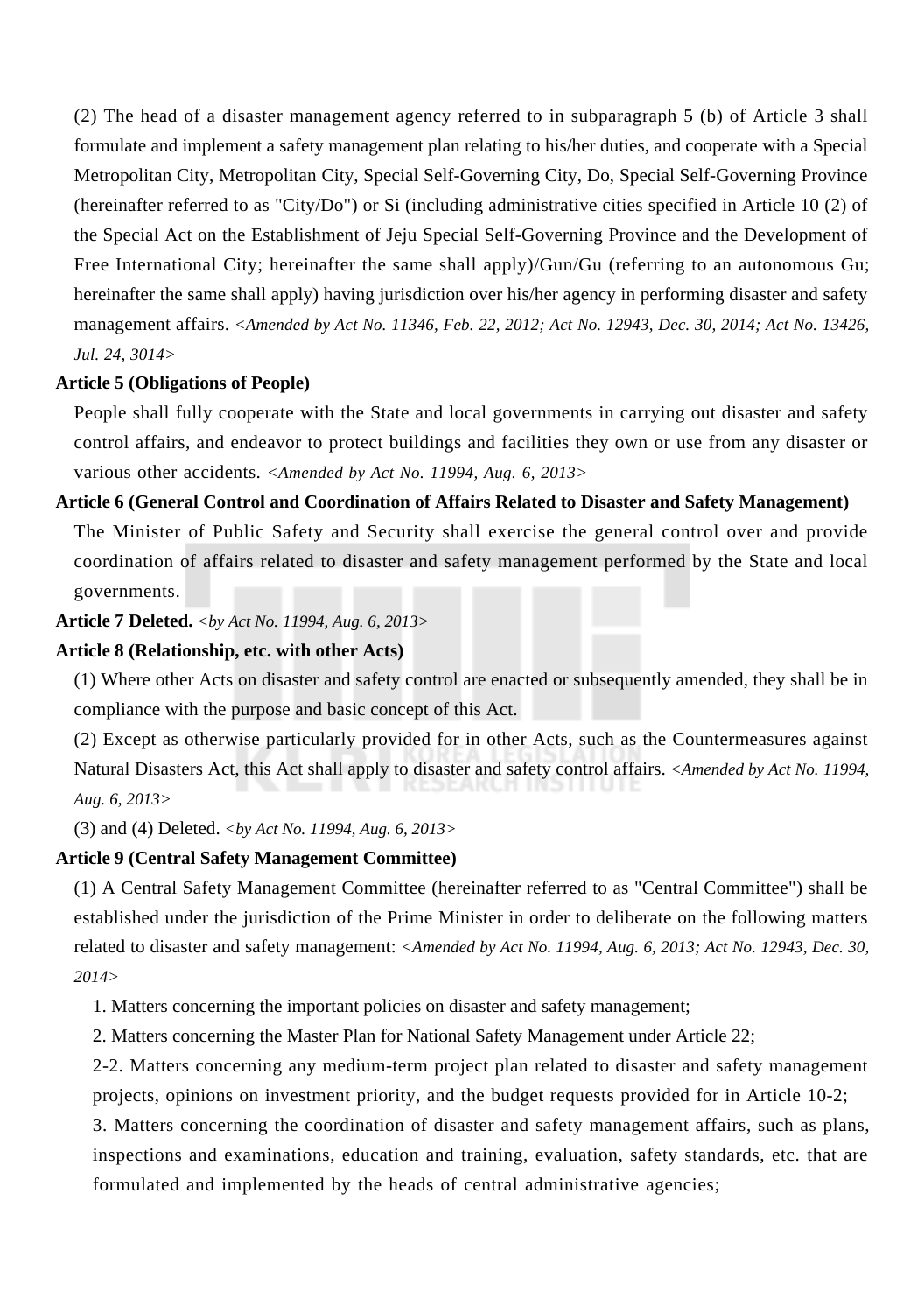4. Matters concerning the declaration of disaster emergency under Article 36;

5. Matters concerning the declaration of special disaster areas under Article 60;

6. Important matters concerning the cooperation among related agencies for disaster management where disasters or various other accidents occur or are likely to occur;

7. Matters concerning the promotion of projects in order to prevent disasters and accidents prescribed by Presidential Decree, which are implemented by the heads of central administrative agencies;

8. Other matters the Chairperson brings to a meeting for deliberation.

(2) The Prime Minister shall serve as the Chairperson of the Central Committee, and the heads of central administrative agencies or of related institutions or organizations prescribed by Presidential Decree shall serve as the members of the Central Committee.

(3) The Chairperson of the Central Committee shall represent the Central Committee and exercise general control over its affairs. *<Newly Inserted by Act No. 11346, Feb. 22, 2012>*

(4) The Central Committee shall have one executive-secretary, and the Minister of Public Safety and Security shall be the executive-secretary. *<Amended by Act No. 11994, Aug. 6, 2013; Act No. 12844, Nov. 19, 2014; Act No. 12943, Dec. 30, 2014>*

(5) Where the Chairperson of the Central Committee is unable to perform any of his/her duties due to any accident or extenuating circumstance, his/her duties shall be performed on his/her behalf by the Minister of Public Safety and Security, or by the head of another central administrative agency, in the order prescribed by Presidential Decree. *<Amended by Act No. 11994, Aug. 6, 2013; Act No. 12844, Nov. 19, 2014>* (6) Where the Minister of Public Safety and Security, etc. performs any of the duties of the Chairperson of the Central Committee on his/her behalf under paragraph (5), the Vice Minister of Public Safety and Security shall perform the duties of the executive-secretary of the Central Committee on his/her behalf. *<Amended by Act No. 11994, Aug. 6, 2013; Act No. 12844, Nov. 19, 2014; Act No. 12943, Dec. 30, 2014>*

(7) Where any affair referred to in subparagraphs of paragraph (1) is related to national security, the Central Committee shall consult thereon with the National Security Council. *<Amended by Act No. 11994, Aug. 6, 2013>*

(8) The Chairperson of the Central Committee may, in connection with the affairs under his/her jurisdiction, request the heads of disaster management agencies or related persons to submit data, to state their opinions, or to provide cooperation for other necessary matters. In such cases, persons in receipt of such request shall comply therewith, except in extenuating circumstances. *<Newly Inserted by Act No. 11994, Aug. 6, 2013>*

(9) Necessary matters concerning the organization, operation, etc. of the Central Committee shall be prescribed by Presidential Decree. *<Amended by Act No. 11346, Feb. 22, 2012; Act No. 11994, Aug. 6, 2013>* **Article 9-2 Deleted.** *<by Act No. 11994, Aug. 6, 2013>*

## **Article 10 (Safety Policy Coordination Committee)**

(1) A Safety Policy Coordination Committee (hereinafter referred to as the "Coordination Committee") shall be established under the Central Committee in order to examine in advance the agenda items to be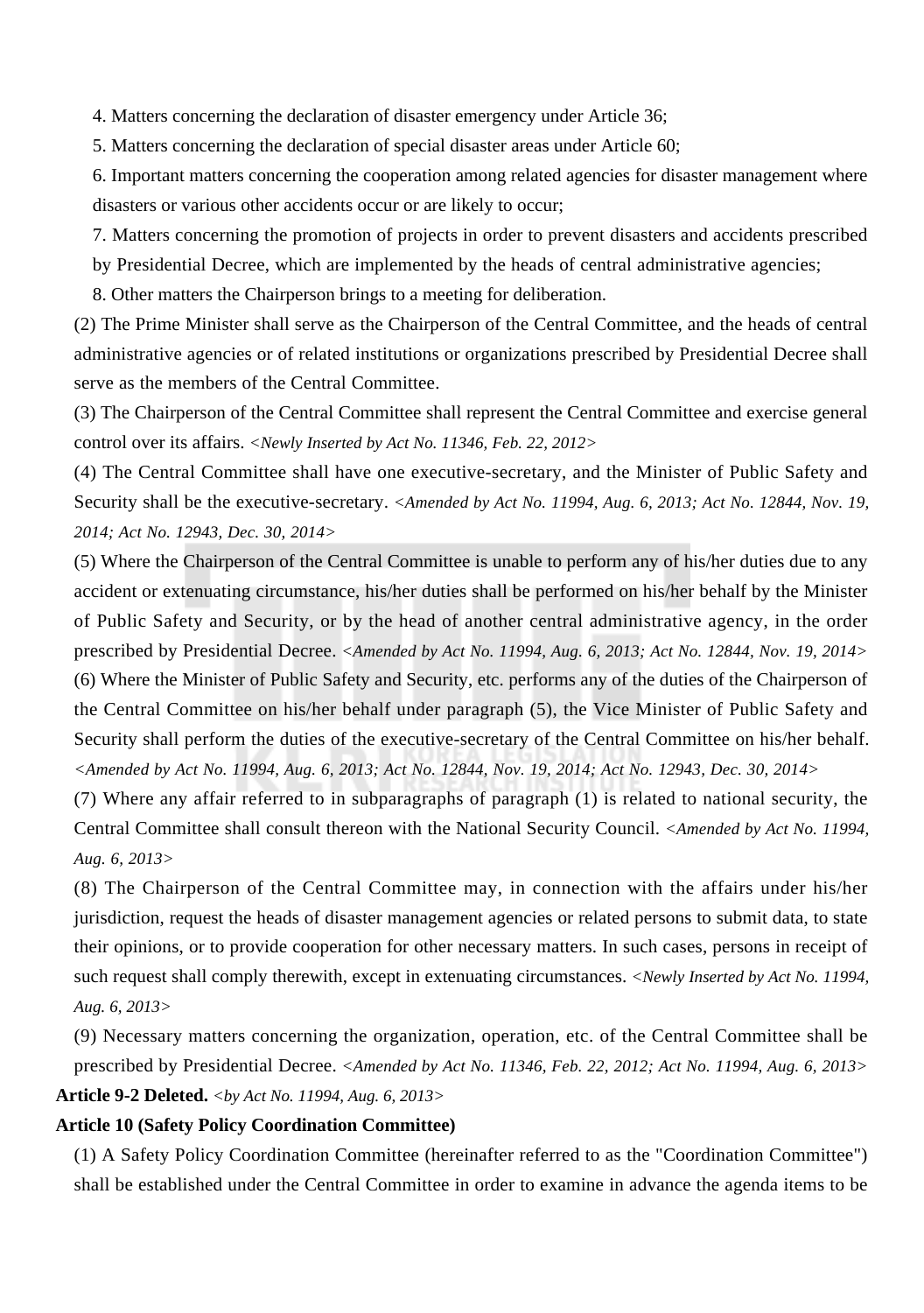submitted to the Central Committee for deliberation and to perform the following duties:

1. Prior coordination of the matters under Article 9 (1) 3, 6, and 7;

2. Deliberation on the implementation plans under Article 23;

3. Deliberation on the designation of national infrastructure under Article 26;

4. Deliberation on the comprehensive plans for technology development for disaster and safety management under Article 71-2;

5. Other matters delegated by the Central Committee.

(2) The Minister of Public Safety and Security shall serve as the Chairperson of the Coordination Committee, and persons appointed or commissioned by the Chairperson, from among the Vice Ministers of central administrative agencies prescribed by Presidential Decree, other public officials at the vice ministerial level, and persons with extensive knowledge on and experience in disaster and safety management, shall be the members thereof. *<Amended by Act No. 12844, Nov. 19, 2014>*

(3) The Coordination Committee shall have one executive-secretary member, and the Vice Minister of Public Safety and Security shall be the executive-secretary member. *<Amended by Act No. 12844, Nov. 19, 2014>*

(4) The Coordination Committee may have the working committees efficiently deal with its affairs. *<Amended by Act No. 12943, Dec. 30, 2014>*

(5) The Chairperson of the Coordination Committee shall report to the chairperson of the Central Committee the results of deliberation and coordination of the important matters prescribed by Presidential Decree among the matters deliberated upon and coordinated by the Coordination Committee under paragraph (1).

(6) The Chairperson of the Coordination Committee may examine the performance status of the matters deliberated upon and coordinated by the Central Committee or the Coordination Committee and report the results thereof to the Central Committee.

(7) Necessary matters concerning the organization, operation, etc. of the Coordination Committee and working committees under paragraph (4) shall be prescribed by Presidential Decree. *<Amended by Act No. 12943, Dec. 30, 2014>*

#### **Article 10-2 (Prior Consultation, etc. on Budget for Disaster and Safety Management Projects)**

(1) The head of any relevant central administrative agency shall submit a medium-term project plan related to disaster and safety management projects (referring to the projects that the Minister of Public Safety and Security determines in consultation with the Minister of Strategy and Finance; hereafter in this Article and Article 10-3, the same shall apply) among the medium-term project plans to be submitted to the Minister of Strategy and Finance under Article 28 of the National Finance Act and the opinion of the relevant agency on investment priority, to the Minister of Public Safety and Security, by no later than January 31 each year.

(2) The head of any relevant central administrative agency shall submit a budget request related to disaster and safety management projects among the budget requests to be submitted to the Minister of Strategy and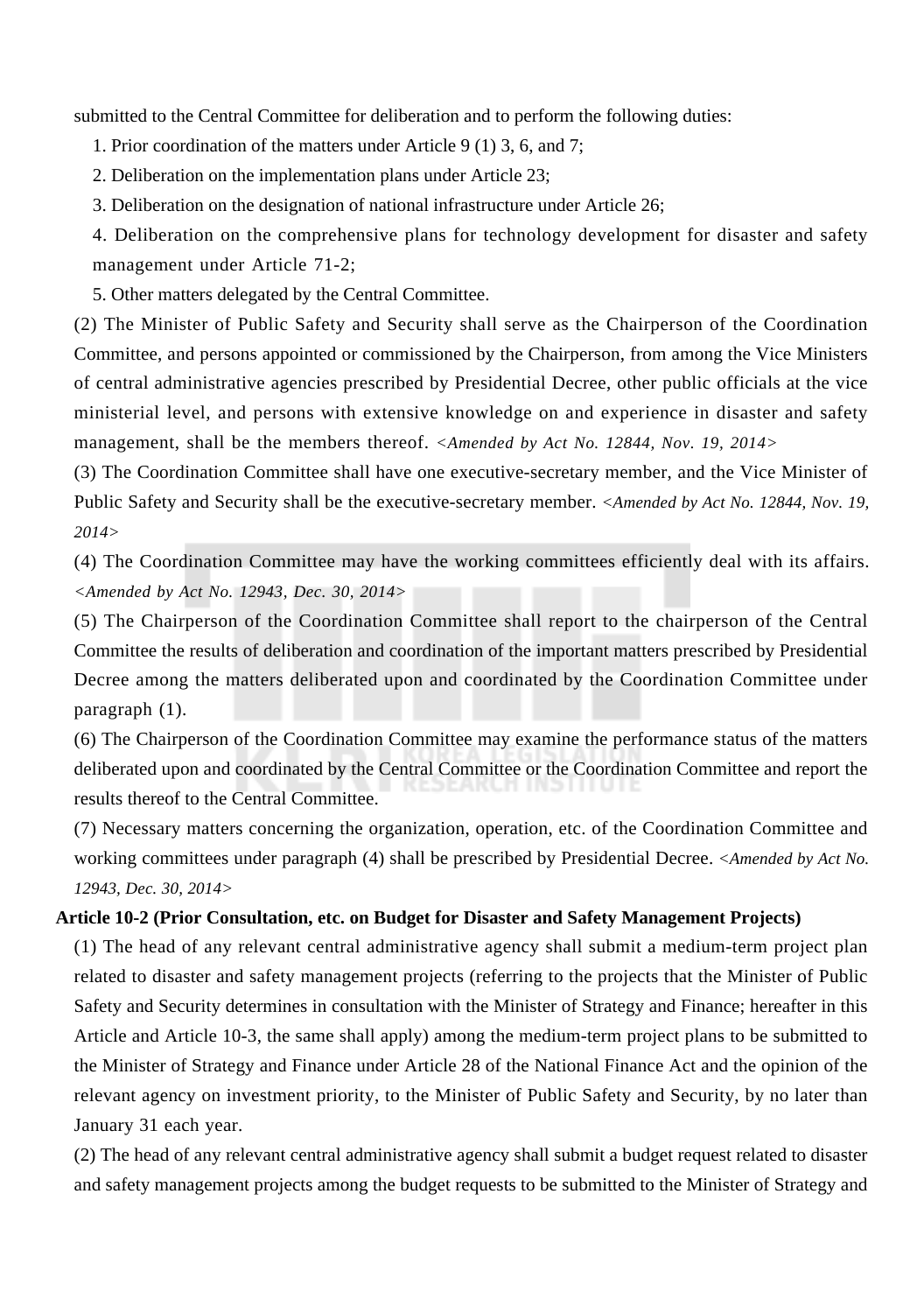Finance under Article 31 (1) of the National Finance Act, to the Minister of Public Safety and Security, by no later than May 31 each year.

(3) The Minister of Public Safety and Security shall examine the medium-term project plans, opinions on investment priority, and budget requests referred to in paragraphs (1) and (2) and notify the following matters to the Minister of Strategy and Finance by no later than June 30 each year, following deliberation by the Central Committee:

1. Direction of investment in disaster and safety management projects;

2. Matters concerning the investment priority of disaster and safety management projects, appropriateness of investment, direction of priority implementation, etc. by relevant central administrative agency;

3. Results of examination of the similarity and overlapping of disaster and safety management projects;

4. Other matters necessary to improve efficiency of the investment in disaster and safety management projects.

(4) The Minister of Strategy and Finance shall compile a budget plan for disaster and safety management projects, based on the results notified under paragraph (3), except in extenuating circumstances, such as where the national financial status does not coincide with the principle for financial management.

**Article 10-3 Deleted.** *<by Act No. 11994, Aug. 6, 2013>*

#### **Article 11 (Local Committees)**

(1) In order to deliberate on and coordinate the following matters related to disaster and safety management by area, a City/Do safety management committee (hereinafter referred to as the "City/Do committee") shall be established under the jurisdiction of a Special Metropolitan City Mayor, a Metropolitan City Mayor, the Mayor of a Special Self-Governing City, a Do Governor, and the Governor of a Special Self-Governing Province (hereinafter referred to as "Mayor/Do Governor"), respectively, and a Si/Gun/Gu safety management committee (hereinafter referred to as the "Si/Gun/Gu committee") shall be established under the jurisdiction of the head of each Si (including the head of the administrative city specified in Article 11 (1) of the Special Act on the Establishment of Jeju Special Self-Governing Province and the Development of Free International City; hereinafter the same shall apply)/Gun/Gu (referring to the head of an autonomous Gu; hereinafter the same shall apply): *<Amended by Act No. 11346, Feb. 22, 2012; Act No. 11994, Aug. 6, 2013; Act No. 12943, Dec. 30, 2014; Act No. 13426, Jul. 24, 2015>*

1. Matters concerning the disaster and safety management policies for the relevant area;

2. Matters concerning the safety management plans under Article 24 or 25;

3. Matters concerning the progress of disaster and safety management affairs conducted by the disaster management agency having jurisdiction over the relevant area (excluding central administrative agencies and superior local governments);

4. Matters concerning the cooperation among related agencies for disaster management where any disaster or various other accident occurs or is likely to occur;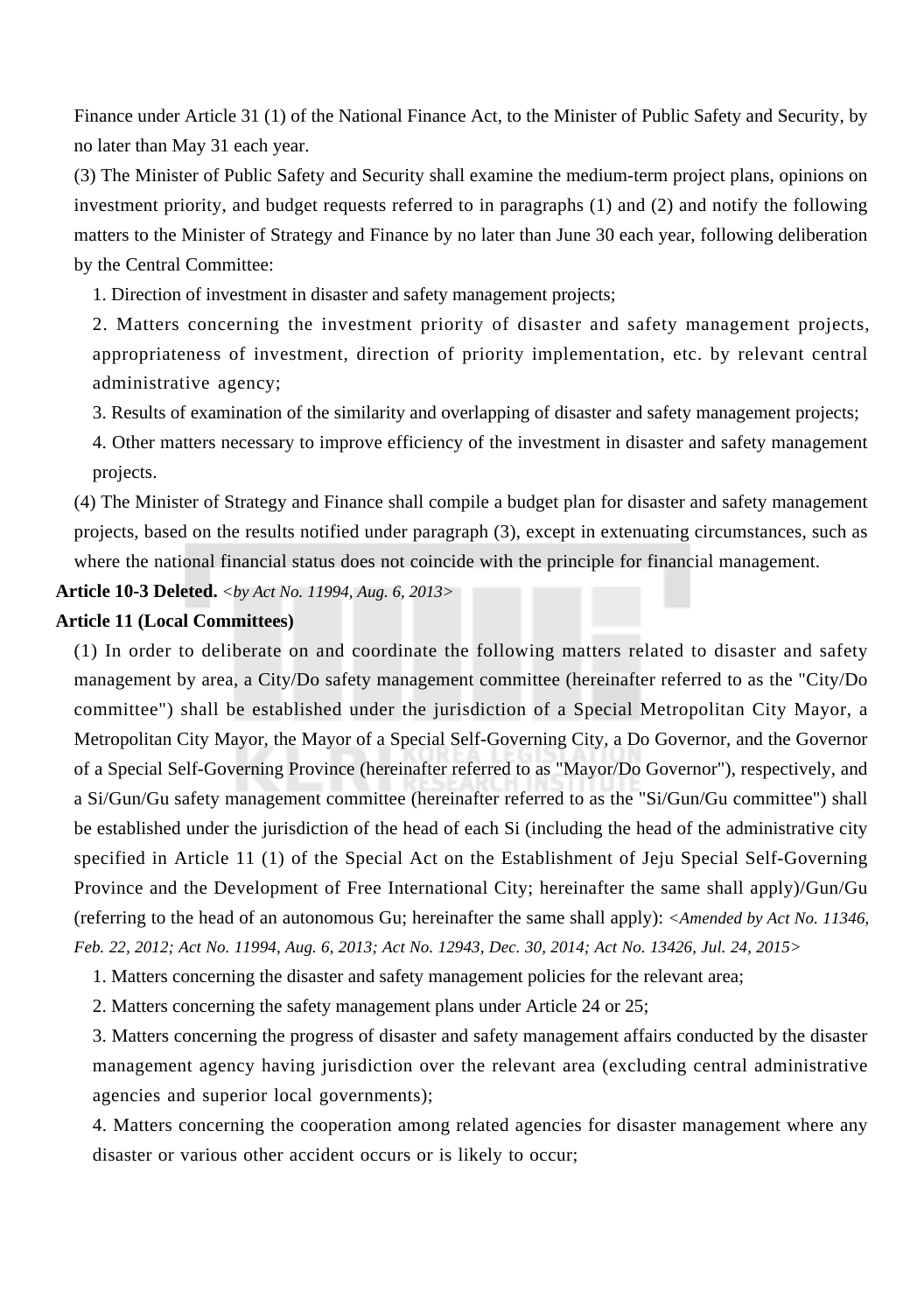5. Matters falling under the authority of the relevant committee pursuant to any other Act or subordinate statute or municipal ordinance;

6. Other matters submitted by the chairperson of the relevant committee to a meeting for deliberation.

(2) Any Mayor/Do Governor shall serve as the Chairperson of the relevant City/Do committee, and the head of each Si/Gun/Gu shall serve as the chairperson of the relevant Si/Gun/Gu committee.

(3) In order to examine the bills to be referred to the meetings of a City/Do committee or a Si/Gun/Gu committee (hereinafter referred to as "local committees") and to consult, coordinate, etc. with related agencies on disaster and safety management, a working committee for safety policy coordination may be established under the jurisdiction of the relevant local committee. *<Amended by Act No. 11994, Aug. 6, 2013>* (4) Deleted. *<by Act No. 11994, Aug. 6, 2013>*

(5) Necessary matters concerning the organization and operation of local committees and working committees for safety policy coordination referred to in paragraph (3) shall be prescribed by municipal ordinance of the relevant local government. *<Amended by Act No. 11994, Aug. 6, 2013>*

# **Article 12 (Disaster Broadcasting Consultative Committee)**

(1) For the efficient performance of the disaster broadcasting for the prediction, alert and notification of a disaster or for the emergency measures and disaster control, there may be established a Central Disaster Broadcasting Consultative Committee under the jurisdiction of the Central Committee.

(2) For the efficient performance of the disaster broadcasting for the prediction, alert and notification of a disaster or for the emergency measures and disaster control at a local level, there may be established a City/Do or Si/Gun/Gu disaster broadcasting consultative committee (hereafter referred to as "local disaster broadcasting consultative committee" in this Article) under the jurisdiction of the relevant local committee.

(3) Matters necessary for the organization and operation of the Central Disaster Broadcasting Consultative Committee shall be prescribed by Presidential Decree, and matters necessary for the organization and operation of a local disaster broadcasting consultative committee shall be prescribed by municipal ordinance of the relevant local government.

#### **Article 12-2 (Private-Public Cooperative Safety Management Committee)**

(1) For the efficient private-public cooperative relationship for disaster and safety management, the Chairperson of the Coordination Committee may organize and operate a Central Private-Public Cooperative Safety Management Committee (hereinafter referred to as the "Central Private-Public Cooperative Committee"). *<Amended by Act No. 12943, Dec. 30, 2014>*

(2) For the efficient private-public cooperative relationship for disaster and safety management at a local level, the Chairperson of a local coordination committee may organize and operate a City/Do or Si/Gun/Gu private-public cooperative safety management committee (hereinafter referred to as "local private-public cooperative committee" in this Article).

(3) Necessary matters concerning the organization and operation of the Central Private-Public Cooperative Committee shall be prescribed by Presidential Decree, and necessary matters concerning the organization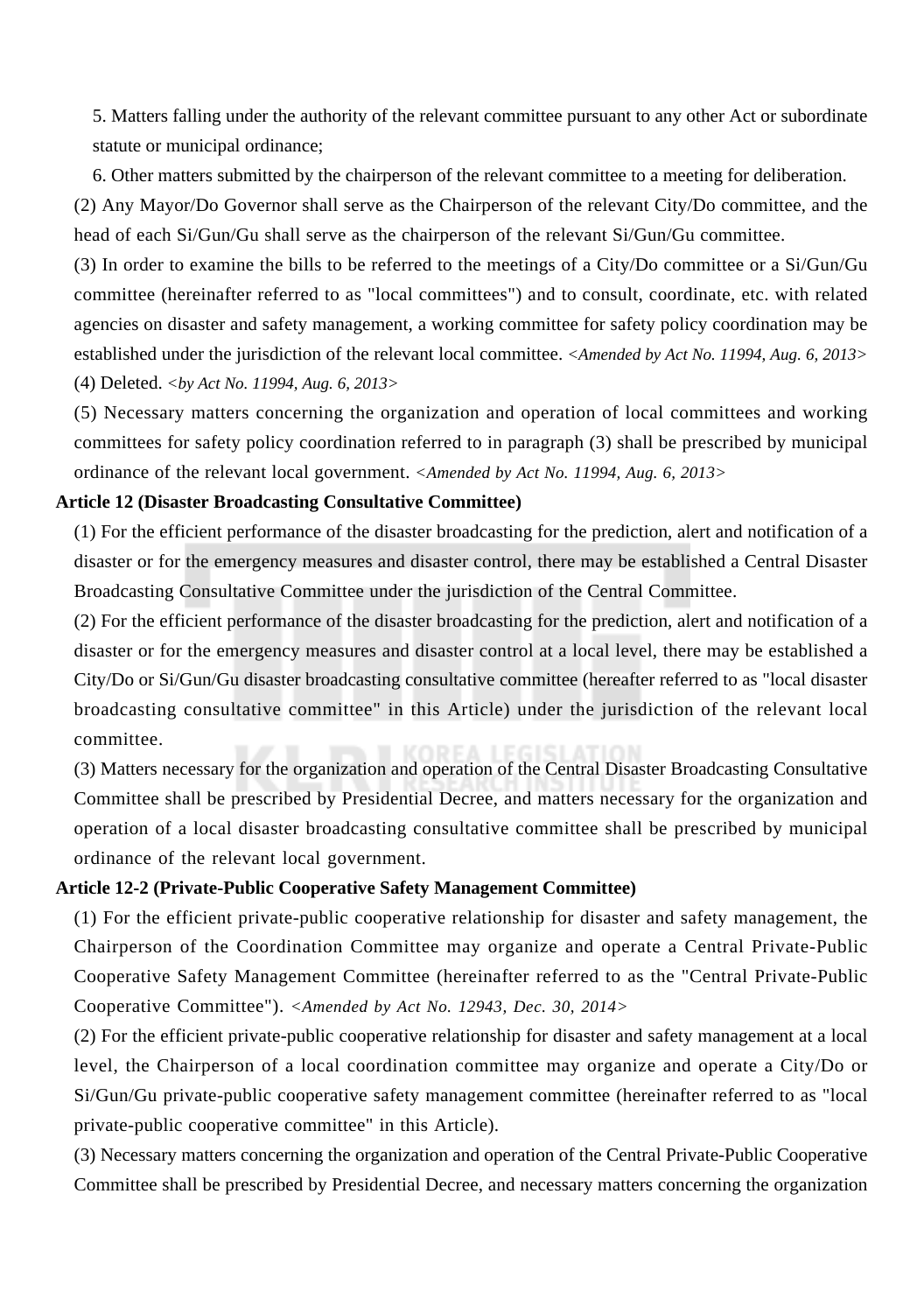and operation of a local private-public cooperative committee shall be prescribed by municipal ordinance of the relevant local government.

## **Article 12-3 (Functions, etc. of Central Private-Public Cooperative Committee)**

(1) Functions of the Central Private-Public Cooperative Committee shall be as follows:

1. Consultation on private-public cooperative activities for disaster and safety management;

2. Consultation on efficient management plan for private-public cooperative projects for disaster and safety management;

3. Monitoring and provision of information at ordinary time on risk factors of disaster and safety management and vulnerable facilities;

4. Consultation on mobilization of human and material resources, participation in life rescue and damage restoration, provision of services to support victimized residents, etc. when any disaster occurs. (2) Meetings of the Central Private-Public Cooperative Committee may be convoked by a co-chairperson

in any of the following cases:

1. Where it is necessary to take private-public cooperative measures due to the occurrence of any largescale disaster referred to in Article 14 (1);

2. Where at least a quarter of all incumbent members request the convocation of a meeting;

3. Other cases where a co-chairperson deems it necessary to convoke a meeting.

(3) In order to support the functions of the Central Private-Public Cooperative Committee, such as prompt participation in a disaster response, where any disaster occurs, the Central Private-Public Cooperative Committee may establish rapid disaster response groups, as prescribed by Presidential Decree.

#### **Article 13 (Support for and Guidance of Local Committees, etc.)**

The Minister of Public Safety and Security may provide necessary support and guidance in the operation of City/Do committees and in the disaster and safety management affairs of local governments, and a Mayor/Do Governor may also provide necessary support and guidance in the operation of Si/Gun/Gu committees within the competent jurisdiction and in the disaster and safety management affairs of Sis/Guns/Gus. *<Amended by Act No. 11690, Mar. 23, 2013; Act No. 11994, Aug. 6, 2013; Act No. 12844, Nov. 19, 2014>*

#### **Article 14 (Central Disaster and Safety Countermeasure Headquarters, etc.)**

(1) The Central Disaster and Safety Countermeasure Headquarters (hereinafter referred to as the "Central Countermeasure Headquarters") shall be established under the jurisdiction of the Ministry of Public Safety and Security in order to exercise general overall control over, and to coordinate matters concerning the response and recovery (hereinafter referred to as "management") from large-scale disasters prescribed by Presidential Decree (hereinafter referred to as "large-scale disasters"), and to take necessary measures. *<Amended by Act No. 11690, Mar. 23, 2013; Act No. 11994, Aug. 6, 2013; Act No. 12844, Nov. 19, 2014; Act No. 12943, Dec. 30, 2014>*

(2) The Central Countermeasure Headquarters shall have the head and the vice head thereof. *<Newly Inserted by Act No. 12943, Dec. 30, 2014>*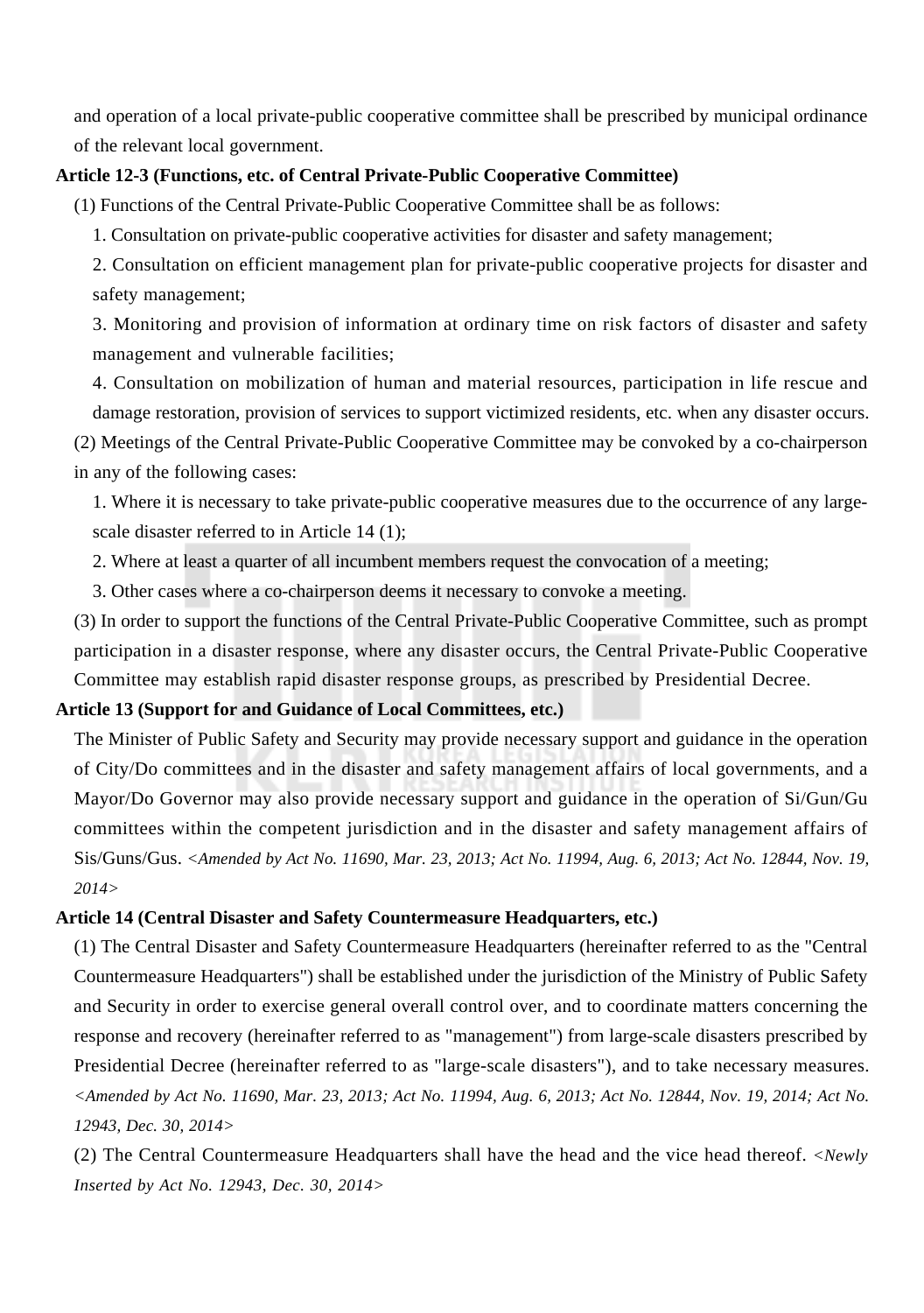(3) The Minister of Public Safety and Security shall serve as the head of the Central Countermeasure Headquarters (hereinafter referred to as "head of the Central Countermeasure Headquarters") and exercise general control over the functions of the Central Countermeasure Headquarters, and may convene a meeting of the Central Disaster and Safety Countermeasure Headquarters if deemed necessary: Provided, That in case of overseas disasters, the Minister of Foreign Affairs shall exercise the authority of the head of the Central Countermeasure Headquarters, and in cases of radioactive disasters defined in Article 2 (1) 8 of the Act on Measures for the Protection of Nuclear Facilities, etc. and Prevention of Radiation Disasters Act, the head of the Central Radioactive Disaster Prevention and Response Headquarters referred to in Article 25 of the same Act shall exercise the authority of the head of the Central Countermeasure Headquarters, respectively. *<Amended by Act No. 11346, Feb. 22, 2012; Act No. 11690, Mar. 23, 2013; Act No. 11994, Aug. 6, 2013; Act No. 12844, Nov. 19, 2014>*

(4) Notwithstanding paragraph (3), the Prime Minister may exercise the authority of the Central Countermeasure Headquarters in any of the following cases for the efficient management of disasters. In such cases, the Minister of Public Safety and Security, the Minister of Foreign Affairs (limited to cases of overseas disasters), or the Chairperson of the Nuclear Safety and Security Commission (limited to cases of radioactive disasters) shall be the vice head: *<Amended by Act No. 12943, Dec. 30, 2014>*

1. Where the Prime Minister deems a Government-wide integrated response is necessary;

2. Where the Minister of Public Safety and Security recommends such exercise of the authority to the Prime Minister or where the Minister of Public Safety and Security recommends it to the Prime Minister upon the request of the head of a disaster management headquarters under Article 15-2 (2). (5) Where a large-scale disaster occurs or is likely to occur, the head of the Central Countermeasure Headquarters shall prepare a system to efficiently respond to the relevant large-scale disaster, such as organization of working groups and establishment of the control center of the Central Disaster and Safety Countermeasure Headquarters, as prescribed by Presidential Decree. In such cases, such control center may combine and operate human resources, equipment, facilities, etc., together with the Central Disaster and Safety Management Center under Article 18 (1) 1. *<Amended by Act No. 12943, Dec. 30, 2014>*

(6) Necessary matters concerning the organization and operation of the Central Countermeasure Headquarters referred to in paragraph (1) and the meetings of the Central Disaster and Safety Countermeasure Headquarters referred to in paragraph (3) shall be prescribed by Presidential Decree. *<Amended by Act No. 11994, Aug. 6, 2013; Act No. 12943, Dec. 30, 2014>*

#### **Article 14-2 (Dispatch of Management Support Groups)**

(1) In order to support management of a large-scale disaster occurred in Korea or abroad, the head of the Central Countermeasure Headquarters may organize management support groups that are comprised of experts, etc. of disaster management who belong to the relevant central administrative agencies and the relevant institutions and organizations and dispatch them to the disaster scene.

(2) In order to promptly support activities, such as rescue, relief, and search, the head of the Central Countermeasure Headquarters may organize special rescue task forces that are comprised of specialized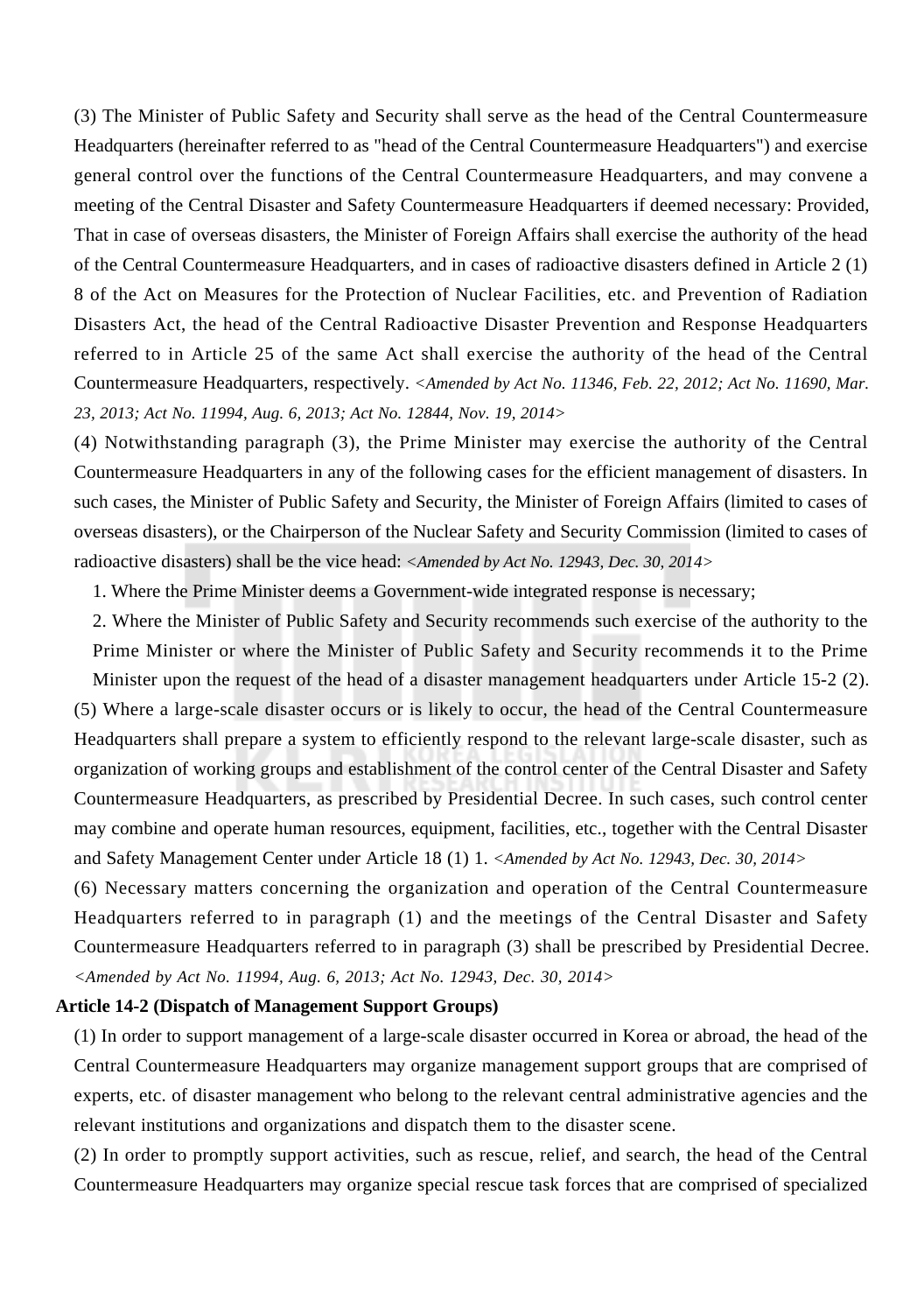human resources belonging to the Ministry of Public Safety and Security and dispatch them to the disaster scene. *<<Enforcement Date: Undesignated>>*

(3) Necessary matters concerning the composition and operation of management support groups and the organization and dispatch of special rescue task forces, and other necessary matters, shall be prescribed by Presidential Decree. *<<Enforcement Date: Undesignated; limited to special rescue task forces>>*

# **Article 15 (Authority, etc. of Head of Central Countermeasure Headquarters)**

(1) The head of the Central Countermeasure Headquarters may request the heads of related disaster control agencies to take administrative and financial measures, to dispatch staff members under his/her command, and to render any other necessary support for the efficient management of large-scale disasters. In such cases, the heads of relevant disaster control agencies in receipt of such request shall comply therewith except in extenuating circumstances. *<Amended by Act No. 11994, Aug. 6, 2013>*

(2) Each staff member dispatched under paragraph (1) shall faithfully perform the duties of his/her agency which are necessary for the management of a large-scale disaster, and render full-time services at the Central Countermeasure Headquarters until the management of the large-scale disaster is completed. *<Amended by Act No. 11994, Aug. 6, 2013>*

(3) The head of the Central Countermeasure Headquarters may supervise the heads of disaster management headquarters under Article 15-2 (2) and the heads of local countermeasure headquarters under Article 16 (2) to the extent necessary for the management of the relevant large-scale disaster. *<Amended by Act No. 11994, Aug. 6, 2013>*

(4) through (7) Deleted. *<by Act No. 11994, Aug. 6, 2013>*

#### **Article 15-2 (Central and Regional Disaster Management Headquarters)**

(1) Where any disaster occurs or is likely to occur, the head of a disaster management supervision agency shall promptly establish and operate the central disaster management headquarters (hereinafter referred to as "disaster management headquarters") to efficiently manage the disaster situation and the disaster.

(2) The head of a disaster management headquarters (hereinafter referred to as "head of a disaster management headquarters") shall serve as the head of the relevant disaster management supervision agency.

(3) The head of a disaster management headquarters shall establish and operate a control center of the disaster management headquarters to collect and disseminate disaster information, manage disaster situation, take initial measures and command, etc. at the time a disaster occurs. In such cases, such control center may combine and operate human resources, equipment, facilities, etc., together with disaster and safety management centers under Article 18 (3).

(4) If necessary for the management of a disaster, the head of a disaster management headquarters may request the heads of related disaster management agencies to take administrative or financial measures, to dispatch their employees or to provide any other necessary support. In such cases, the heads of related disaster management agencies in receipt of such request shall comply therewith, except in extenuating circumstances.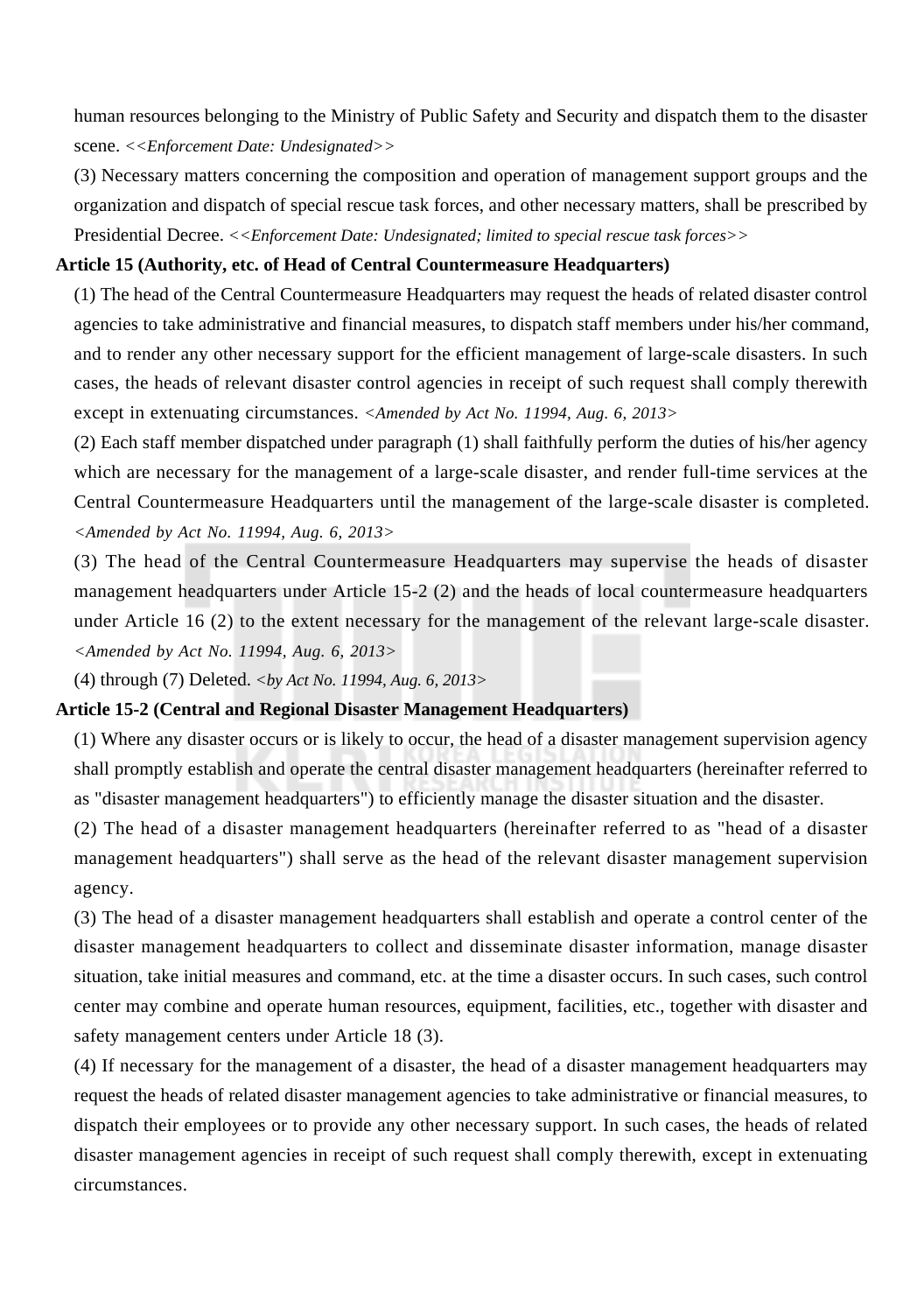(5) The head of a disaster management headquarters may operate regional disaster management headquarters, and the head of each regional disaster management headquarters (hereinafter referred to as "regional disaster management headquarters") shall be appointed by the head of a disaster management headquarters. *<Newly Inserted by Act No. 12943, Dec. 30, 2014>*

(6) The head of a disaster management headquarters may supervise the Mayors/Do Governors and the heads of Sis/Guns/Gus (where any City/Do countermeasure headquarters or Si/Gun/Gu countermeasure headquarters is operated under Article 16 (1), referring to the head of the relevant countermeasure headquarters) to the extent necessary for the management of the relevant disaster. *<Amended by Act No. 12943, Dec. 30, 2014>*

(7) If necessary for the management of a disaster, the head of a disaster management headquarters may request the head of the Central Countermeasure Headquarters to organize and operate a disaster management support group referred to in Article 14-2 (1), as prescribed by Presidential Decree. *<Amended by Act No. 12943, Dec. 30, 2014>*

(8) Necessary matters concerning the organization, operation, etc. of a disaster management headquarters shall be prescribed by Presidential Decree.

#### **Article 16 (Local Disaster and Safety Countermeasure Headquarters)**

(1) In order to exercise general control over, and to coordinate, matters concerning the management, etc. of a disaster, and to take necessary measures within the relevant competent districts, a Mayor/Do Governor shall establish a City/Do disaster and safety countermeasure headquarters (hereinafter referred to as "City/Do countermeasure headquarters"), and the head of a Si/Gun/Gu shall establish a Si/Gun/Gu disaster and safety countermeasure headquarters (hereinafter referred to as "Si/Gun/Gu countermeasure headquarters"), respectively. *<Amended by Act No. 11994, Aug. 6, 2013; Act No. 12943, Dec. 30, 2014>*

(2) A Mayor/Do Governor or the head of a Si/Gun/Gu shall serve as the head of a City/Do countermeasure headquarters or the head of a Si/Gun/Gu countermeasure headquarters (hereinafter referred to as "head of a local countermeasure headquarters"), and the head of each local countermeasure headquarters shall exercise general control over affairs of the local disaster and safety countermeasure headquarters and, if deemed necessary, may convene meetings of the local disaster and safety countermeasure headquarters, as prescribed by Presidential Decree. *<Amended by Act No. 11994, Aug. 6, 2013; Act No. 12943, Dec. 30, 2014>*

(3) The head of a Si/Gun/Gu countermeasure headquarters may establish and operate a consolidated support headquarters at a disaster scene (hereinafter referred to as "consolidated support headquarters") for the general control of, coordination, and support, at the disaster scene. In such cases, the head of a consolidated support headquarters shall cooperate with the field command of the head of a Si/Gun/Gu emergency rescue control group under Article 52 with respect to emergency rescue activities. *<Newly Inserted by Act No. 11994, Aug. 6, 2013; Act No. 12943, Dec. 30, 2014>*

(4) The vice head of the competent Si/Gun/Gu shall serve as the head of a consolidated support headquarters, and he/she may organize and operate working groups. *<Amended by Act No. 12943, Dec. 30, 2014>*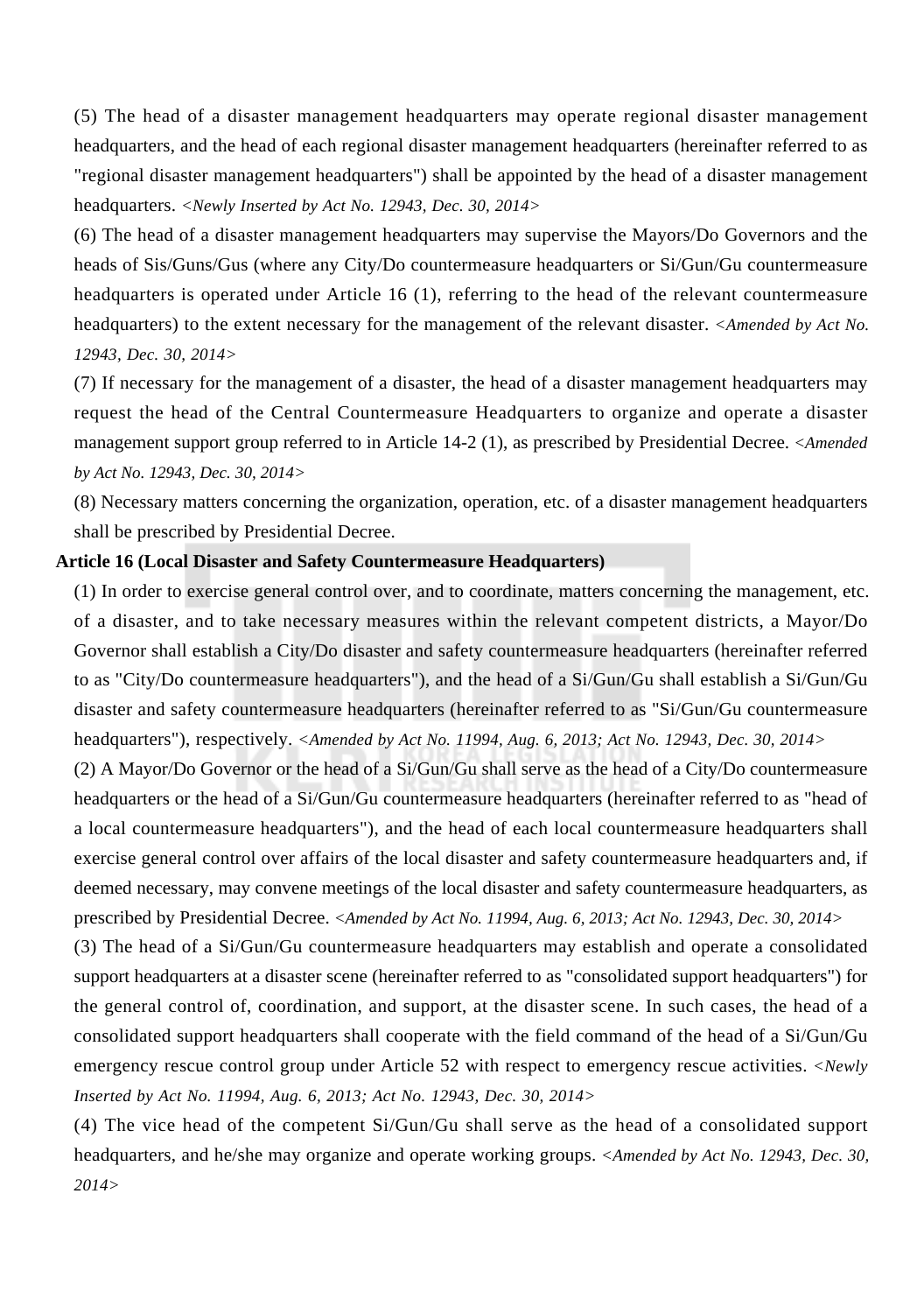(5) Necessary matters concerning the organization and operation of local countermeasure headquarters and consolidated support headquarters shall be prescribed by municipal ordinance of the relevant local government. *<Amended by Act No. 11994, Aug. 6, 2013; Act No. 12943, Dec. 30, 2014>*

#### **Article 17 (Authority, etc. of Head of Local Countermeasure Headquarters)**

(1) The head of a local countermeasure headquarters may request the head of a disaster control agency referred to in subparagraph 5 (b) of Article 3 having jurisdiction over the relevant City/Do or Si/Gun/Gu to take administrative and financial measures, or to render any other necessary cooperation in his/her duties, in order to ensure the efficient management of disasters. In such cases, the head of the disaster control agency in receipt of such request shall comply therewith except in extenuating circumstances. *<Amended by Act No. 11994, Aug. 6, 2013>*

(2) Where the head of a local countermeasure headquarters deems it necessary for disaster management, he/she may request the head of a disaster control agency referred to in subparagraph 5 (b) of Article 3 having jurisdiction over all or part of the relevant City/Do or Si/Gun/Gu to dispatch staff members under his/her control. In such cases, the head of the disaster control agencies in receipt of such request shall promptly comply therewith except in extenuating circumstances. *<Amended by Act No. 11994, Aug. 6, 2013>* (3) The staff members dispatched under paragraph (2) shall conscientiously perform the duties of the agency they belong to which are necessary for the management of disasters under the supervision of the head of the competent local countermeasure headquarters, and render full-time services at the local countermeasure headquarters until the management of disasters is completed. *<Amended by Act No. 11994, Aug. 6, 2013>*

#### **Article 18 (Disaster and Safety Management Center)**

(1) The Minister of Public Safety and Security, a Mayor/Do Governor, or the head of a Si/Gun/Gu shall each establish and operate a standing disaster and safety management center that is classified as follows to collect and disseminate disaster information, manage disaster situation, take initial measures and command, etc. at the time a disaster occurs: *<Amended by Act No. 12844, Nov. 19, 2014>*

- 1. The Minister of Public Safety and Security: The Central Disaster and Safety Management Center;
- 2. A Mayor/Do Governor and the head of a Si/Gun/Gu: A disaster and safety management center of each City/Do and Si/Gun/Gu.

(2) Deleted. *<by Act No. 12943, Dec. 30, 2014>*

(3) The head of any central administrative agency shall establish and operate a disaster and safety management center or a system for managing disaster situation in order to manage disaster situation in the business field under his/her jurisdiction.

(4) The head of a disaster management agency prescribed in subparagraph 5 (b) of Article 3 may establish and operate a disaster and safety management center for managing disaster situation.

(5) A disaster and safety management center referred to in paragraphs (1) 2 and (3) and (4) shall maintain a systematic cooperation system with the Central Disaster and Safety Management Center under paragraph (1) 1 and disaster and safety management centers of other agencies, and shall share disaster management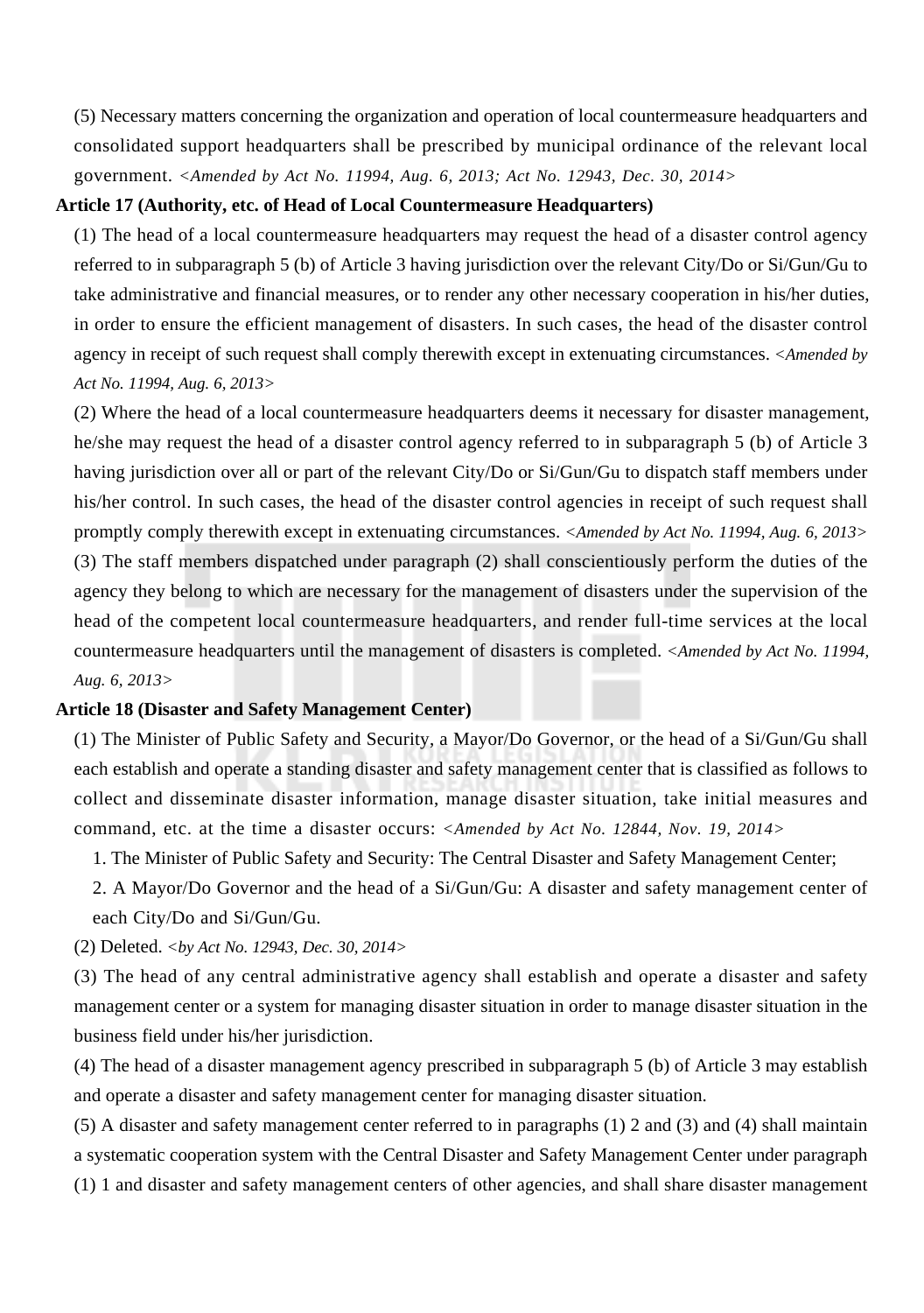information. *<Amended by Act No. 12943, Dec. 30, 2014>*

## **Article 19 (Reporting, etc. on Disasters)**

(1) Where any person becomes aware of the occurrence of a disaster or a sign of the occurrence of a disaster, he/she shall promptly report such fact to the head of a Si/Gun/Gu, an emergency rescue and relief agency, or other related administrative agencies.

(2) The head of a Si/Gun/Gu or the head of a related administrative agency in receipt of the report under paragraph (1) shall notify the head of the competent emergency rescue and relief agency, and the head of an emergency rescue and relief agency in receipt of the report under paragraph (1) shall notify the head of the Si/Gun/Gu having jurisdiction over its location and the head of a related disaster management agency, in order for him/her to formulate an emergency response plan. *<Amended by Act No. 11994, Aug. 6, 2013>*

#### **Article 20 (Reporting on Disaster Situation)**

(1) Where any disaster occurs, or is likely to occur, in the jurisdiction of the head of a Si/Gun/Gu or a cost guard station, he/she shall immediately report the details of the situation of the relevant disaster and promptly report emergency measures taken and the management thereof, respectively, to the Minister of Public Safety and Security, the head of the relevant disaster management supervision agency, and the relevant Mayor/Do Governor, as prescribed by Presidential Decree. In such cases, the head of the relevant disaster management supervision agency and the relevant Mayor/do Governor shall notify the Minister of Public Safety and Security of the matters reported after confirming and compiling them. *<Amended by Act No. 11994, Aug. 6, 2013; Act No. 12844, Nov. 19, 2014; Act No. 12943, Dec. 30, 2014>*

(2) Deleted. *<by Act No. 12844, Nov. 19, 2014>*

(3) Where the head of a disaster management agency prescribed in subparagraph 5 (b) of Article 3 or the head of any national infrastructure prescribed in Article 26 (1) finds that a disaster related to his/her competent duties or infrastructure occurs, he/she shall immediately report or notify the details on the situation of the relevant disaster, and promptly report emergency measures taken and the management thereof, respectively, to the head of the relevant disaster management supervision agency, the competent Mayor/Do Governor, and the head of the competent Si/Gun/Gu, as prescribed by Presidential Decree. In such cases, where the reported matters is related to national infrastructure prescribed in Article 26 (1), the head of the relevant central administrative agency shall immediately notify the Minister of Public Safety and Security thereof after compiling the details of the reports received. *<Amended by Act No. 11690, Mar. 23, 2013; Act No. 11994, Aug. 6, 2013; Act No. 12844, Nov. 19, 2014>*

(4) Where any disaster occurs or the head of a Si/Gun/Gu, the chief of a fire station, or the chief of a coast guard station is reported or notified of the occurrence of a disaster, he/she shall immediately notify the head of the relevant disaster management agency thereof. *<Amended by Act No. 12844, Nov. 19, 2014>*

# **Article 21 (Reporting and Management of Overseas Disaster Situation)**

(1) Where any overseas disaster occurs, or is likely to occur, within the jurisdiction of the head of an overseas diplomatic mission, he/she shall immediately report such situation to the Minister of Foreign Affairs. *<Amended by Act No. 11690, Mar. 23, 2013>*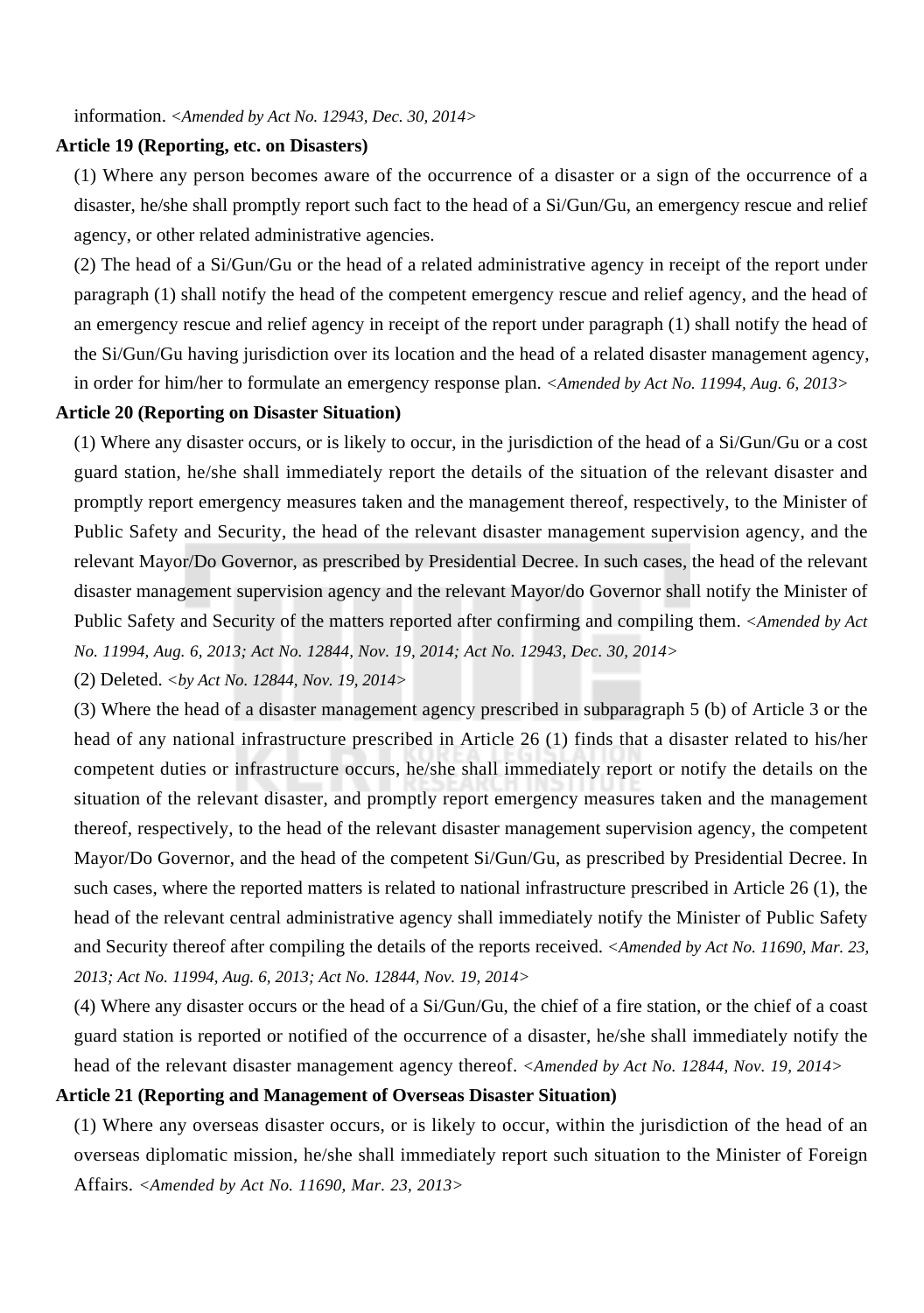(2) The Minister of Foreign Affairs in receipt of a report under paragraph (1) shall check without delay whether the citizens of the Republic of Korea residing or sojourning at the region where an overseas disaster occurs, or is likely to occur (hereinafter referred to as "citizens at the scene of an overseas disaster" in this Article) are safe, and shall prepare and implement measures to protect the citizens at the scene of an overseas disaster, following consultation with the Minister of Public Safety and Security and the heads of relevant central administrative agencies. *<Amended by Act No. 11994, Aug. 6, 2013; Act No. 12844, Nov. 19, 2014>*

(3) Family members, etc. of citizens at the scene of an overseas disaster may request the Minister of Foreign Affairs to confirm whether the citizens at the scene of the overseas disaster are safe. In such cases, the Minister of Foreign Affairs shall comply with such request, except in extenuating circumstances. *<Newly Inserted by Act No. 11994, Aug. 6, 2013>*

(4) The confirmation of safety and the scope of family members, etc. referred to in paragraphs (2) and (3) shall be prescribed by Presidential Decree. *<Newly Inserted by Act No. 11994, Aug. 6, 2013>*

### **Article 22 (Formulation, etc. of Master Plan for National Safety Control)**

(1) The Prime Minister shall prepare guidelines for formulation of master plans for national disaster and safety control affairs (hereinafter referred to as "Master Plan for National Safety Control"), as prescribed by Presidential Decree, and instruct the heads of related central administrative agencies thereon. *<Amended by Act No. 11994, Aug. 6, 2013>*

(2) Guidelines for formulation referred to in paragraph (1) shall contain the matters concerning the formulation of basic safety control plans to be intensively implemented by each governmental ministry or agency and the direction setting for national disaster control systems.

(3) The heads of relevant central administrative agencies shall prepare basic plans concerning their duties on disaster and safety control under their jurisdiction in accordance with guidelines for formulation referred to in paragraph (1), and thereafter submit them to the Prime Minister. *<Amended by Act No. 11994, Aug. 6, 2013>*

(4) The Prime Minister shall prepare a Master Plan for National Safety Control by compiling the basic plans submitted by the heads of relevant central administrative agencies under paragraph (3), finalize them following deliberation by the Central Committee, and shall instruct the heads of relevant central administrative agencies thereon. *<Amended by Act No. 11346, Feb. 22, 2012; Act No. 11994, Aug. 6, 2013>>* (5) The head of a central administrative agency shall instruct the head of a related disaster control agency (excluding a central administrative agency and local government) on the matters under his/her jurisdiction in the Master Plan for National Safety Control confirmed under paragraph (4).

(6) The provisions of paragraphs (1) through (5) shall apply mutatis mutandis to any revision of the Master Plan for National Safety Control.

(7) The Master Plan for National Safety Control, implementation plans under Article 23, City/Do safety control plans under Article 24, and Si/Gun/Gu safety control plans under Article 25 shall be deemed included in the field of disaster control among the civil defense plans stipulated under the Framework Act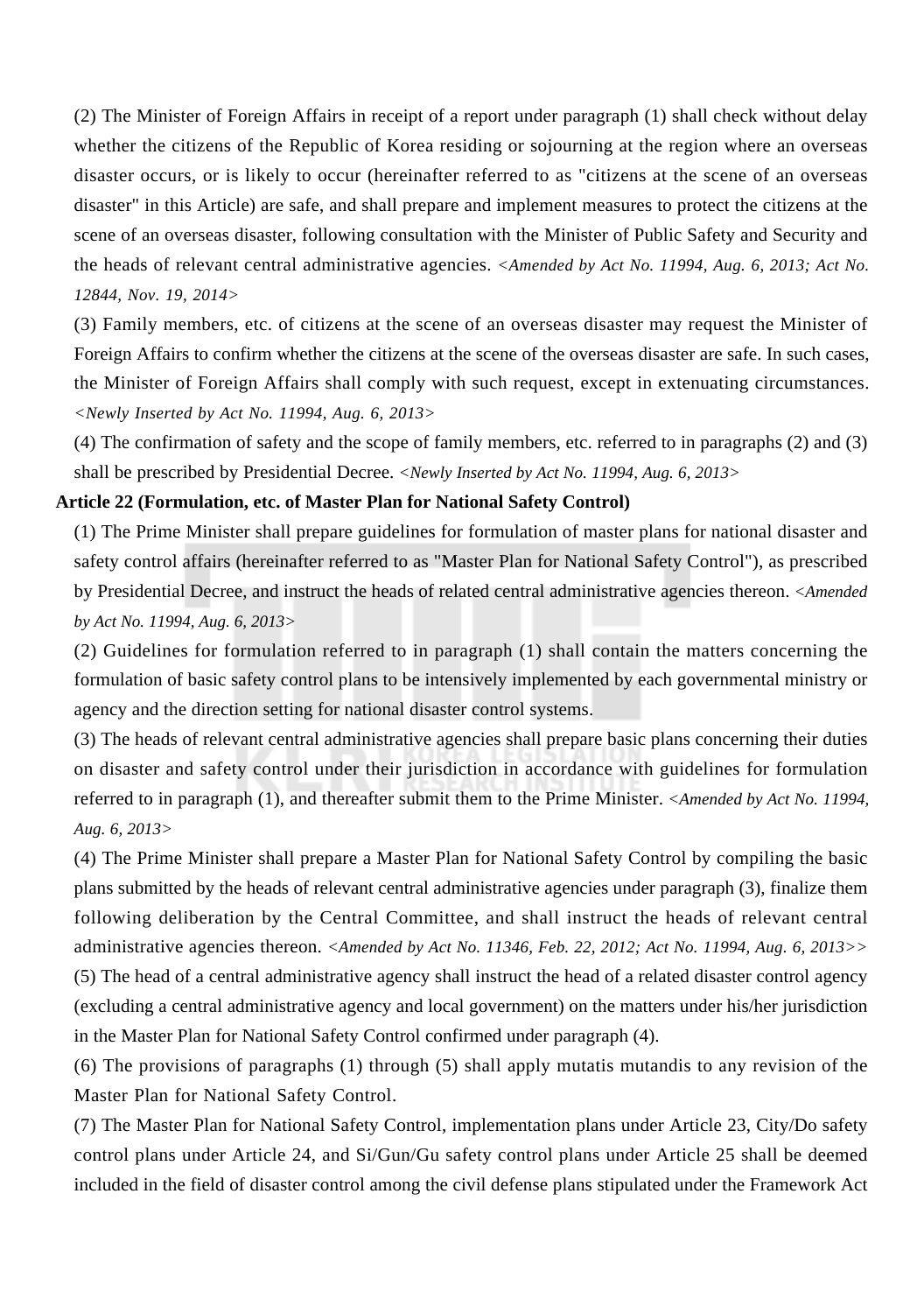on Civil Defense.

(8) Specific details of the Master Plan for National Safety Control shall be prescribed by Presidential Decree.

# **Article 23 (Implementation Plans)**

(1) The head of the relevant central administrative agency shall formulate implementation plans for the performance of his/her competent duties in accordance with the Master Plan for National Safety Management forwarded under Article 22 (4), and confirm them by obtaining approval from the Prime Minister, following the deliberation by the Coordination Committee. *<Amended by Act No. 11690, Mar. 23, 2013; Act No. 11994, Aug. 6, 2013>*

(2) The head of the relevant central administrative agency shall notify the Minister of Public Safety and Security of the implementation plans confirmed, and forward them to Mayors/Do Governors and the heads of disaster management agencies prescribed in subparagraph 5 (b) of Article 3. *<Amended by Act No. 11690, Mar. 23, 2013; Act No. 12844, Nov. 19, 2014>*

(3) The head of any disaster management agency prescribed in subparagraph 5 (b) of Article 3 shall formulate a detailed implementation plan in accordance with the implementation plans forwarded under paragraph (2) and confirm the detailed implementation plan after consulting thereabout with the competent Mayor/Do Governor and obtaining approval therefor from the head of the central administrative agency to which his/her disaster management agency belongs. In such cases, where the head of the relevant disaster management agency is the head of any public institution or public organization, he/she shall notify his/her local branches or local organizations, etc. of the details of the detailed implementation plan.

# **Article 23-2 (Linkage with Master Plan for National Safety Control, etc.)**

When the head of a relevant central administrative agency formulates plans related to disasters and safety under individual Acts and subordinate statutes under his/her jurisdiction, he/she shall link them with the Master Plan for National Safety Control and implementation plans provided for in Article 23.

# **Article 24 (Formulation of City/Do Safety Management Plans)**

(1) The Minister of Public Safety and Security shall prepare guidelines for formulating work plans for City/Do disaster and safety management (hereinafter referred to as "City/Do safety management plan") pursuant to the Master Plan for National Safety Management referred to in Article 22 (4) and implementation plans referred to in Article 23 (1), and forward them to Mayors/Do Governors. *<Amended by Act No. 11690, Mar. 23, 2013; Act No. 11994, Aug. 6, 2013; Act No. 12844, Nov. 19, 2014>*

(2) The head of any disaster management agency prescribed in subparagraph 5 (b) of Article 3 having jurisdiction over all or any part of a City/Do shall formulate a work plan for disaster and safety management under his/her jurisdiction, and submit it to the competent Mayor/Do Governor. *<Amended by Act No. 11994, Aug. 6, 2013>*

(3) Any Mayor/Do Governor shall formulate a City/Do safety management plan by integrating the guidelines for formulation forwarded under paragraph (1) and the work plans for disaster and safety management submitted under paragraph (2), and confirm such plan, following deliberation by the City/Do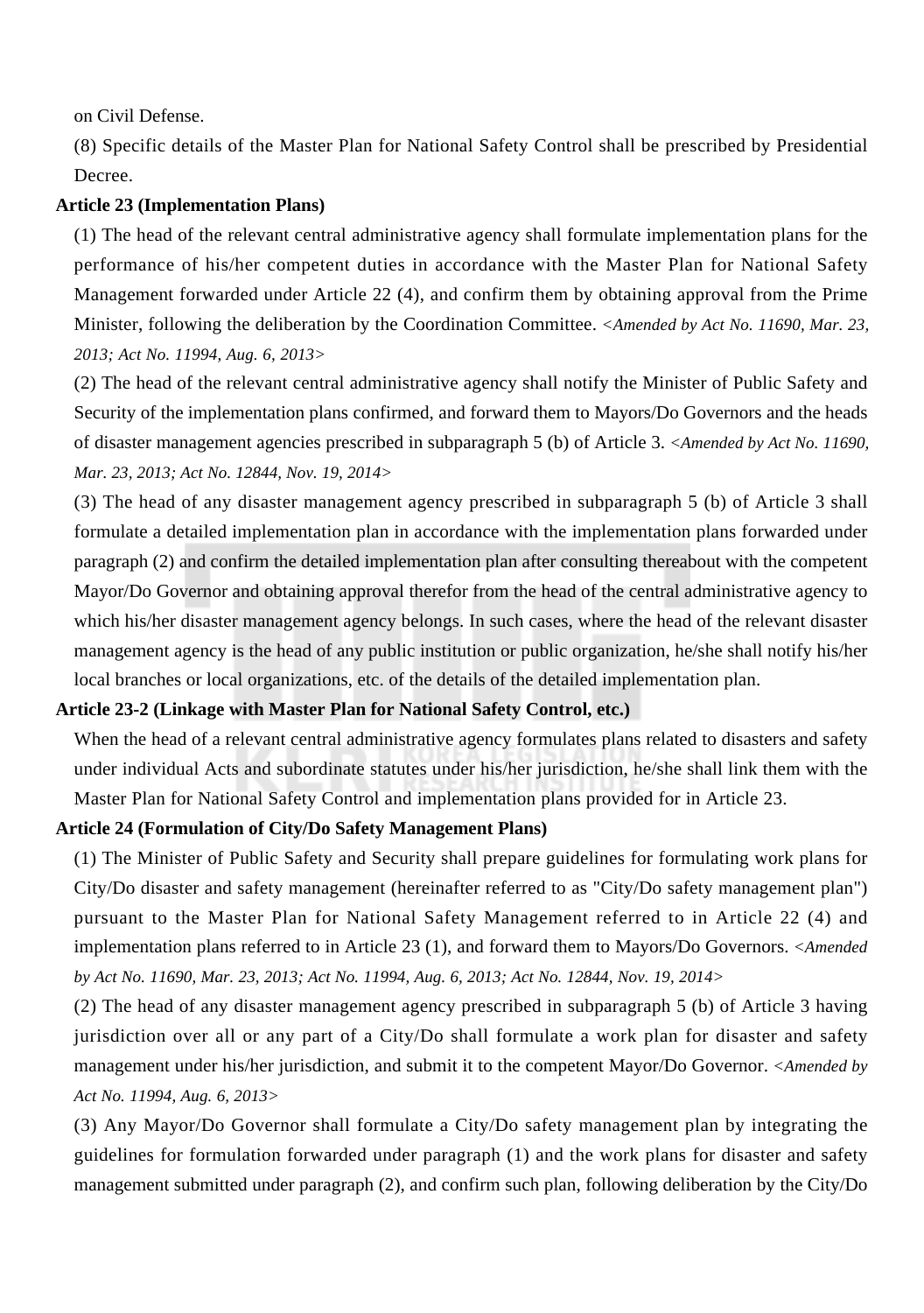committee. *<Amended by Act No. 11994, Aug. 6, 2013>*

(4) Any Mayor/Do Governor shall report a City/Do safety management plan confirmed under paragraph (3) to the Minister of Public Safety and Security, and notify the head of any disaster management agency referred to in paragraph (2) thereof. *<Amended by Act No. 11690, Mar. 23, 2013; Act No. 12844, Nov. 19, 2014>*

# **Article 25 (Formulation of Si/Gun/Gu Safety Control Plans)**

(1) A Mayor/Do Governor shall prepare guidelines for formulating work plans for Si/Gun/Gu disaster and safety control (hereinafter referred to as "Si/Gun/Gu safety control plan") in accordance with the City/Do safety control plan confirmed under Article 24 (3), and forward them to the head of a Si/Gun/Gu. *<Amended by Act No. 11994, Aug. 6, 2013>*

(2) The head of a disaster control agency referred to in subparagraph 5 (b) of Article 3 having jurisdiction over all or part of a Si/Gun/Gu shall formulate a work plan for disasters and safety control under his/her jurisdiction, and submit it to the head of the Si/Gun/Gu. *<Amended by Act No. 11994, Aug. 6, 2013>*

(3) The head of a Si/Gun/Gu shall formulate a Si/Gun/Gu safety control plan by integrating the guidelines for formulation forwarded under paragraph (1) and the work plans for disasters and safety control submitted under paragraph (2), and confirm such plan following deliberation by the Si/Gun/Gu committee. *<Amended by Act No. 11994, Aug. 6, 2013>*

(4) The head of a Si/Gun/Gu shall report a Si/Gun/Gu safety control plan confirmed under paragraph (3) to the relevant Mayor/Do Governor, and notify the head of a disaster control agency referred to in paragraph (2) thereof.

# **Article 25-2 (Disaster Preventive Measures by Heads of Disaster Management Agencies)**

(1) The head of any disaster management agency shall take the following measures in order to prevent the occurrence of disasters in the field of his/her competent duties: *<Amended by Act No. 11994, Aug. 6, 2013; Act No. 12943, Dec. 30, 2014>*

1. Formation and arrangement of the systems to respond to disasters;

2. Prediction of disasters and establishment of an information transmission system;

3. Education and training in preparation for disasters, and publicity on disaster management and prevention;

4. Establishment of safety management systems and enactment of safety management regulations for fields with a high risk of disasters;

5. Management of national infrastructure, etc. designated under Article 26;

6. Measures for facilities, etc. subject to special management under Article 27 (2);

7. Inspection and management of disaster prevention facilities under Article 29;

7-2. Saving of resources for disaster management and designation of equipment and human resources under Article 34;

8. Other matters deemed necessary for the prevention of disasters.

(2) The head of any disaster management agency shall secure funds necessary to efficiently take disaster preventive measures prescribed in paragraph (1).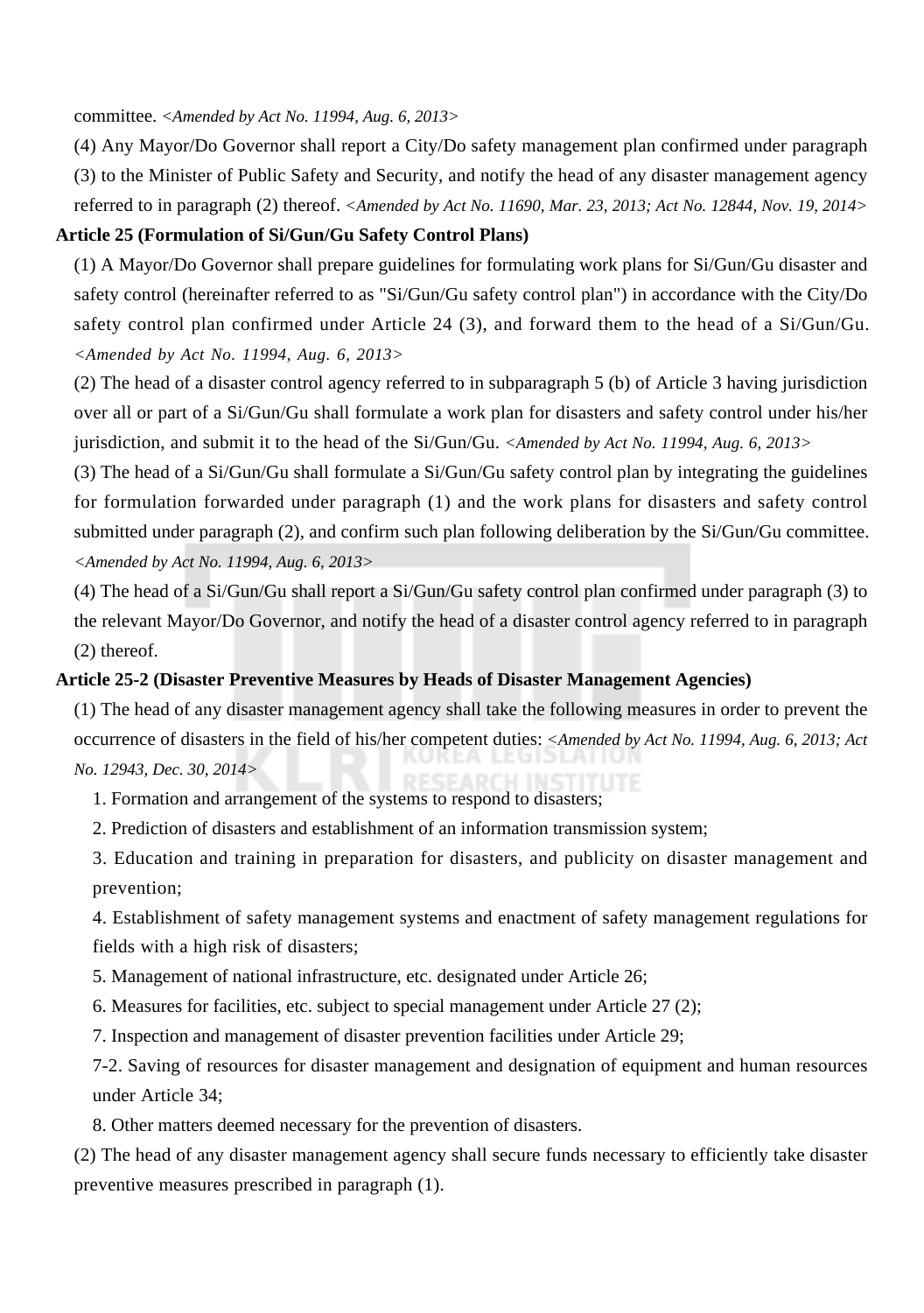(3) The head of any disaster management agency may request the head of any other disaster management agency to cooperate with him/her in preventing any disaster. In such cases, the head of any other disaster management agency in receipt of such request shall comply therewith, except in extenuating circumstances.

(4) The head of any disaster management agency shall arrange and supplement the safety management systems and the safety management regulations referred to in paragraph (1) 4 to ensure the effectiveness of disaster management.

(5) and (6) Deleted. *<by Act No. 11994, Aug. 6, 2013>*

#### **Article 25-3 Deleted.** *<by Act No. 11994, Aug. 6, 2013>*

#### **Article 26 (Designation, Management, etc. of National Infrastructure)**

(1) The head of the relevant central administrative agency may designate facilities deemed necessary to be continuously managed to protect the national backbone systems provided for in subparagraph 1 (b) of Article 3 among the infrastructure under his/her jurisdiction (hereinafter referred to as "national infrastructure"), according to the following standards, following deliberation by the Coordination Committee: *<Amended by Act No. 11994, Aug. 6, 2013>*

1. Ripple effects on other infrastructure, systems, etc.;

2. Necessity for at least two central administrative agencies to jointly respond to disasters;

3. The scale and scope of damage that is caused by any disaster to the national security, the economy, and the society;

4. The possibility that a disaster can occur and the easiness of recovering from such disaster.

(2) The head of any relevant central administrative agency may request the head of a disaster management agency under his/her jurisdiction to submit materials necessary for him/her to determine whether to grant designation under paragraph (1).

(3) Where a disaster management agency intends to discontinue, suspend, or change its affairs, the head of a central administrative agency having jurisdiction over the disaster management agency may revoke the designation of national infrastructure, following deliberation by the Coordination Committee. *<Amended by Act No. 11994, Aug. 6, 2013>*

(4) The Minister of Public Safety and Security may construct and operate a database on national infrastructure and share such database with the heads of the relevant central administrative agencies for their use in formulation, etc. of disaster management policies. *<Newly Inserted by Act No. 11994, Aug. 6, 2013; Act No. 12844, Nov. 19, 2014; Act No. 12943, Dec. 30, 2014>*

(5) Necessary matters concerning the designation of national infrastructure and the revocation of such designation, etc. shall be prescribed by Presidential Decree. *<Amended by Act No. 11994, Aug. 6, 2013>*

# **Article 27 (Designation, Management, etc. of Facilities, etc. Subject to Special Management)**

(1) The head of any central administrative agency or the head of any local government shall designate facilities and areas where a disaster is highly likely to occur or the continuous management of which is deemed necessary, as facilities and areas subject to special management (hereinafter referred to as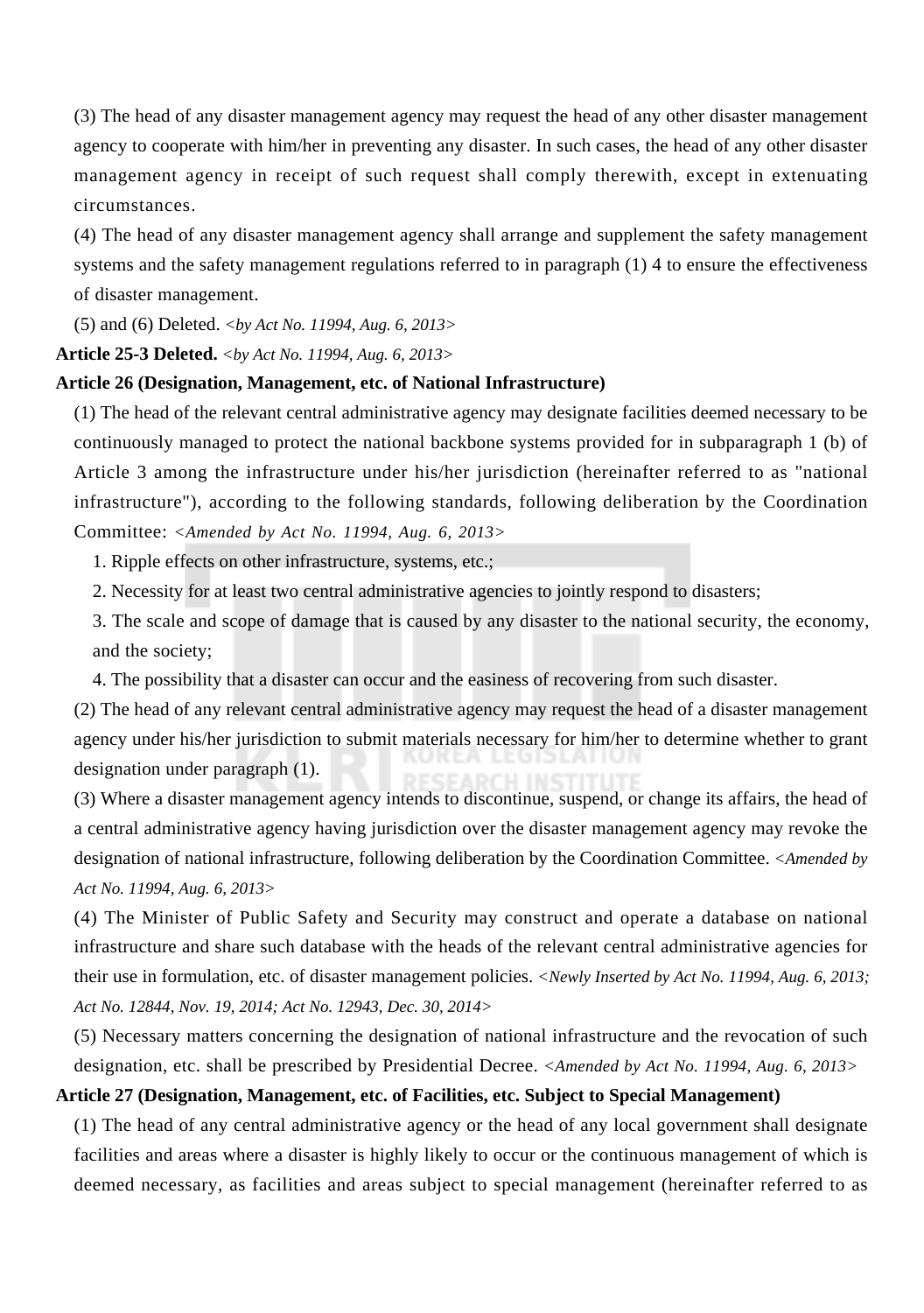"facilities, etc. subject to special management"), as prescribed by Presidential Decree.

(2) With respect to facilities and areas designated as facilities, etc. subject to special management under paragraph (1), the head of any disaster management agency shall take the following measures, as prescribed by Presidential Decree:

1. Formulation and implementation of long- and short-term plans for eliminating the risk of occurrence of a disaster from facilities, etc. subject to special management;

2. Safety inspection or precise safety diagnosis of facilities, etc. subject to special management;

3. Other necessary matters concerning the management and maintenance of facilities, etc. subject to special management.

(3) The owner, manager, or occupant of a facility prescribed by Presidential Decree among facilities designated as facilities, etc. subject to special management under paragraph (1) shall conduct a safety inspection, as prescribed by Presidential Decree, and submit the result thereof to the head of the competent Si/Gun/Gu. *<<Enforcement Date: Dec. 31, 2015>>*

(4) The head of any central administrative agency, the head of any local government, or the head of any disaster management agency shall report or notify the results of designation or measures under paragraphs (1) and (2) to the Minister of Public Safety and Security, as prescribed by Presidential Decree.

(5) The Minister of Public Safety and Security shall regularly or occasionally report the matters reported or notified under paragraph (4) to the Prime Minister, as prescribed by Presidential Decree.

(6) The Prime Minister may request the heads of central administrative agencies, the heads of local governments, or the heads of disaster management agencies to take corrective or supplementary measures concerning matters deemed necessary for the prevention of disasters, among the matters reported under paragraph (5).

(7) Except as otherwise expressly provided for in paragraphs (1) through (6), necessary matters concerning the designation, management, and maintenance of facilities, etc. subject to special management shall be prescribed by Presidential Decree.

# **Article 28 (Support, etc. to Local Governments)**

The Minister of Public Safety and Security may render necessary support and instruction for measures, etc. taken by local governments pursuant to Article 27 (2), and may request the heads of relevant central administrative agencies to render cooperation. *<Amended by Act No. 11994, Aug. 6, 2013; Act No. 12844, Nov. 19, 2014>*

# **Article 29 (Management of Disaster Prevention Facilities)**

(1) The head of any disaster management agency shall inspect and manage disaster prevention facilities designated by Presidential Decree pursuant to related Acts and subordinate statutes or the safety management plans under Chapter 3.

(2) The Minister of Public Safety and Security may inspect the actual status of management of disaster prevention facilities and request, if necessary, the head of the relevant disaster management agency to take measures, such as repair and reinforcement. In such cases, the head of such disaster management agency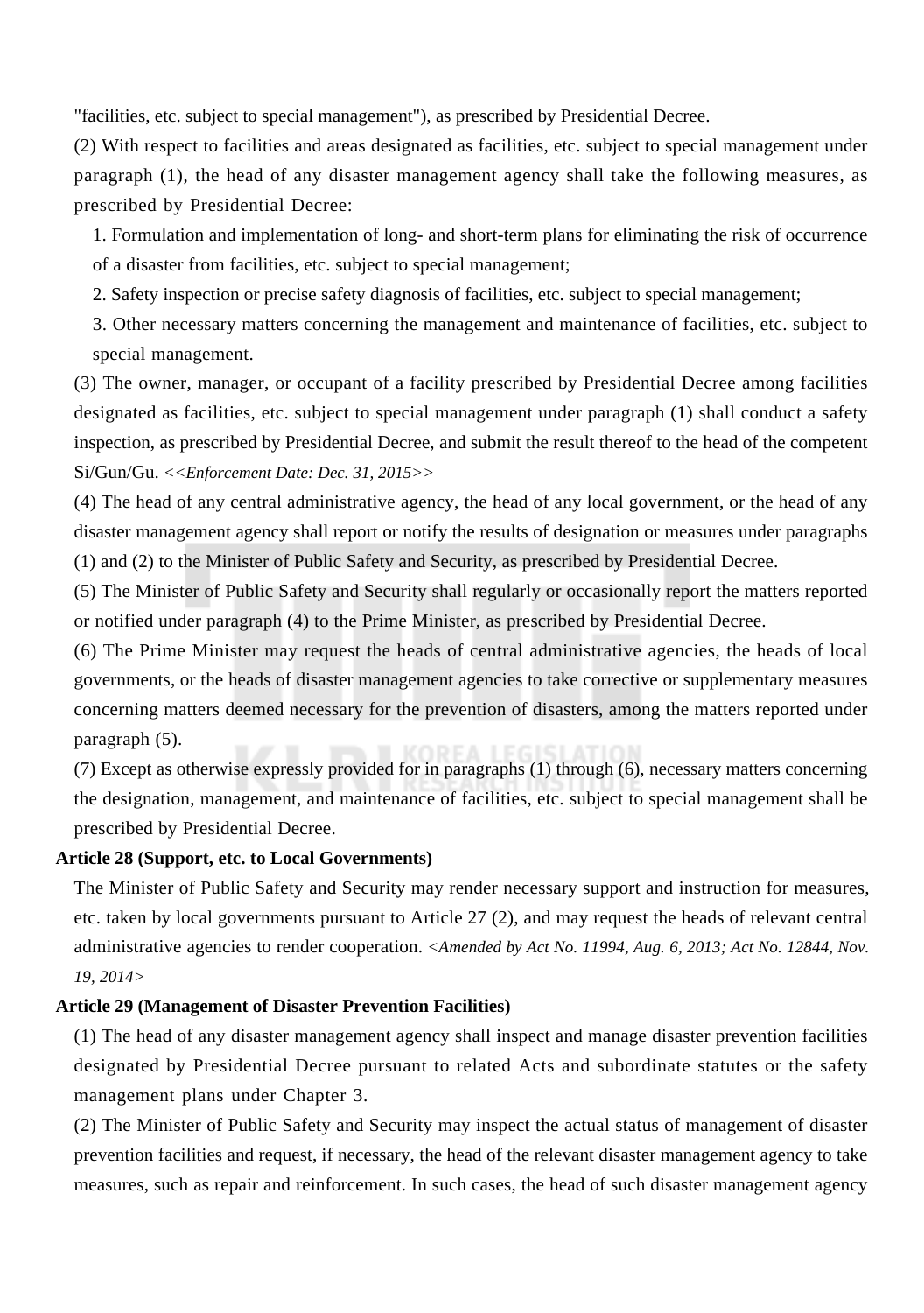in receipt of such request shall promptly take the measures. *<Amended by Act No. 12844, Nov. 19, 2014>*

# **Article 29-2 (Education of Persons Engaging in Field of Disaster and Safety)**

(1) Public officials or employees in charge of disaster and safety management affairs at disaster management agencies shall undergo specialized education conducted by the Minister of Public Safety and Security (hereinafter referred to as "specialized education") regularly or occasionally, as prescribed by Ordinance of the Prime Minister. *<Amended by Act No. 12844, Nov. 19, 2014; Act No. 12943, Dec. 30, 2014>* (2) If deemed necessary, the Minister of Public Safety and Security may have education institutions having professional human resources and fulfilling facility standards prescribed by Presidential Decree conduct specialized eduction on his/her behalf. *<Amended by Act No. 12844, Nov. 19, 2014>*

(3) The Minister of Public Safety and security may request the head of the relevant disaster management agency to take disciplinary action on a person who fails to undergo specialized education without justifiable grounds. *<Newly Inserted by Act No. 12943, Dec. 30, 2014>*

(4) Types and objects of specialized education, and other necessary matters concerning the implementation of specialized education shall be prescribed by Ordinance of the Prime Minister. *<Amended by Act No. 12844, Nov. 19, 2014>*

#### **Article 30 (Emergency Safety Inspections, etc. for Disaster Prevention)**

(1) Where any disaster is likely to occur in facilities and areas prescribed by Presidential Decree or where an urgent reason prescribed by Presidential Decree exists, the Minister of Public Safety and Security or the head of any disaster management agency (referring to an administrative agency only; hereinafter the same shall apply in this Article) may order public officials under his/her command to conduct an emergency safety inspection, and the Minister of Public Safety and Security may request the head of any other disaster management agency to conduct an emergency safety inspection. In such cases, the head of any other disaster management agency in receipt of such request shall comply therewith, except in extenuating circumstances. *<Amended by Act No. 11994, Aug. 6, 2013; Act No. 12844, Nov. 19, 2014>*

(2) Public officials who conduct an emergency safety inspection under paragraph (1) may question interested persons, or inspect relevant documents, etc.

(3) Necessary matters concerning the procedures for and methods of conducting emergency safety inspections under paragraph (1) and concerning the record and maintenance of the results of emergency safety inspections shall be prescribed by Presidential Decree.

(4) A public official who conduct an emergency safety inspection under paragraph (1) shall carry a certificate evidencing the authority and produce it to interested persons.

(5) Where the Minister of Public Safety and Security conducts an emergency safety inspection under paragraph (1), he/she shall notify the head of the relevant disaster management agency of the results thereof. *<Amended by Act No. 11994, Aug. 6, 2013; Act No. 12844, Nov. 19, 2014>*

#### **Article 31 (Safety Measures for Disaster Prevention)**

(1) Where any disaster is likely to occur in any facility or area, based on the result of an emergency safety inspection under Article 30, the Minister of Public Safety and Security or the head of a disaster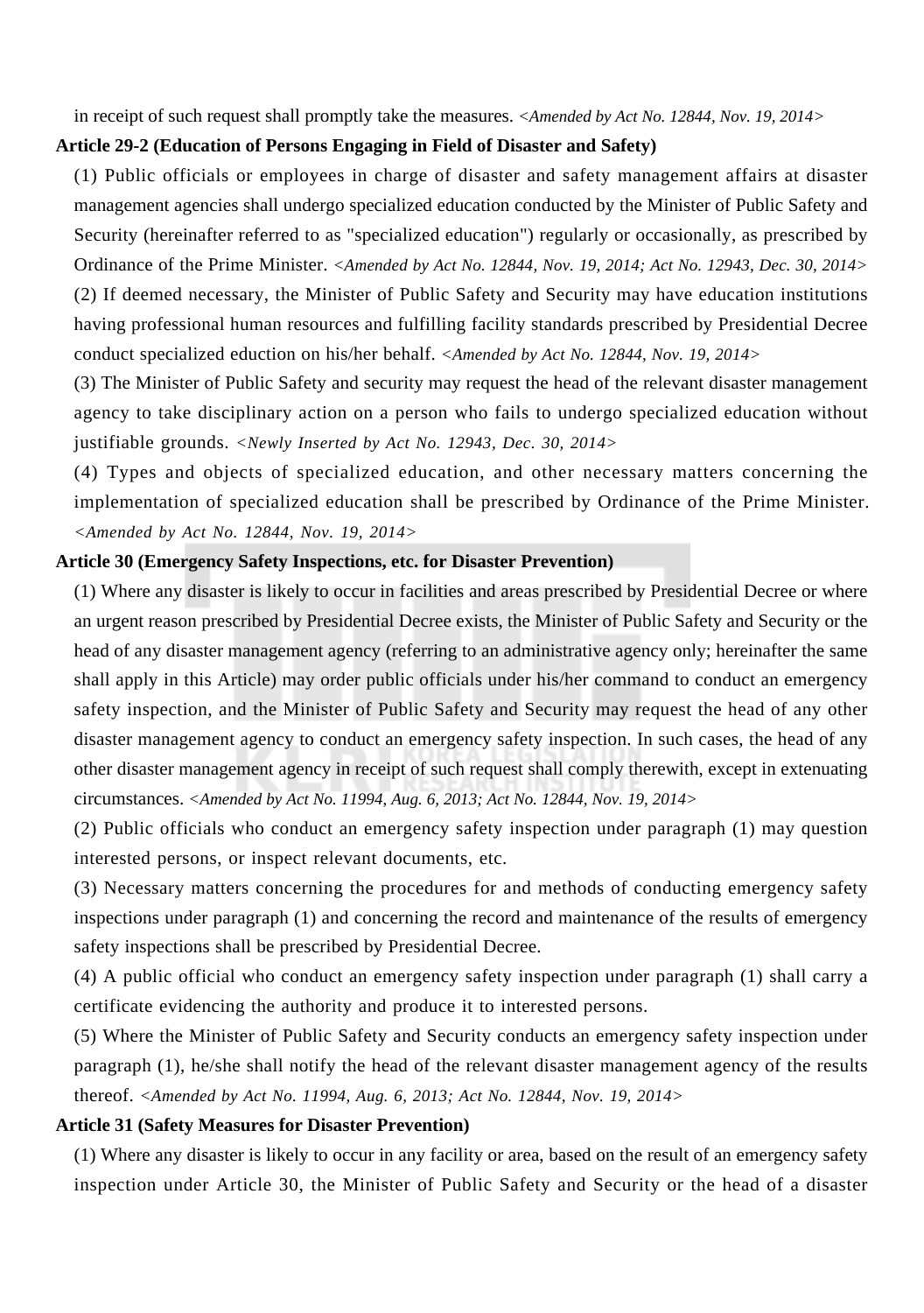management agency (referring to an administrative agency only; hereinafter the same shall apply in this Article) may order the owner, manager, or occupant of such facility or area to take the following safety measures, as prescribed by Presidential Decree: *<Amended by Act No. 11690, Mar. 23, 2013; Act No. 11994, Aug. 6, 2013; Act No. 12844, Nov. 19, 2014>*

1. Precise safety evaluation (limited to facilities). In such cases, where any other Act or subordinate statute stipulates standards for the precise safety evaluation of facilities, such standards shall apply, but if any other Act or subordinate statute does not prescribe standards for the precise safety evaluation of facilities, the standards stipulated by Ordinance of the Prime Minister shall apply;

2. Maintenance, such as repair and reinforcement;

3. Elimination of risk factors likely to cause disasters.

(2) Any owner, manager, or occupant who has received an order to take safety measures pursuant to paragraph (1) shall prepare an implementation plan; submit it to the Minister of Public Safety and Security or the head of the competent disaster management agency; take the safety measures; and notify the Minister of Public Safety and Security or the head of the competent disaster management agency of the results thereof, as stipulated by Ordinance of the Prime Minister. *<Amended by Act No. 11346, Feb. 22, 2012; Act No. 11690, Mar. 23, 2013; Act No. 11994, Aug. 6, 2013; Act No. 12844, Nov. 19, 2014>*

(3) Where a person who has received an order to take safety measures pursuant to paragraph (1) fails to, or is unable to, comply therewith, and it is deemed urgent for disaster prevention as his/her failure in fulfilling the safety measures is likely to cause harm to public safety, the Minister of Public Safety and Security or the head of the competent disaster management agency may restrict or prohibit the use of relevant facilities or areas. In such cases, the details of such restriction or prohibition shall be posted at a readily accessible place. *<Amended by Act No. 11346, Feb. 22, 2012; Act No. 11994, Aug. 6, 2013; Act No. 12844, Nov. 19, 2014>*

(4) Where a person who has received an order to take safety measures pursuant to paragraph (1) 2 or 3 fails to, or is unable to, comply therewith, and where it is deemed urgent for disaster prevention, the Minister of Public Safety and Security or the head of the competent disaster management agency may take necessary safety measures in lieu of the person in receipt of such order and liable to comply therewith. In such cases, the Administrative Vicarious Execution Act shall apply mutatis mutandis. *<Amended by Act No. 11994, Aug. 6, 2013; Act No. 12844, Nov. 19, 2014>*

(5) In taking safety measures prescribed in paragraph (3), the Minister of Public Safety and Security or the head of the competent disaster management agency shall give prior written notice thereof to the relevant owner, manager, or occupant: Provided, That in case of emergency, such notice may be given verbally; and where it is impracticable to give prior verbal notice or public safety may be harmed by taking substantial amount of time, safety measures may be taken first and the result thereof may be notified thereafter. *<Amended by Act No. 11346, Feb. 22, 2012; Act No. 11994, Aug. 6, 2013; Act No. 12844, Nov. 19, 2014>*

**Article 32 (Government Joint Safety Inspections)**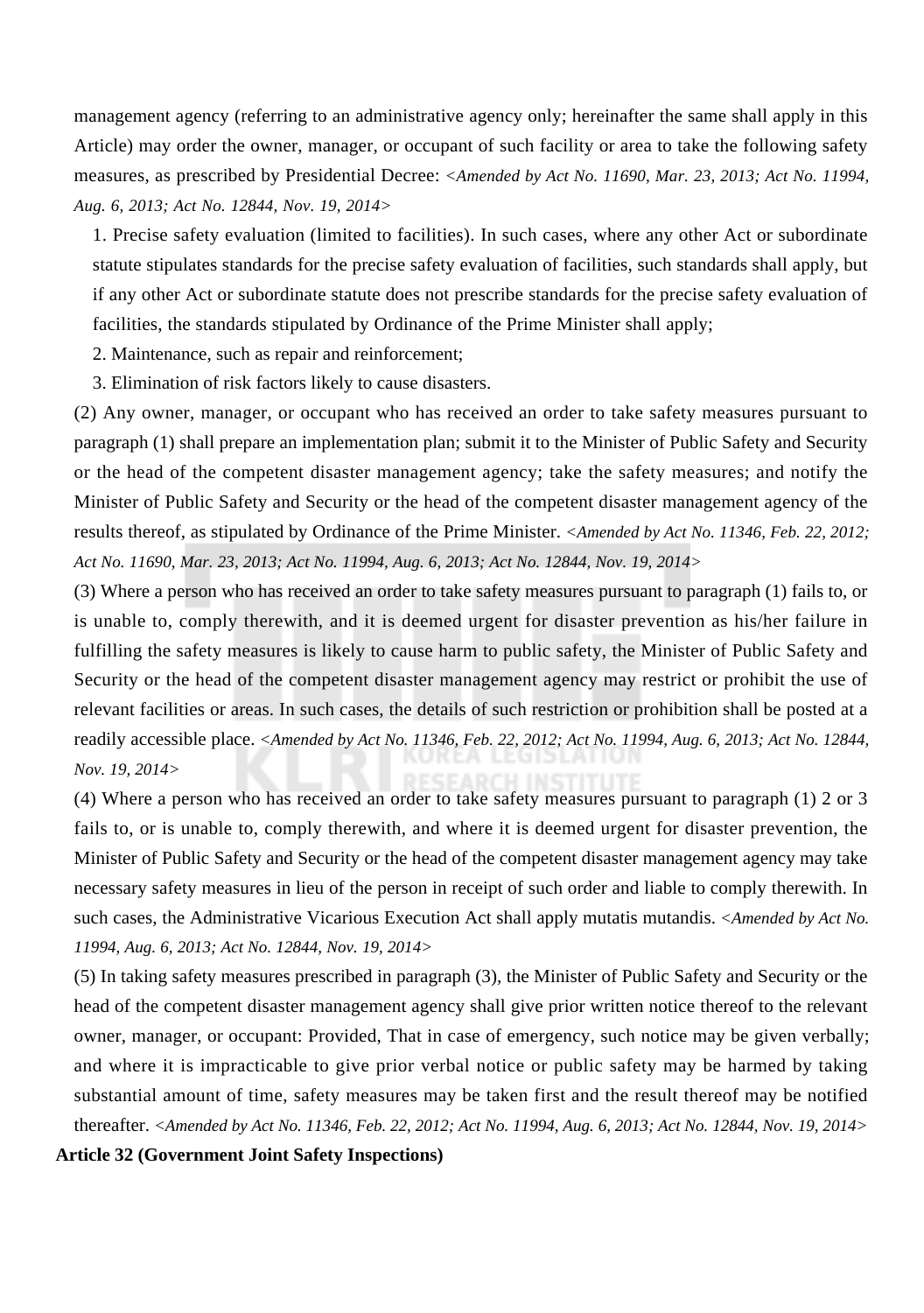(1) In order to inspect the actual status of disaster and safety management of disaster management agencies, the Minister of Public Safety and Security may organize any Government joint safety inspection group (hereinafter referred to as "Government joint inspection group"), as prescribed by Presidential Decree, and conduct safety inspections. *<Amended by Act No. 12844, Nov. 19, 2014>*

(2) If necessary for the organization of a Government joint inspection group, the Minister of Public Safety and Security may request the heads of related disaster management agencies to dispatch related public officials or employees. In such cases, the heads of disaster management agencies in receipt of such request shall comply therewith, except in extenuating circumstances. *<Amended by Act No. 12844, Nov. 19, 2014>*

(3) Upon conducting inspections under paragraph (1), the Minister of Public Safety and Security shall notify the heads of the relevant disaster management agencies of the results thereof, and may request the heads of the relevant disaster management agencies to take measures for the matters requiring supplementation or improvement. *<Amended by Act No. 12844, Nov. 19, 2014>*

(4) The heads of the relevant disaster management agencies in receipt of the results of inspections and requests for measures under paragraph (3) shall take necessary measures by formulating action plans, and shall report the results thereof to the Minister of Public Safety and Security. *<Amended by Act No. 12844, Nov. 19, 2014>*

# **Article 32-2 (Judicial Police Power)**

Any public official who conducts an emergency safety inspection under Article 30 shall perform the duties of a judicial police officer in respect of the crimes provided for in this Act, as prescribed in the Act on the Persons Performing the Duties of Judicial Police Officers and the Scope of their Duties.

# **Article 33 (Request for Data, etc. to Specialized Safety Management Agencies)**

(1) The Minister of Public Safety and Security may request a specialized safety management agency prescribed by Presidential Decree to provide necessary data for safety management prescribed by Presidential Decree, including the results of safety inspections, design documents of major facilities, etc., in order to efficiently prevent any disaster. *<Amended by Act No. 11994, Aug. 6, 2013; Act No. 12844, Nov. 19, 2014>*

(2) The head of any specialized safety management agency in receipt of a request for data pursuant to paragraph (1) shall comply therewith, except in extenuating circumstances.

#### **Article 33-2 (Evaluation, etc. of Disaster Management Systems, etc.)**

(1) The Minister of Public Safety and Security may regularly evaluate the following matters, as prescribed by Presidential Decree: *<Amended by Act No. 11690, Mar. 23, 2013; Act No. 11994, Aug. 6, 2013; Act No. 12844, Nov. 19, 2014>*

- 1. Prevention, response, and recovery processes by phase, in preparation for a large-scale disaster;
- 2. Status of formation and arrangement of systems to response to disasters under Article 25-2 (1) 1;
- 3. Safety management systems and regulations under Article 25-2 (4).

(2) Notwithstanding paragraph (1), the head of the competent central administrative agency shall evaluate public institutions, and the Mayor/Do Governor shall evaluate each Si/Gun/Gu: Provided, That the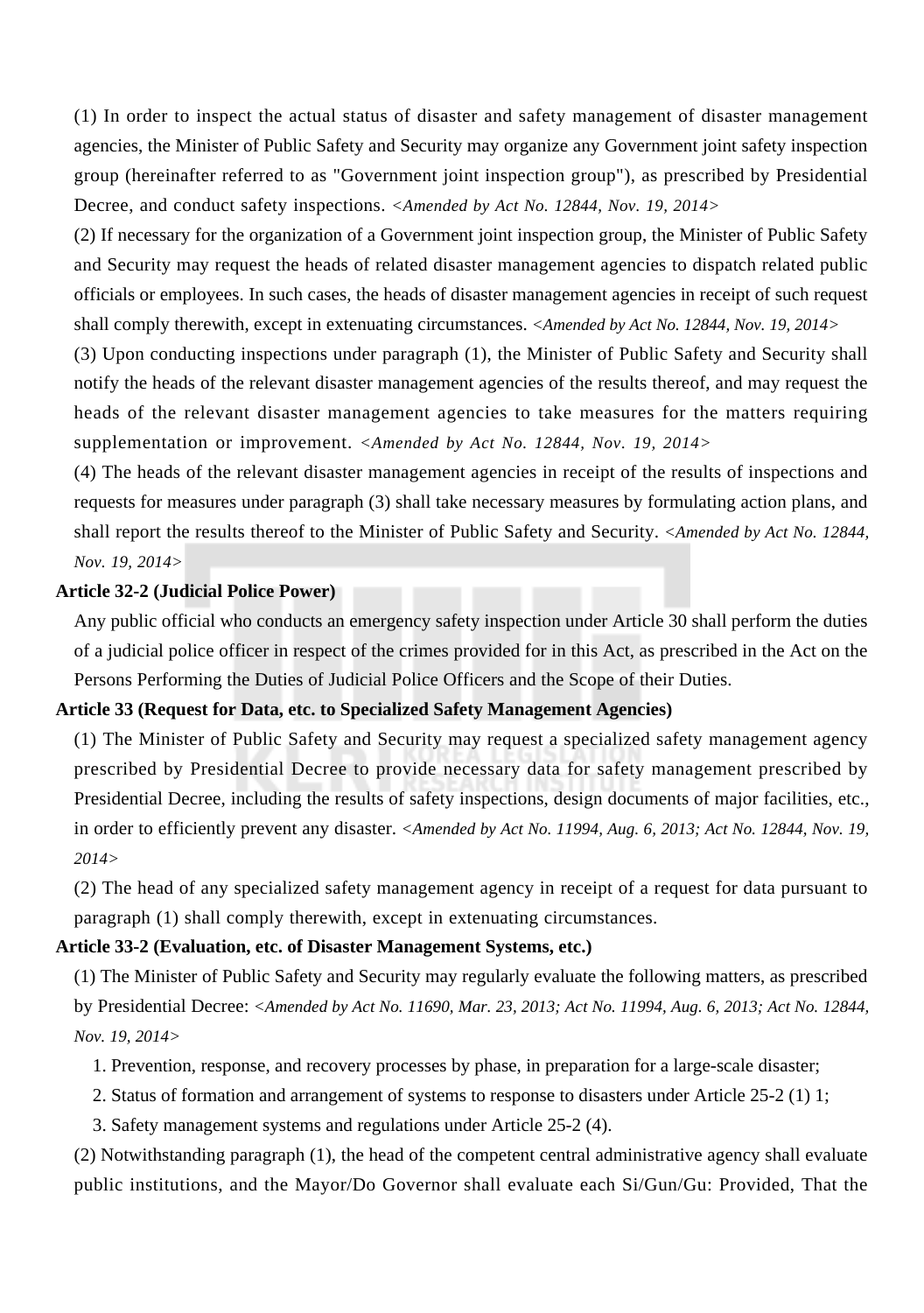Minister of Public Safety and Security may conduct a confirmatory evaluation if necessary to select exemplary institutions pursuant to paragraph (4). *<Amended by Act No. 11690, Mar. 23, 2013; Act No. 12844, Nov. 19, 2014>*

(3) The Minister of Public Safety and Security shall file a comprehensive report on evaluation findings under paragraph (1) and the proviso to paragraph (2) with the Central Committee. *<Amended by Act No. 11690, Mar. 23, 2013; Act No. 12844, Nov. 19, 2014>*

(4) If deemed necessary, the Minister of Public Safety and Security may request the head of the relevant disaster management agency to take corrective or supplementary measures, and may take necessary measures for exemplary institutions, such as the subsidization of budget and granting of rewards: Provided, That where the Minister of Public Safety and Security intends to request the head of any public institution and the head of a Si/Gun/Gu to take corrective or supplementary measures, he/she shall do so through the head of the competent central administrative agency and the competent Mayor/Do Governor. *<Amended by Act No. 11690, Mar. 23, 2013; Act No. 12844, Nov. 19, 2014>*

(5) The Minister Public Safety and Security may request the Minister of Strategy and Finance to reflect the results of evaluation of public institutions conducted under paragraph (2) in the management performance evaluation prescribed in Article 48 of the Act on the Management of Public Institutions. *<Newly Inserted by Act No. 12943, Dec. 30, 2014>*

# **Article 33-3 (Public Announcement, etc. of Actual Status of Disaster Management)**

(1) The head of a Si/Gun/Gu shall publicly announce the actual status of disaster management, including the following matters, to the residents in his/her jurisdictional area at least once a year: *<Amended by Act No. 11994, Aug. 6, 2013; Act No. 12943, Dec. 30, 2014>*

1. Status of occurrence and management of disasters in the preceding year;

2. Record of disaster preventive measures taken under Article 25-2 (1);

3. Current status of accumulation of disaster management funds under Article 67;

4. Current status of preparation and application of the manual for actions at scene referred to in Article 34-5;

5. Other important matters prescribed by Presidential Decree for disaster management.

(2) The Minister of Public Safety and Security or a Mayor/Do Governor may disclose the results of the evaluations conducted under Article 33-2. *<Amended by Act No. 11690, Mar. 23, 2013; Act No. 11994, Aug. 6, 2013; Act No. 12844, Nov. 19, 2014>*

(3) The method, timing, etc. of public announcement under paragraphs (1) and (2) or other necessary matters shall be prescribed by Presidential Decree.

# **Article 34 (Saving and Management of Disaster Management Resources)**

(1) The head of any disaster management agency shall save and manage the equipment, commodities, and materials prescribed by Presidential Decree (hereinafter referred to as "disaster management resources") that are necessary for disaster management activities.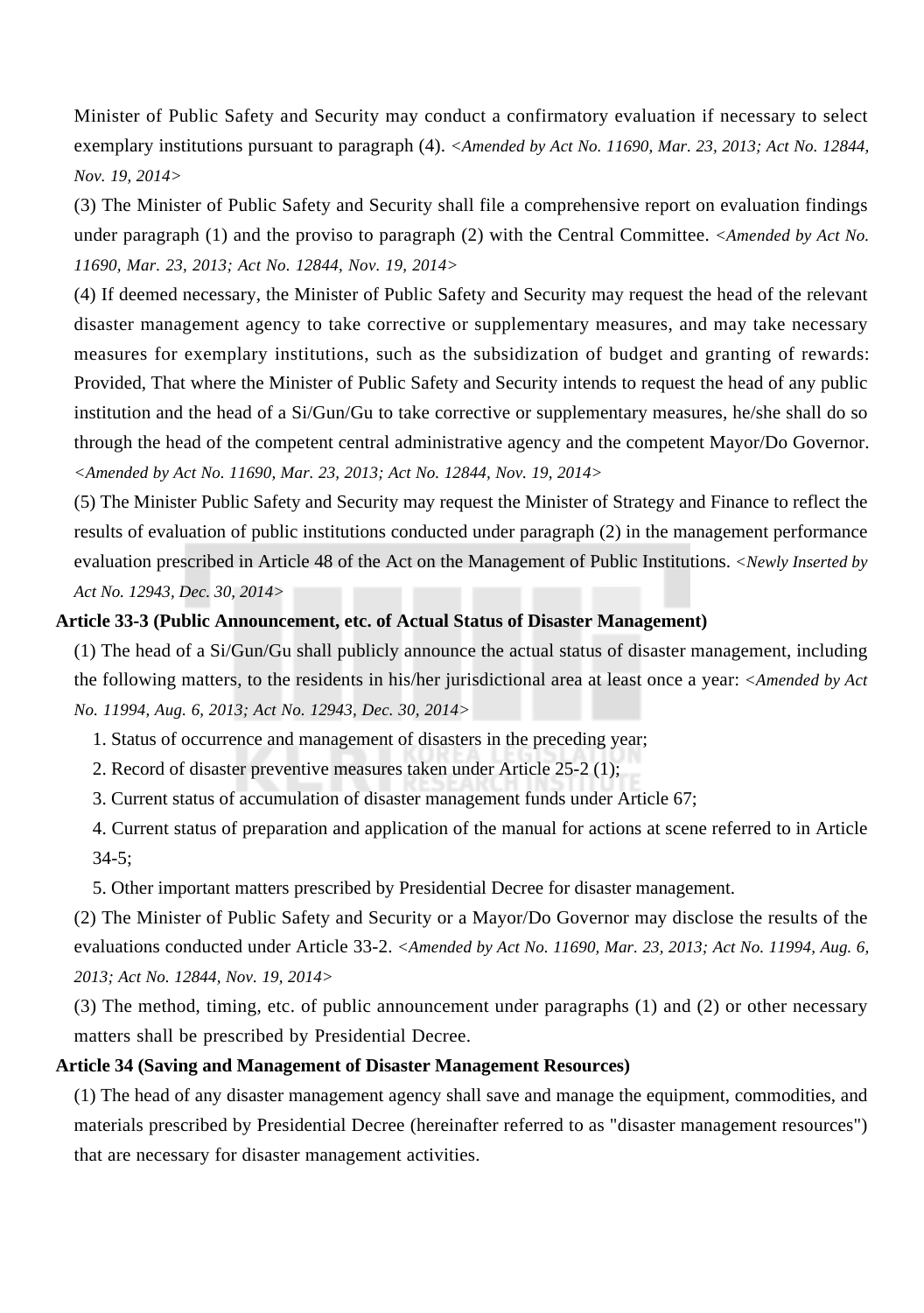(2) The Minister of Public Safety and Security, a Mayor/Do Governor, or the head of a Si/Gun/Gu may, in preparation for the occurrence of disasters, designate and manage equipment and human resources to be used for emergency measures under Article 37, following the consultation with private institutions and organizations or the owners thereof. *<Amended by Act No. 12844, Nov. 19, 2014>*

(3) The Minister of Public Safety and Security may construct and operate a system for joint use of disaster management resources (hereinafter referred to as "resource management system") so that the disaster management resources saved and managed by the heads of disaster management agencies under paragraph (1) can be systematically managed and utilized. *<Amended by Act No. 12844, Nov. 19, 2014>*

(4) The Minister of Public Safety and Security may determine guidelines for the joint use of the resource management system and notify the heads of disaster management agencies thereof. In such cases, the heads of disaster management agencies shall mange disaster management resources in accordance with the notified guidelines for the joint use of resource management system. *<Amended by Act No. 12844, Nov. 19, 2014>*

(5) Necessary matters concerning the designation and management of equipment and human resources, establishment and operation of the resource management system, etc. under paragraph (2) shall be prescribed by Ordinance of the Prime Minister. *<Amended by Act No. 12844, Nov. 19, 2014>*

#### **Article 34-2 (Preparation of Means for Emergency Communication at Disaster Scenes)**

(1) The heads of disaster management agencies shall prepare means of emergency communication in advance so that a wire or wireless communication network or satellite communication network can be used in preparation for the situation that the communication is disconnected due to the occurrence of disasters.

(2) For the joint use of a means of emergency communication referred to in paragraph (1) (hereinafter referred to as "means of emergency communication") at disaster scenes, the Minister of Public Safety and Security may examine the current status, etc. of means of emergency communication held by disaster management agencies, emergency rescue agencies, and emergency rescue and relief support agencies and establish and operate a system for managing means of emergency communication. *<Amended by Act No. 12844, Nov. 19, 2014>*

(3) The Minister of Public Safety and Security may request the heads of disaster management agencies, emergency rescue agencies, and emergency rescue and relief support agencies to submit necessary data for the examination referred to in paragraph (2). In such cases, the heads of related agencies in receipt of such request shall comply therewith, except in extenuating circumstances. *<Amended by Act No. 12844, Nov. 19, 2014>*

(4) Necessary matters concerning the establishment and operation of a system for managing means of emergency communication shall be prescribed by Presidential Decree.

## **Article 34-3 (Enactment, Application, etc. of National Disaster Management Standards)**

(1) The Minister of Public Safety and Security shall enact and apply the national disaster management standards that include the following matters in order to efficiently manage disasters: Provided, That the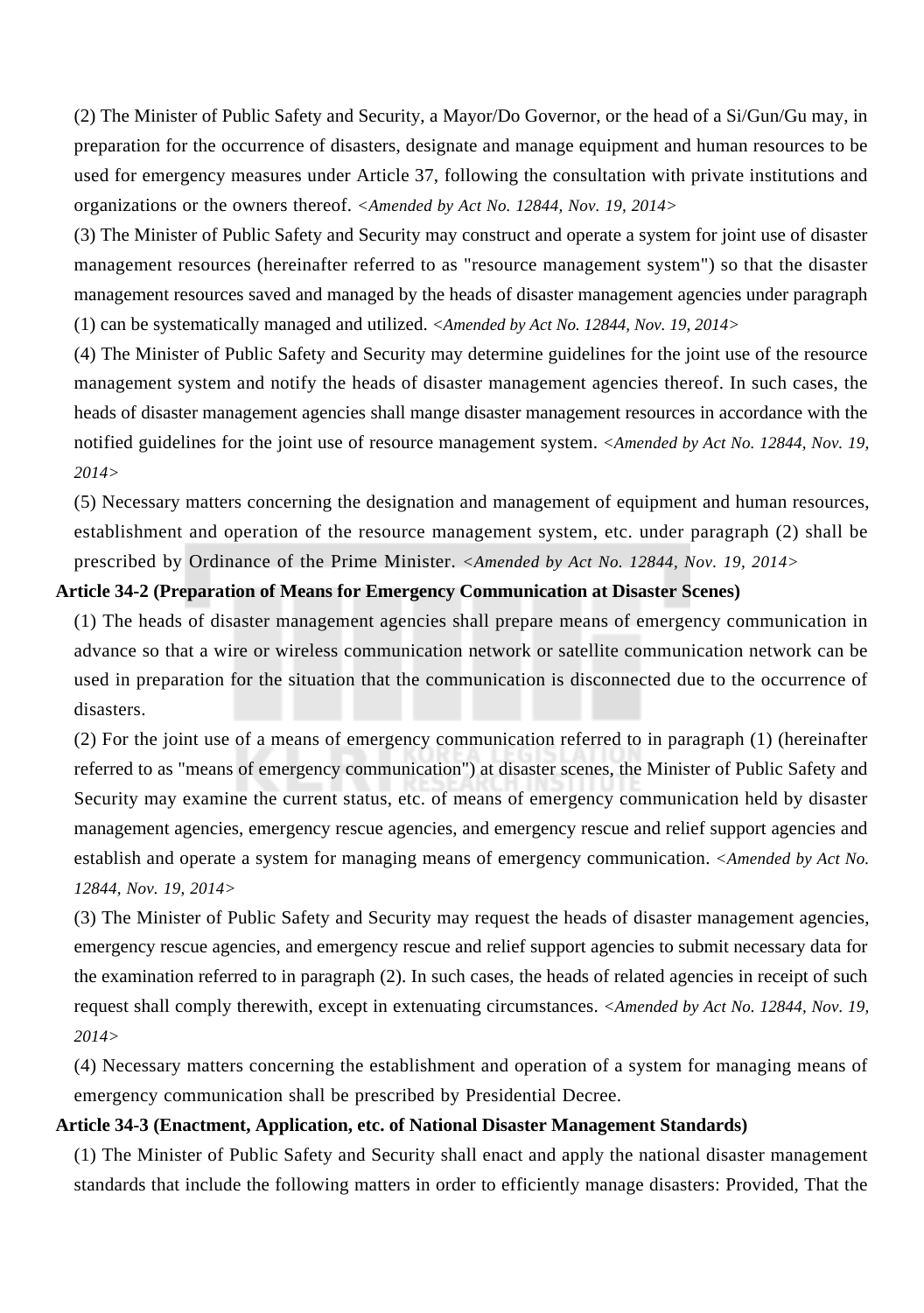Korea Industrial Standards may be reflected in matters to which the Korea Industrial Standards specified in Article 12 of the Industrial Standardization Act are applicable: *<Amended by Act No. 11690, Mar. 23, 2013; Act No. 12844, Nov. 19, 2014>*

1. Definitions of terms used in the fields of disasters and establishment of systems for standards;

2. Principles for national disaster response systems;

3. General standards concerning mitigation of disasters, situation management, resource management, maintenance, etc.;

4. Other matters prescribed by Presidential Decree.

(2) The Minister of Public Safety and Security shall first seek opinions from the heads of relevant central administrative agencies in enacting or amending the standards referred to in paragraph (1).

(3) The Minister of Public Safety and Security may recommend the heads of disaster management agencies to apply the national disaster management standards under paragraph (1) in performing disaster management affairs. *<Amended by Act No. 11690, Mar. 23, 2013; Act No. 12844, Nov. 19, 2014>*

#### **Article 34-4 (Formulation and Utilization of Action Plans for Disaster Response by Function)**

(1) The head of any disaster management agency shall formulate and utilize action plans for disaster response by function (hereinafter referred to as "action plans for disaster response") to efficiently manage disasters, as prescribed by Presidential Decree.

(2) The Minister of Public Safety and Security may notify the heads of disaster management agencies of guidelines for formulating action plans for disaster response. *<Amended by Act No. 12844, Nov. 19, 2014>*

(3) The Minister of Public Safety and Security shall check and inspect an action plan for disaster response formulated by the head of a disaster management agency, and may request the head of the disaster management agency to correct such plan, where necessary. In such cases, the head of the disaster management agency in receipt of such request for correction shall comply therewith, except in extenuating circumstances. *<Amended by Act No. 12844, Nov. 19, 2014>*

(4) Except as otherwise expressly provided for in paragraphs (1) through (3), matters necessary for the formulation, application, management, etc. of action plans for disaster response shall be prescribed by Presidential Decree.

#### **Article 34-5 (Preparation and Operation of Risk Management Manuals in Disaster Field)**

(1) In order to efficiently manage disasters, the head of any disaster management agency shall prepare and apply the following risk management manuals by type of disasters. In such cases, action plans for disaster response and risk management manuals shall be linked to each other: *<Amended by Act No. 12943, Dec. 30, 2014>*

1. Standard manual for risk management: A document stipulating the disaster management system for and the duties and roles of related agencies in disasters requiring the management at a national level, which shall be the guidelines for preparing working-level manuals for risk response and shall be prepared by the head of each disaster management supervision agency;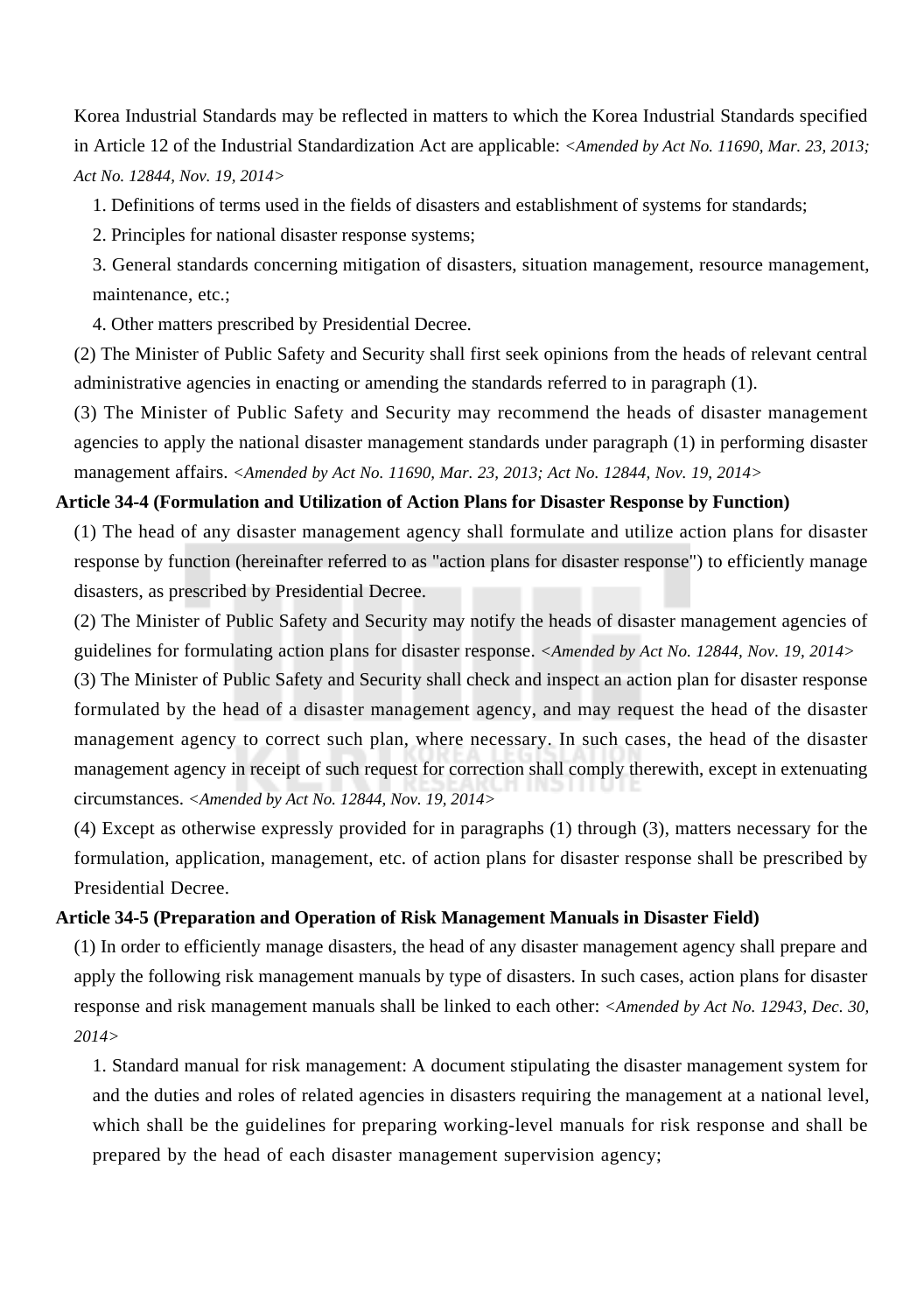2. Working-level manual for risk response: A document stipulating the measures and procedures necessary for responding to actual disasters in accordance with the functions and roles stipulated in the standard manual for risk management, which shall be prepared by the head of each disaster management supervision agency and the head of the related agency. In such cases, the head of any disaster management supervision agency may prepare the working-level manual and the standard manual for risk management referred to in subparagraph 1 by integrating them together;

3. Manual for actions at scene: A document stipulating in detail the procedures for actions to be taken by an agency that directly performs its duties at a disaster scene, which shall be prepared by the head of an agency designated by the head of the agency that has prepared working-level manuals for risk response: Provided, That the heads of Sis/Guns/Gus may prepare manuals for actions at scenes by type of disasters by consolidation.

(2) The Minister of Public Safety and Security may determine guidelines for preparation and application of risk management manuals by type of disasters and notify the heads of the related central administrative agencies and disaster management agencies thereof. *<Amended by Act No. 12844, Nov. 19, 2014>*

(3) The risk management manuals prepared by the heads of disaster management supervision agencies shall be finalized by obtaining approval from the Minster of Public Safety and Security, and shall apply in connection with the working-level manuals for risk response. *<Amended by Act No. 12844, Nov. 19, 2014; Act No. 12943, Dec. 30, 2014>*

(4) The head of any risk management supervision agency shall regularly inspect the standard manual for risk management and the working-level manual for risk response. *<Newly Inserted by Act No. 12943, Dec. 30, 2014>*

(5) For the standardization of risk management manuals by type of disasters and the improvement of effectiveness thereof, the Minster of Public Safety and Security may organize and operate the Committee for Risk Management Manuals prescribed by Presidential Decree. *<Amended by Act No. 12844, Nov. 19, 2014>*

(6) The head of any disaster management supervision agency shall adjust and approve the working-level manuals for risk response and the manuals for actions at scenes of the type of disasters under his/her jurisdiction, and provide guidance and management thereof; where a risk management manual for a field under his/her jurisdiction is newly prepared or revised, he/she shall notify the Minister of Public Safety and Security thereof. *<Amended by Act No. 12844, Nov. 19, 2014>*

(7) The manuals for actions at scenes prepared by the head of a Si/Gun/Gu shall be approved by the competent Mayor/Do Governor. The Mayor/Do Governor shall approve the manuals for actions at scenes when they are connected with the working-level manuals for risk response prepared by the head of the competent disaster management agency, and shall report the result of approval to the head of the competent disaster management agency and the Minister of Public Safety and Security. *<Amended by Act No. 12844, Nov. 19, 2014>*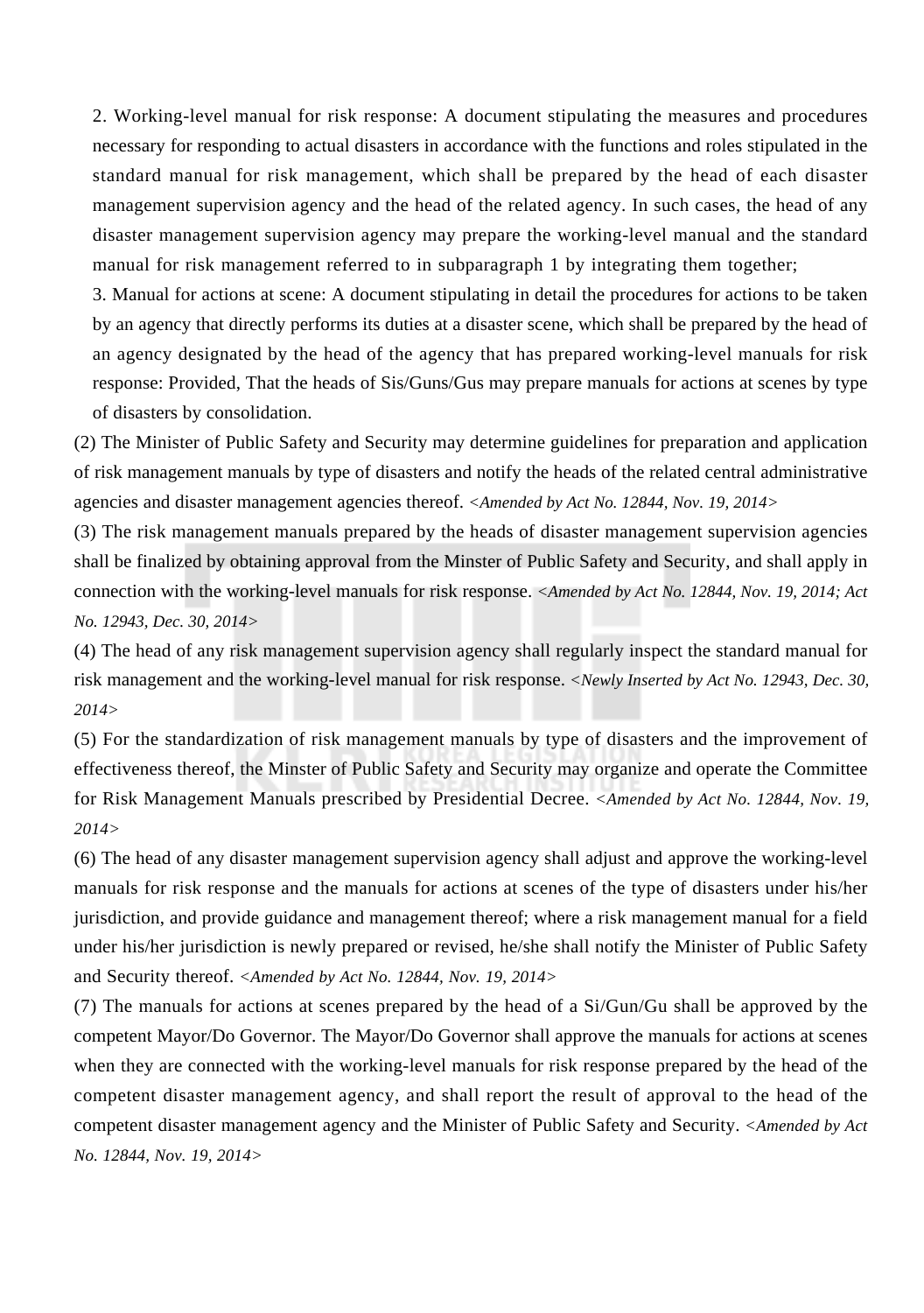(8) The Minister of Public Safety and Security may establish and operate a management system for the systematic application of risk management manuals, and necessary matters concerning the preparation, application, etc. of risk management manuals under paragraphs (3) through (7) shall be prescribed by Presidential Decree. *<Amended by Act No. 12844, Nov. 19, 2014; Act No. 12943, Dec. 30, 2014>*

(9) For the efficient performance of disaster management affairs, the Minister of Public Safety and Security may research and develop standardized manuals necessary for risk management and disseminate them, as prescribed by Presidential Decree. *<Amended by Act No. 12844, Nov. 19, 2014>*

# **Article 34-6 (Registration of, Deliberation on, etc. Safety Standards)**

(1) The Minister of Public Safety and Security shall establish a system for consolidated management of safety standards to systematically manage and operate the safety standards. *<Amended by Act No. 12844, Nov. 19, 2014>*

(2) Where the head of any central administrative agency newly establishes or amends safety standards as prescribed by related Acts, he/she shall request the Minister of Public Safety and Security to register the safety standards. *<Amended by Act No. 12844, Nov. 19, 2014>*

(3) Upon receipt of a request for registration of safety standards under paragraph (2), the Minister of Public Safety and Security shall finalize them, following deliberation by the Safety Standard Deliberative Committee, and shall notify the head of the related central administrative agency thereof. *<Amended by Act No. 12844, Nov. 19, 2014>*

(4) The safety standards newly established or amended by the head of any central administrative agency shall not be contradictory to the national disaster management standards referred to in Article 34-3.

(5) Methods and procedures for registration of safety standards and the organization and operation of the Safety Standard Deliberative Committee shall be prescribed by Presidential Decree.

# **Article 34-7 (Registration of, Deliberation on, etc. Safety Standards)**

(1) The Minister of Public Safety and Security shall establish a system for consolidated management of safety standards to systematically manage and operate the safety standards. *<Amended by Act No. 12844, Nov. 19, 2014>*

(2) Where the head of any central administrative agency newly establishes or amends safety standards as prescribed by the related Acts, he/she shall request the Minister of Public Safety and Security to register the safety standards. *<Amended by Act No. 12844, Nov. 19, 2014>*

(3) Upon receipt of a request for registration of safety standards under paragraph (2), the Minister of Public Safety and Security shall finalize them, following the deliberation by the Safety Standard Deliberative Committee, and shall notify the head of the related central administrative agency thereof. *<Amended by Act No. 12844, Nov. 19, 2014>*

(4) The safety standards newly established or amended by the head of any central administrative agency shall not be contradictory to the national disaster management standards referred to in Article 34-3.

(5) Methods and procedures for registration of safety standards and the organization and operation of the Safety Standard Deliberative Committee shall be prescribed by Presidential Decree.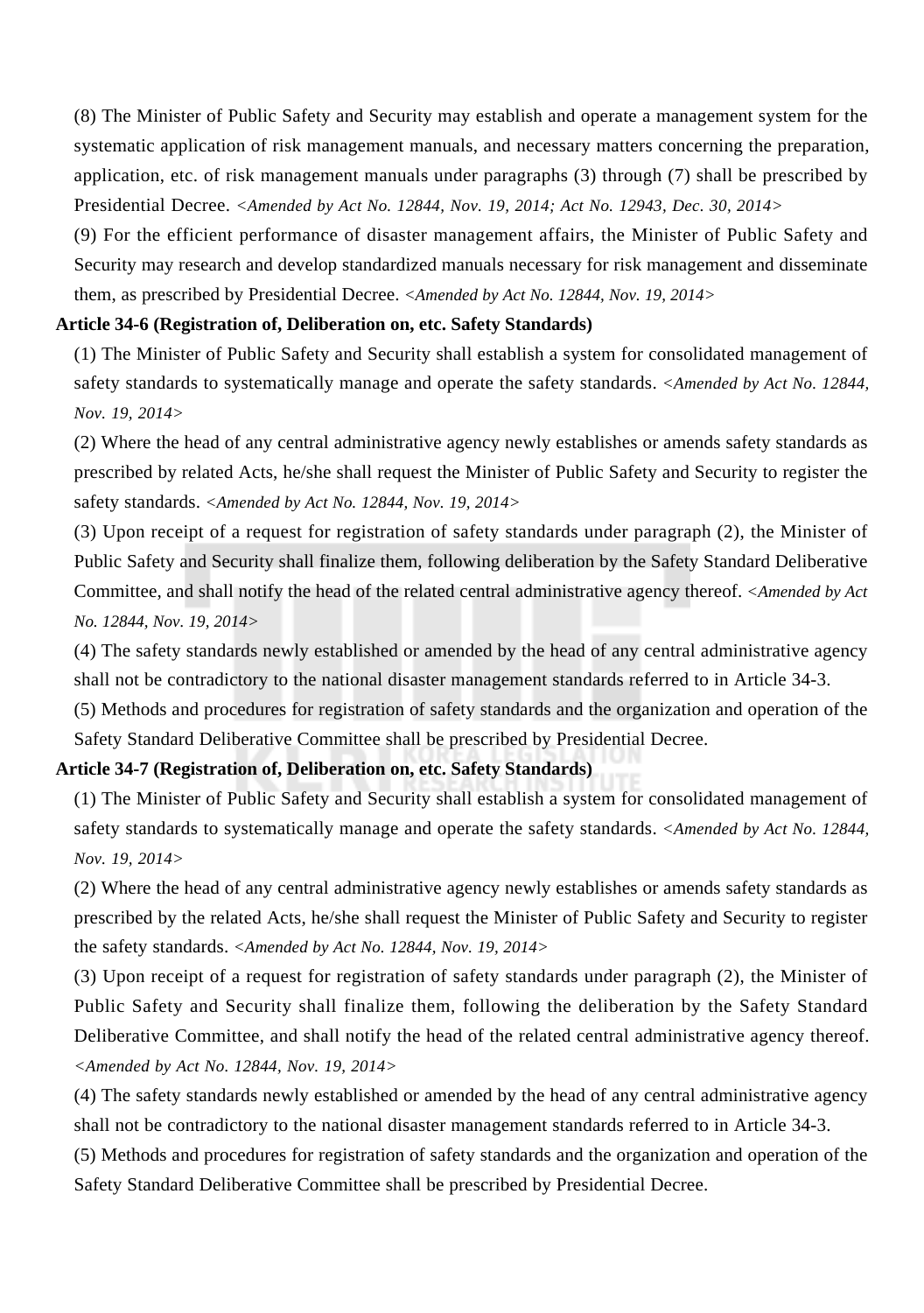#### **Article 35 (Disaster Preparedness Drills)**

(1) The Minister of Public Safety and Security, a Mayor/Do Governor, the head of a Si/Gun/Gu, or the head of an emergency rescue agency (hereinafter referred to as "drill supervision agency" in this Article) shall annually conduct disaster preparedness drills (including drills to master risk management manuals referred to in Article 34-5) regularly or occasionally jointly with related agencies, such as disaster management agencies, emergency rescue and relief support agencies, and military units (hereafter in this Article, referred to as "agencies participating in a drill"), as prescribed by Presidential Decree. *<Amended by Act No. 12844, Nov. 19, 2014; Act No. 12943, Dec. 30, 2014>*

(2) In conducting a disaster preparedness drill under paragraph (1), the head of any drill supervision agency shall formulate a plan for the disaster preparedness drill and notify the heads of agencies participating in the drill thereof.

(3) In conducting a disaster preparedness drill under paragraph (1), the heads of agencies participating in the drill shall examine the status of the drill and submit the results thereof to the head of the relevant drill supervision agency, as prescribed by Presidential Decree.

(4) The head of any drill supervision agency shall take the following measures, as prescribed by Presidential Decree: *<Amended by Act No. 12943, Dec. 30, 2014>*

1. Examination and evaluation of the process and results of a drill of agencies participating in the drill;

2. Requesting the heads of agencies participating in the drill to take measures to supplement the matters unprepared or requiring improvement or supplementation which have been discovered in the course of the drill;

3. Request for improvement or supplementation, or for taking measures for improvement or supplementation, of the unprepared matters of the risk management manuals referred to in subparagraphs of Article 34-5 (1) which have been discovered in the course of the drill.

# **Article 36 (Declaration of State of Disaster)**

(1) Where the Minister of Public Safety and Security deems that emergency measures are necessary to mitigate grave impacts on or harm to persons' lives, bodies, and property when a disaster prescribed by Presidential Decree actually occurs or is likely to occur, he/she may declare the state of disaster, following deliberation by the Central Committee: Provided, That where the Minister of Public Safety and Security has no time to undergo deliberation by the Central Committee due to the state of emergency, he/she may declare a state of disaster without undergoing deliberation by the Central Committee: *<Amended by Act No. 11994, Aug. 6, 2013; Act No. 12943, Dec. 30, 2014>*

1. and 2. Deleted. *<by Act No. 12943, Dec. 30, 2014>*

(2) Where the Minister of Public Safety and Security declares the state of disaster pursuant to the proviso to paragraph (1), he/she shall obtain approval therefor from the Central Committee without delay and where he/she fails to obtain approval, he/she shall immediately cancel the declaration of the state of disaster. *<Amended by Act No. 12943, Dec. 30, 2014>*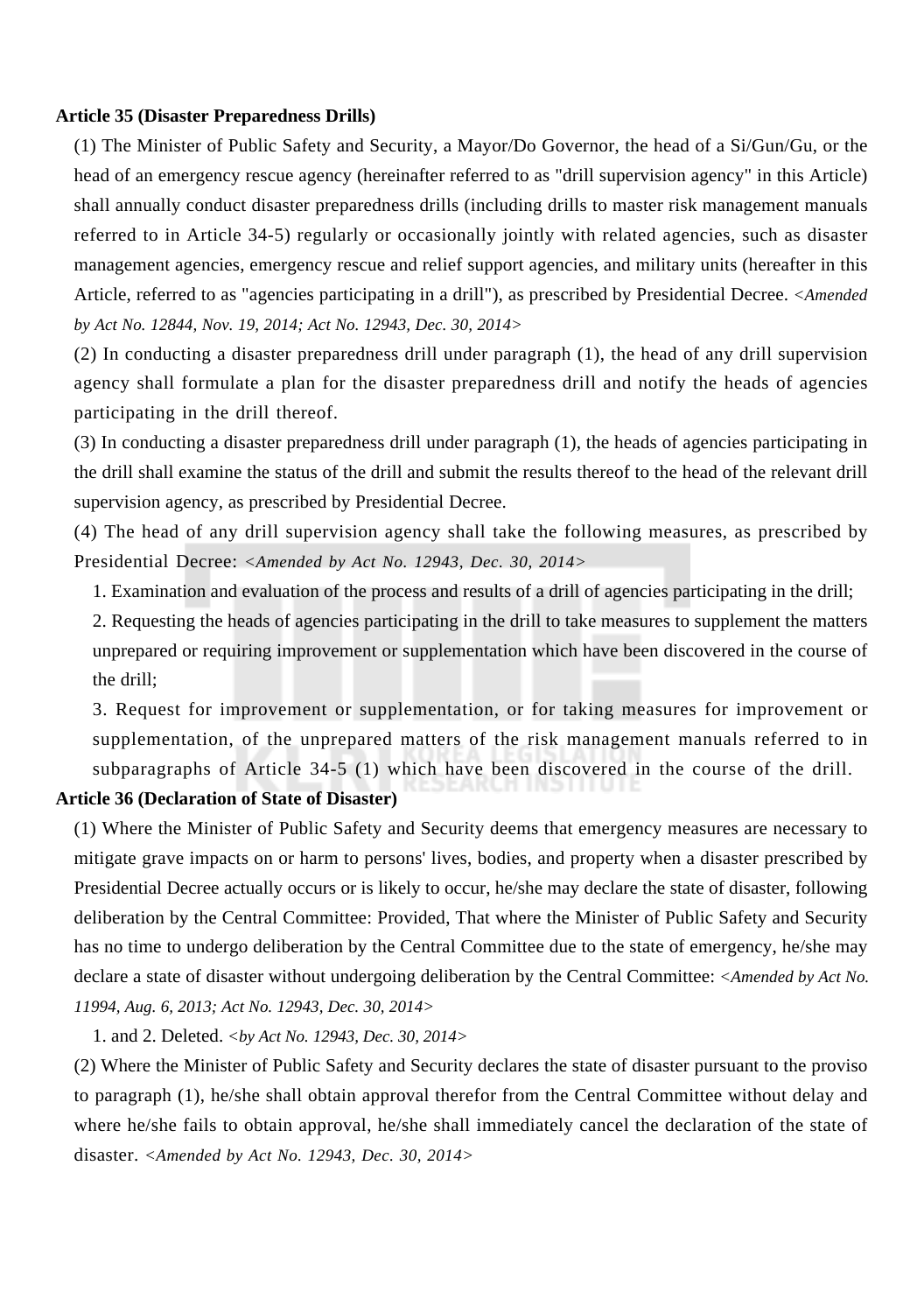(3) The Minister of Public Safety and Security and the head of any local government may take the following measures for the areas declared in a state of disaster under paragraph (1): *<Amended by Act No. 12943, Dec. 30, 2014>*

1. Emergency measures stipulated in this Act, including the issuance of a disaster alert, mobilization of human resources, equipment, and commodities, establishment of danger zones, evacuation orders, emergency assistances, etc.;

2. Emergency call-up of public officials under the jurisdiction of administrative agencies in the relevant areas;

3. Advice to refrain from moving to the relevant areas, including travelling;

4. Other necessary measures concerning the disaster prevention.

(4) Where the Minister of Public Safety and Security deems the risk from a disaster is settled or where there exists no risk of additional occurrence of a disaster, he/she shall immediately cancel the declaration of the state of disaster. *<Amended by Act No. 12943, Dec. 30, 2014>*

(5) Deleted. *<by Act No. 12943, Dec. 30, 2014>*

#### **Article 37 (Emergency Measures)**

(1) Where any disaster actually occurs or is likely to occur, the head of a City/Do emergency rescue control group and a Si/Gun/Gu emergency rescue control group referred to in Article 50 (2) (hereinafter referred to as "head of a local control group") and the head of a Si/Gun/Gu shall promptly take the measures for flood control, fire extinguishment, rescue and salvage, and the following measures necessary to prevent the occurrence of other disasters or to mitigate damage, as prescribed by relevant Acts and subordinate statutes, the action plans for disaster response, and the risk management manuals: Provided, That the head of any local control group shall take the emergency measures only for extinguishing fires among measures stipulated under subparagraph 2, and those stipulated under subparagraphs 4 and 6: *<Amended by Act No. 11994, Aug. 6, 2013; Act No. 12943, Dec. 30, 2014>*

1. Issuance or dissemination of alerts, or advice or instruction of evacuation;

- 1-2. Safety measures under Article 31;
- 2. Fire extinguishment, flood control, earthquake prevention, and other emergency measures and relief;
- 3. Emergency restoration of damaged facilities, quarantine, crime prevention, and maintenance of order;
- 4. Securing means of emergency transportation and rescue;
- 5. Securing means of water supply, emergency shelters, and relief goods;
- 6. Securing on-site control and communication systems;
- 7. Other necessary measures concerning the prevention or mitigation of occurrence of disasters.

(2) Upon receipt of a request from the head of a Si/Gun/Gu or the head of a local control group, the head of the disaster management agency located within the jurisdiction of the Si/Gun/Gu shall take emergency measures related to his/her duties under the supervision or coordination of the head of the Si/Gun/Gu or the head of the local control group, or cooperate in the emergency measures to be taken by the head of the Si/Gun/Gu or the head of a local control group, as prescribed by relevant Acts and subordinate statutes or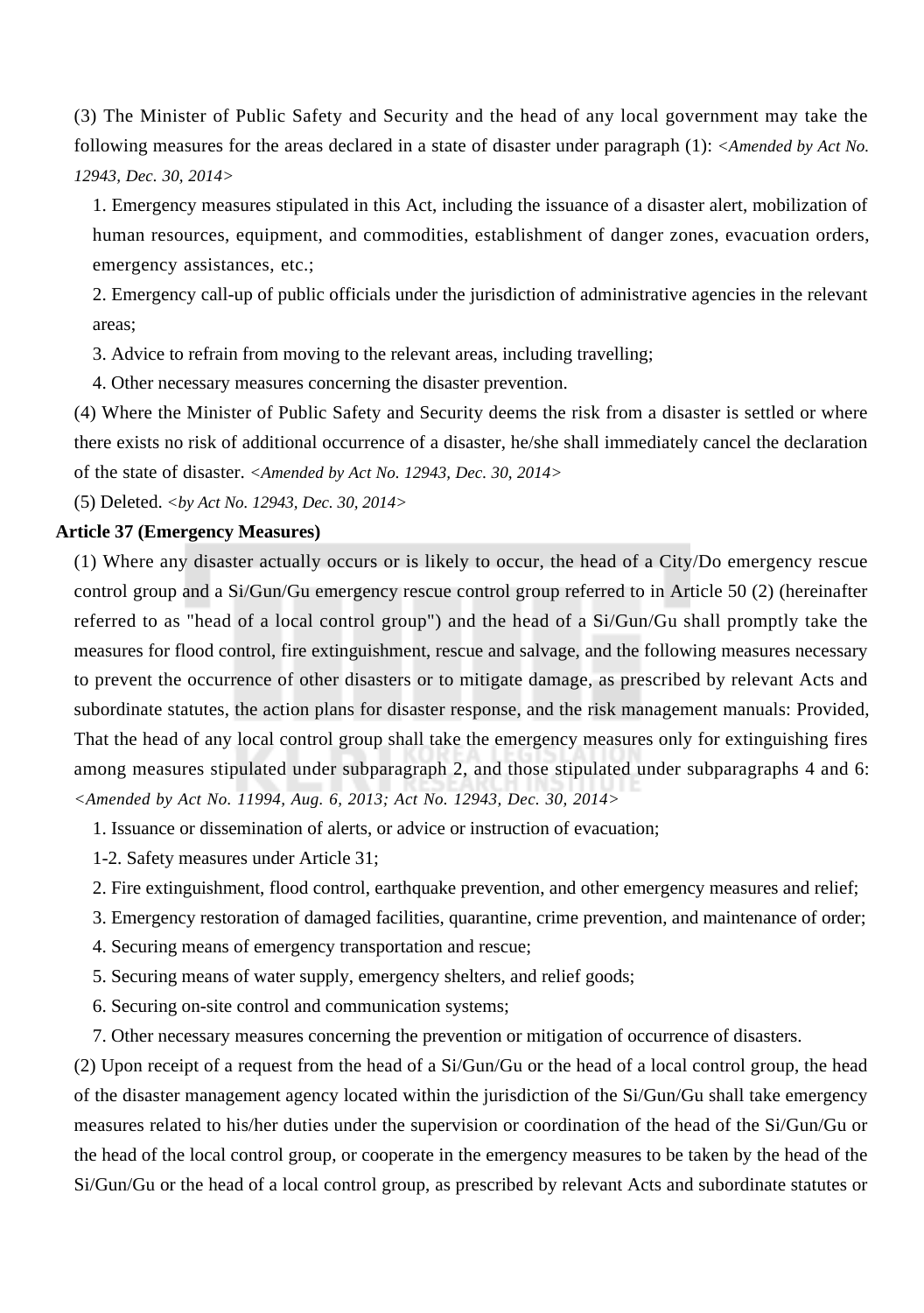the safety management plans of the relevant Si/Gun/Gu.

#### **Article 38 (Issuance, etc. of Predictions or Alerts of Disasters)**

(1) Where it is predicted that any disaster prescribed by Presidential Decree will cause harm to people's lives, bodies, and property, the head of the Central Countermeasure Headquarters, the head of the disaster management headquarters, a Mayor/Do Governor (where a City/Do countermeasure headquarters is organized, referring to the head of such headquarters; hereafter the same shall apply in this Article), or the head of a Si/Gun/Gu (where a Si/Gun/Gu countermeasure headquarters is organized, referring to the head of such headquarters; hereinafter the same shall apply in this Article) may make a prediction or warning of the disaster in order to prevent or mitigate the harm therefrom. *<Amended by Act No. 11994, Aug. 6, 2013>*

(2) Predictions or alerts under paragraph (1) shall be classified into attention, caution, alert, and serious level depending on the risk level of disasters, and a person authorized to make a prediction or warning by type of disaster shall be prescribed by Presidential Decree: Provided, That where the criteria for making a prediction or warning of disasters are separately prescribed by any other Act or subordinate statute, such criteria shall govern. *<Amended by Act No. 12943, Dec. 30, 2014>*

(3) Upon acquiring risk information related to a disaster, the head of any disaster management agency shall immediately notify the head of the Central Countermeasure headquarters, the head of the relevant disaster management headquarters, the relevant Mayor/Do Governor, and the head of the relevant Si/Gun/Gu thereof, so that the prompt prediction or warning can be made under paragraph (1). *<Newly Inserted by Act No. 11994, Aug. 6, 2013>*

(4) The head of the Central Countermeasure Headquarters, a Mayor/Do Governor, or the head of a Si/Gun/Gu may request any of the following persons to take the following measures if such measures are necessary to predict, alert, or notify any disaster or take emergency measures: Provided, That except as otherwise expressly provided for in other Acts and subordinate statutes, this shall not apply: *<Amended by Act No. 11346, Feb. 22, 2012; Act No. 11994, Aug. 6, 2013>*

1. Requesting an owner or manager of telecommunications facilities to preferentially use the telecommunications facilities;

2. Requesting major telecommunications business operators prescribed by Presidential Decree among those defined in subparagraph 8 of Article 2 of the Telecommunications Business Act to send the text messages or audio transmission of necessary information or to pose necessary information on their Internet websites;

3. Requesting broadcasting business operators defined in subparagraph 3 of Article 2 of the Broadcasting Act to promptly broadcast necessary information;

4. Requesting major newspaper enterprisers and online newspaper enterprisers prescribed by Presidential Decree among those defined in subparagraphs 3 and 4 of Article 2 of the Act on the Promotion of Newspapers, etc. to report necessary information in their newspapers.

(5) The owner or manager of telecommunications facilities, telecommunications business operators, broadcasting business operators, newspaper enterprisers, and online newspaper enterprisers in receipt of a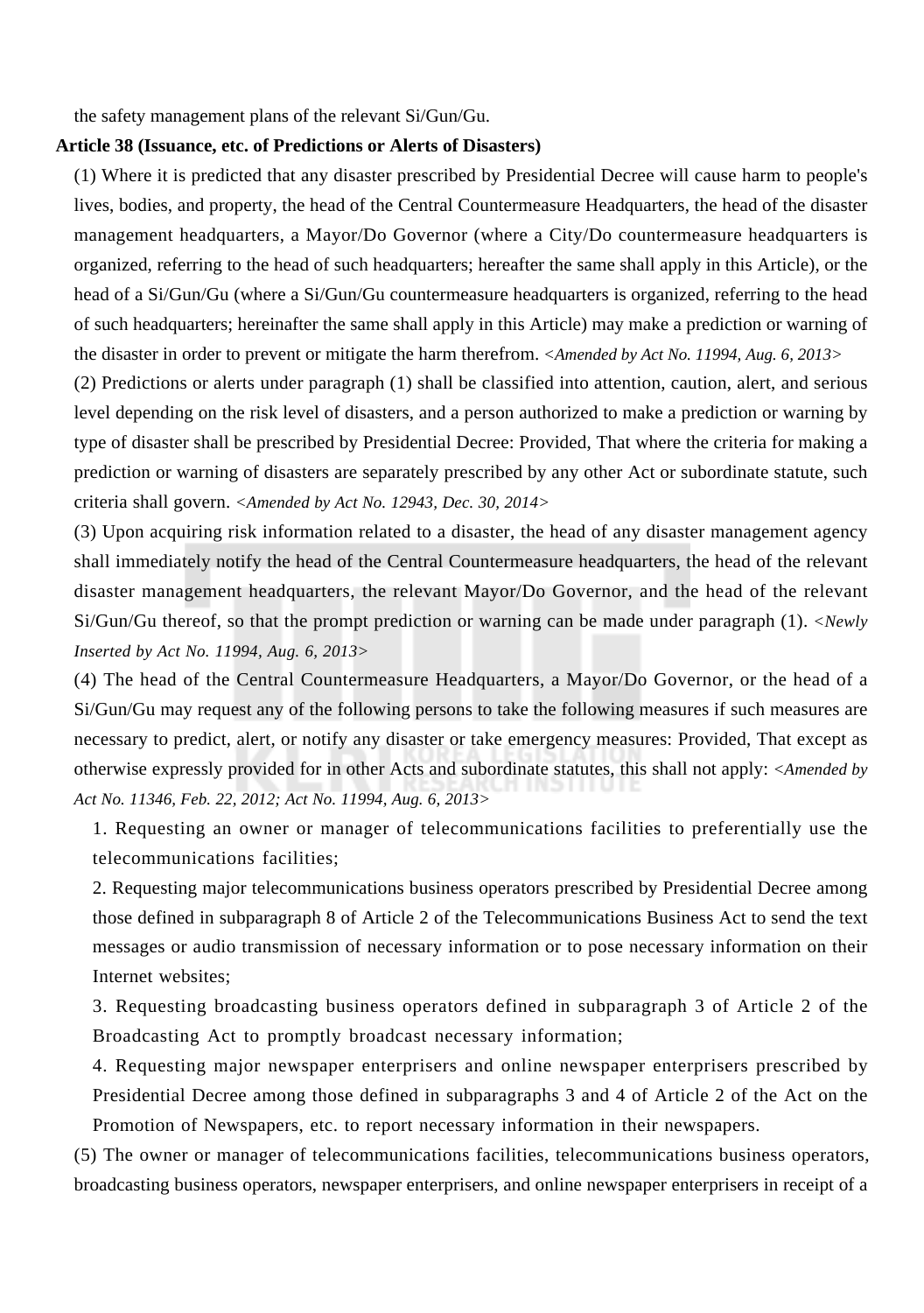request under paragraph (4) shall comply therewith, except in extenuating circumstances. *<Amended by Act No. 11346, Feb. 22, 2012; Act No. 11994, Aug. 6, 2013>*

(6) Telecommunications business operators, broadcasting business operators, or manufacturers of cellular phones or navigation systems shall have their products equipped with software and mechanical devices which can display the predictions or warnings of disasters to be made under paragraphs (1) and (4) on the screens of users' cellular phones, etc. without fail. *<Newly Inserted by Act No. 11346, Feb. 22, 2012; Act No. 11994, Aug. 6, 2013>*

# **Article 38-2 (Formulation of Master Plans for Creating Disaster Prediction and Alert System)**

(1) The head of a Si/Gun/Gu shall formulate a master plan for creating a Si/Gun/Gu disaster prediction and alert system on a five-year basis (hereinafter referred to as "Si/Gun/Gu master plan" in this Article) in order to prevent damage in a danger zone provided for in Article 41, an area requiring improvement of vulnerability from natural disaster provided for in Article 12 of the Countermeasures against Natural Disasters Act, and any other area in which disasters are anticipated to harm people's lives, bodies, and property, and submit the Si/Gun/Gu master plan to the Mayor/Do Governor. *<Amended by Act No. 11495, Oct. 22, 2012>*

(2) A Mayor/Do Governor shall formulate a City/Do master plan for creating a City/Do disaster anticipation and alert system based on the Si/Gun/ Gu master plans referred to in paragraph (1) (hereafter in this Article, referred to as "City/Do master plan") to submit such master plan to the Minister of Public Safety and Security, who then may request the Mayor/Do Governor to supplement the City/Do master plan, if necessary. *<Amended by Act No. 12844, Nov. 19, 2014>*

(3) The City/Do master plan and the Si/Gun/Gu master plan shall include the following matters:

1. The basic direction-setting for creating the disaster anticipation and alert system;

2. Matters concerning the selection of areas subject to the formulation of a master plan for creating a disaster anticipation and alert system;

3. Matters concerning the creation and operation of the comprehensive disaster anticipation and alert system;

4. Other matters concerning the prevention of disasters from harming people's lives and property.

(4) A Mayor/Do Governor and the head of a Si/Gun/Gu shall annually formulate a project implementation plan for the City/Do master plan and the Si/Gun/Gu master plan, respectively, and submit it to the Minister of Public Safety and Security. *<Amended by Act No. 12844, Nov. 19, 2014>*

(5) Where a Mayor/Do Governor and the head of a Si/Gun/Gu intend to amend a City/Do master plan or a Si/Gun/Gu master plan, respectively, paragraphs (1) and (2) shall apply mutatis mutandis thereto.

(6) Necessary matters concerning the formulation, etc. of City/Do master plans, Si/Gun/Gu master plans, and project implementation plans shall be prescribed by Presidential Decree.

## **Article 39 (Request, etc. for Mobilization)**

(1) Where the head of the Central Countermeasure Headquarters or the head of a Si/Gun/Gu (where a Si/Gun/Gu countermeasure headquarters is organized, referring to the head of such headquarters; hereafter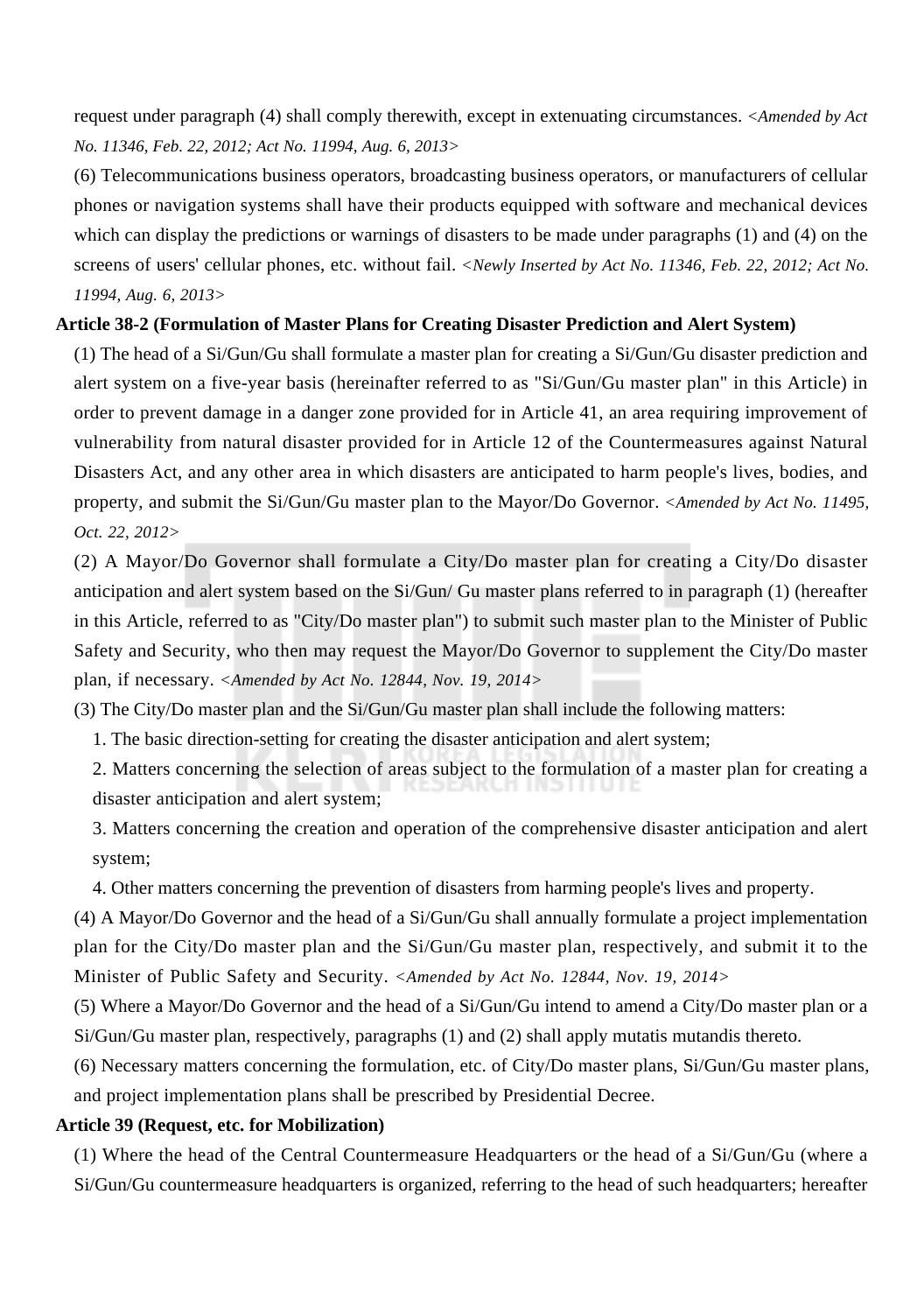the same shall apply in Articles 40 through 45) deems that any disaster occurs or is likely to occur, he/she may take the following measures: *<Amended by Act No. 11994, Aug. 6, 2013>*

1. To mobilize a civil defense unit pursuant to Article 26 of the Framework Act on Civil Defense;

2. To request the head of a disaster control agency to take necessary measures, including the mobilization of related staff members for emergency measures, or the mobilization, etc. of disaster control resources and equipment and human resources designated under Article 34 (2);

3. To request the Minister of National Defense to provide support of military units where equipment, human resources, etc. are not available.

(2) The head of an agency in receipt of a request for necessary measures pursuant to paragraph (1) shall comply therewith except in extenuating circumstances.

#### **Article 40 (Evacuation Orders)**

(1) Where it is necessary to prevent any harm to people's lives or physical safety when a disaster occurs or is likely to occur, the head of a Si/Gun/Gu and the head of a local control group (limited to cases where the authority prescribed by Presidential Decree is exercised; hereafter the same shall apply in this Article) may order residents or persons within the relevant areas to evacuate or to evacuate vessels, automobiles, etc. In such cases, evacuation shelters may be designated beforehand. *<Amended by Act No. 11346, Feb. 22, 2012>*

(2) When an evacuation order is received pursuant to paragraph (1), it shall be immediately complied with. *<Amended by Act No. 11346, Feb. 22, 2012>*

#### **Article 41 (Establishment of Danger Zones)**

(1) Where it is necessary to prevent any harm to people's lives or bodies or to maintain order when a disaster occurs or is likely to occur, the head of a Si/Gun/Gu or the head of a local control group (only where he/she exercises the authority prescribed by Presidential Decree; hereafter the same shall apply in this Article) may establish a danger zone and may order persons, other than those engaged in emergency measures to take the following measures:

- 1. Prohibition of, or restriction on, access to a danger zone and other activities;
- 2. Eviction or evacuation from a danger zone.

(2) Where the head of a Si/Gun/Gu or the head of a local control group establishes a danger zone pursuant to paragraph (1), he/she shall post the boundaries of the said zone and the details of activities prohibited or restricted pursuant to paragraph (1) 1, and other necessary matters at a readily accessible place.

(3) Where it is deemed necessary to prevent any harm to people's lives or bodies or to maintain order when a disaster occurs or is likely to occur, the head of a related central administrative agency may request the head of the relevant Si/Gun/Gu and the head of the relevant local control group to establish a danger zone. *<Newly Inserted by Act No. 11994, Aug. 6, 2013>*

#### **Article 42 (Compulsory Evacuation Measures)**

(1) Where the head of a Si/Gun/Gu and the head of a local control group deem that the situation is urgent since persons in receipt of an evacuation order under Article 40 (1) or those in receipt of an eviction order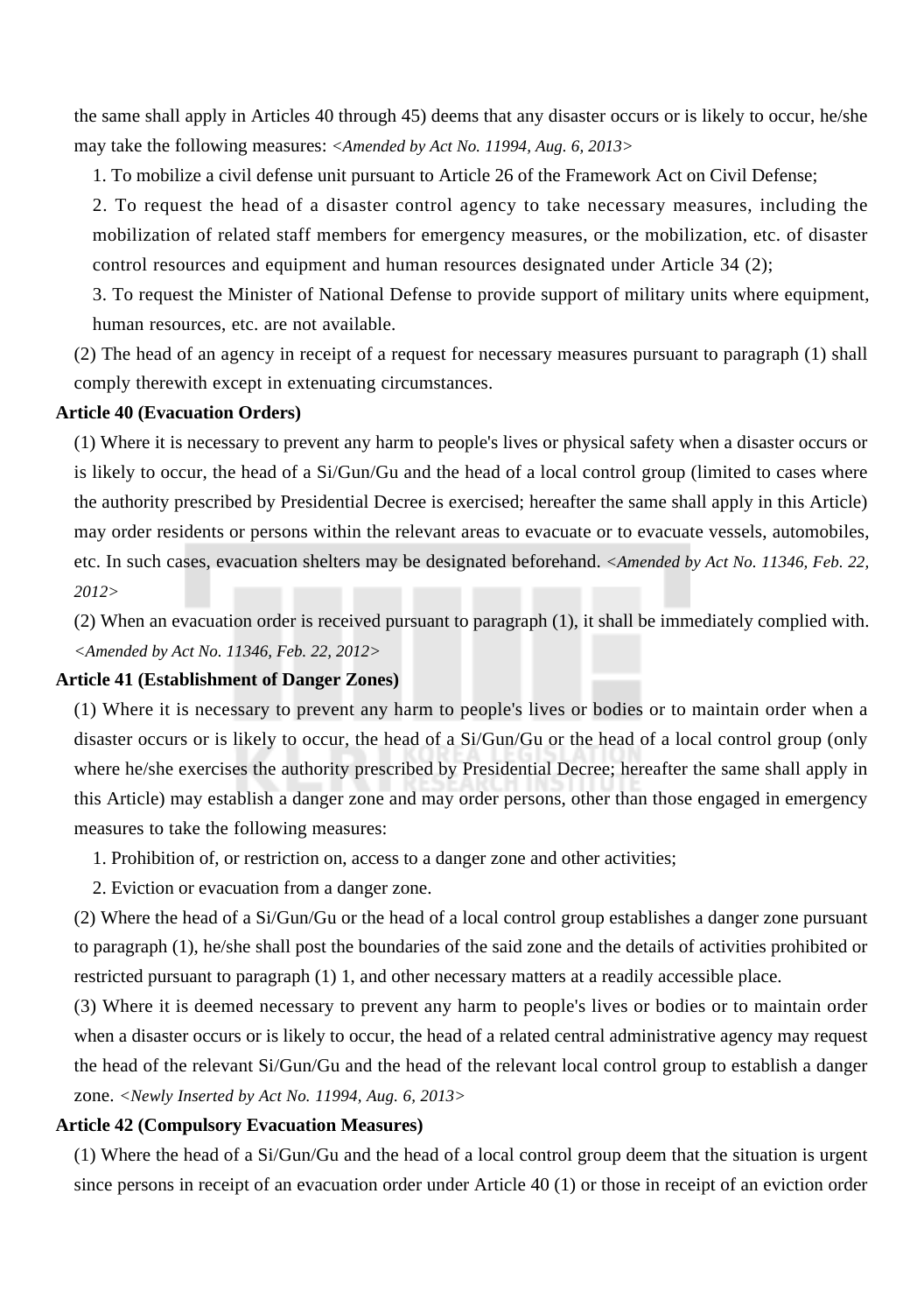or evacuation order from a danger zone under Article 41 (1) 2 fail to comply with such orders, they may compulsorily evacuate or evict the residents within the relevant area or danger zone or those located within the relevant area or danger zone from such area or zone. *<Amended by Act No. 11346, Feb. 22, 2012>* (2) If deemed necessary for the compulsive evacuation or eviction of residents, etc. under paragraph (1), the head of a Si/Gun/Gu or the head of a local control group may request support of necessary human resources and equipment from the head of a competent police agency. *<Newly Inserted by Act No. 11346, Feb. 22, 2012>*

(3) The head of a police agency who receives a request under paragraph (2) shall comply therewith unless any special reason exists. *<Newly Inserted by Act No. 11346, Feb. 22, 2012>*

# **Article 43 (Restriction, etc. on Passage)**

(1) Where it is necessary for urgently transporting commodities required for emergency measures, or for fire extinguishment, rescue, etc., the head of a Si/Gun/Gu and the head of a local control group(limited to cases where the authority prescribed by Presidential Decree is exercised; hereafter the same shall apply in this Article) may request the head of the competent police office to prohibit or restrict the passage of vehicles, other than those used for the relevant emergency transportation, etc., within prescribed sections of roads, as prescribed by Presidential Decree.

(2) The head of the competent police office in receipt of a request under paragraph (1) shall comply therewith unless extraordinary grounds exist.

#### **Article 44 (Support)**

(1) Where it is necessary to take emergency measures, the head of a Si/Gun/Gu may request the head of a military unit located in any other Si/Gun/Gu or under his/her jurisdiction, the head of a related administrative agency, and the head of any other private agency or organization to render necessary support, including the dispatch of human resources, equipment, materials, etc. In such cases, the head of the military unit and of the relevant administrative agency in receipt of a request for support shall comply therewith except in extenuating circumstances. *<Amended by Act No. 11994, Aug. 6, 2013>*

(2) Any person engaged in providing support pursuant to paragraph (1) shall take emergency measures under the supervision of the head of the Si/Gun/Gu who has requested such support.

#### **Article 45 (Emergency Impositions)**

Where urgent circumstances exist, in which emergency measures are necessary as a disaster occurs or is likely to occur in the jurisdiction of the head of a Si/Gun/Gu and the head of a local control group(limited to cases where the authority prescribed by Presidential Decree is exercised; hereafter the same shall apply in this Article), they may require the persons at the relevant disaster scene or those residing in a neighboring area to engage in the emergency measures, make temporary use of others' lands, buildings, structures and other property, as prescribed by Presidential Decree, or make any alteration or removal of the obstacles.

#### **Article 46 (Emergency Measures, etc. to be Taken by Mayors/Do Governors)**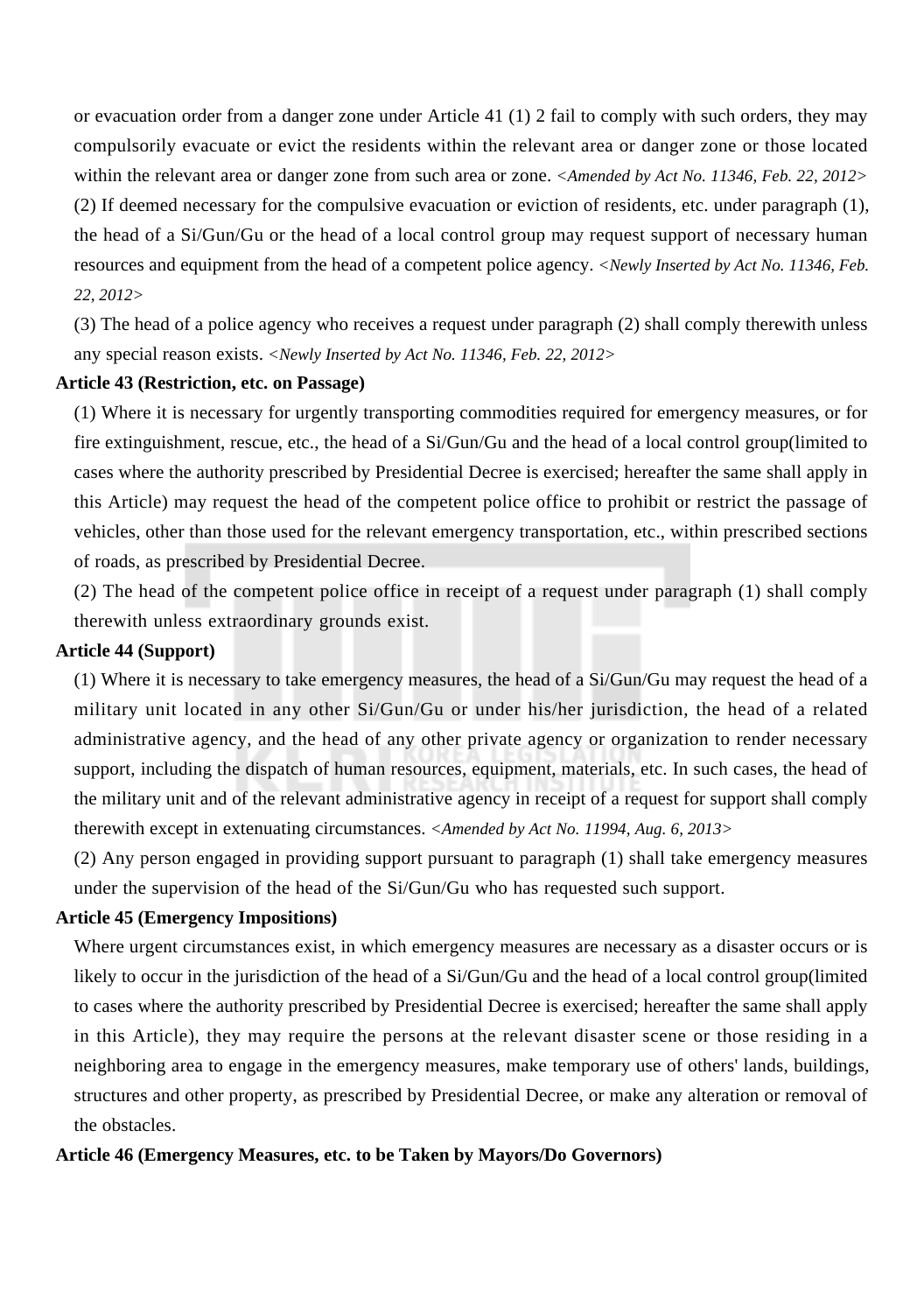(1) A Mayor/Do Governor may take emergency measures stipulated under Articles 39 through 45 in any of the following cases: *<Amended by Act No. 11994, Aug. 6, 2013>*

1. Cases prescribed by Presidential Decree in which a disaster occurs or is likely to occur in his/her jurisdiction;

2. Where a disaster occurs or is likely to occur over at least two Sis/Guns/Gus.

(2) Where it is necessary to take the emergency measures referred to in paragraph (1), a Mayor/Do Governor may issue necessary instructions to the head of the Si/Gun/Gu who is required to take the emergency measures stipulated under in this Section, or may request the heads of other Sis/Guns/Gus to provide support. *<Amended by Act No. 11994, Aug. 6, 2013>*

#### **Article 47 (Emergency Measures by Heads of Disaster Control Agencies)**

Where a disaster occurs or is likely to occur, the head of a disaster control agency referred to in subparagraph 5 (b) of Article 3 shall promptly take emergency measures necessary for his/her duties, and shall cooperate in the emergency measures taken by the Mayor/Do Governor, the head of a Si/Gun/Gu or the head of local control group pursuant to this Section. *<Amended by Act No. 11994, Aug. 6, 2013>*

# **Article 48 (Emergency Measures, etc. by Heads of Local Control Groups)**

(1) Where necessary for emergency rescue, the head of a local control group may request the head of the Central Countermeasure Headquarters, a Mayor/Do Governor (where a City/Do countermeasure headquarters is organized, referring to the head of such headquarters; hereafter the same shall apply in this Article) or the head of a Si/Gun/Gu (where a Si/Gun/Gu countermeasure headquarters is organized, referring to the head of such headquarters; hereafter the same shall apply in this Article) to take the emergency measures provided for in Articles 37, 38, 39 and 44, and the head of the Central Countermeasure Headquarters, the Mayor/Do Governor or the head of the Si/Gun/Gu shall comply therewith except in extenuating circumstances. *<Amended by Act No. 11994, Aug. 6, 2013>*

(2) Where the head of a local control group has taken the emergency measures referred to in Article 37 and the emergency measures referred to in Articles 40 through 43 and 45, he/she shall promptly notify the head of the relevant Si/Gun/Gu thereof.

#### **Article 49 (Central Emergency Rescue Control Group)**

(1) Any central emergency rescue control group (hereinafter referred to as "central control group") shall be established under the Ministry of Public Safety and Security in order to exercise general control of, and to coordinate matters concerning emergency rescue, and to take partial charge of roles of, and to supervise and control the emergency rescue activities conducted by the emergency rescue agencies and the emergency rescue and relief support agencies. *<Amended by Act No. 12844, Nov. 19, 2014>*

(2) The head of the Central Fire Service of the Ministry of Public Safety and Security shall be the head of the central control group. *<Amended by Act No. 12943, Dec. 30, 2014>*

(3) If necessary for emergency rescue, the head of such central control group may request the heads of related agencies and organizations to dispatch staff members under their command in order to maintain the mutual assistance systems between the emergency rescue and relief support agencies. In such cases, the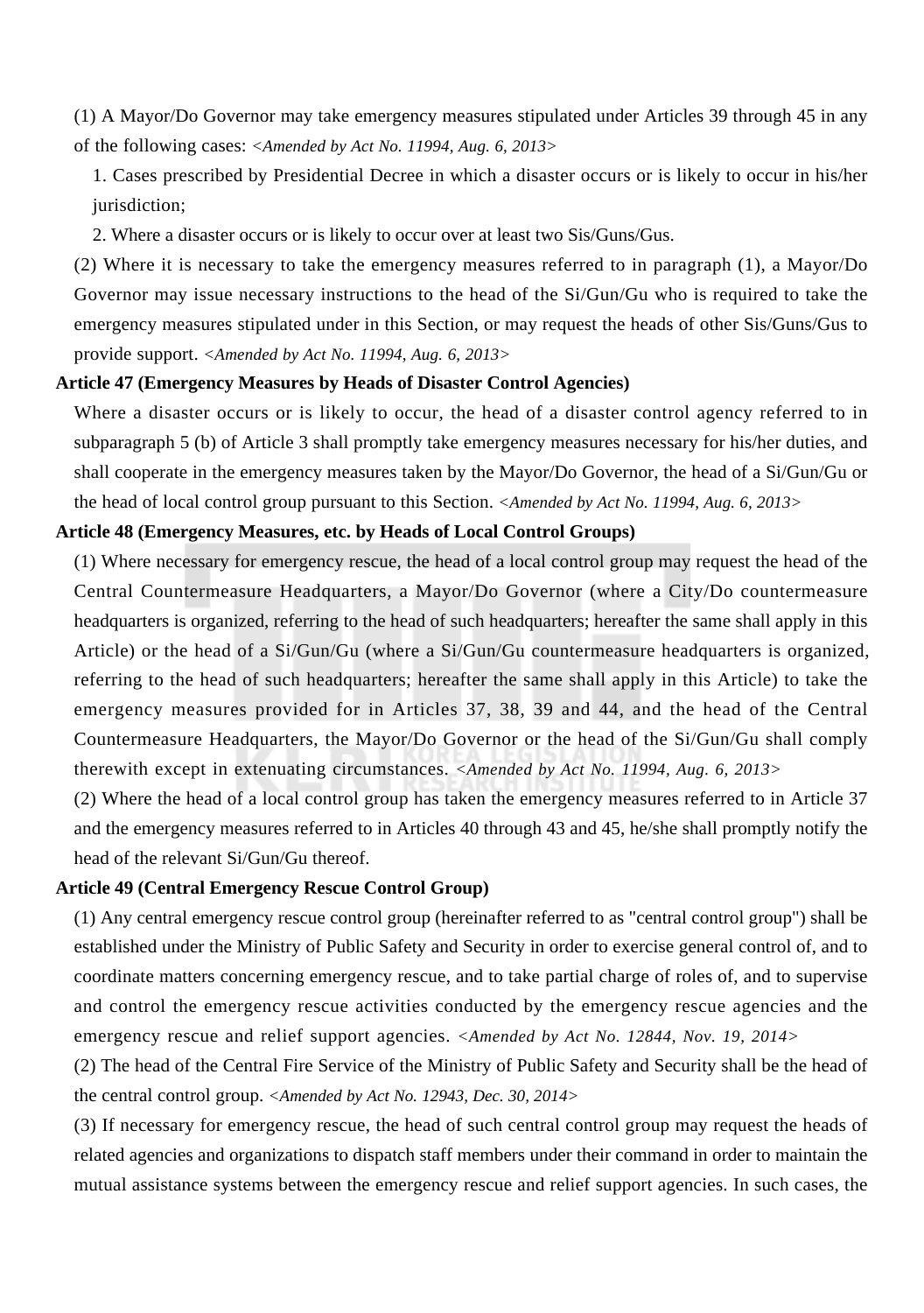heads of related agencies and organizations in receipt of such request shall comply therewith, except in extenuating circumstances.

(4) Necessary matters concerning the composition, function, and operation of the central control group shall be prescribed by Presidential Decree.

# **Article 50 (Local Emergency Rescue Control Group)**

(1) A City/Do emergency rescue control group shall be established in the City/Do's fire headquarters in order to exercise overall control of, and to coordinate, matters concerning the emergency rescue by areas, and to assign roles between the emergency rescue and relief agencies and the emergency rescue and relief support agencies located in the relevant areas, and to exercise supervision and control at the disaster scene, and a Si/Gun/Gu emergency rescue control group shall be established in the Si/Gun/Gu fire station.

(2) One head shall be appointed respectively to a City/Do emergency rescue control group and a Si/Gun/Gu emergency rescue control group (hereinafter referred to as "local control group"), and the head of such group shall be the head of the fire headquarters in cases of a City/Do emergency rescue control group, and in cases of the Si/Gun/Gu emergency rescue control group, he/she shall be the chief of a fire station.

(3) Where necessary for emergency rescue, the head of a local control group may request the heads of related agencies and organizations to dispatch staff members under their command in order to maintain the mutual assistance systems between the emergency rescue and relief support agencies. In such cases, the heads of related agencies and organizations, in receipt of such request, shall comply therewith unless extraordinary grounds exist.

(4) Necessary matters concerning the function and operation of a local control group shall be prescribed by Presidential Decree.

#### **Article 51 (Emergency Rescue)**

(1) Where any disaster occurs, the head of any local control group shall promptly mobilize the emergency rescue staff under his/her command to the relevant disaster scene to conduct necessary emergency rescue activities.

(2) If deemed necessary for emergency rescue, the head of any local control group may request the heads of emergency rescue and relief support agencies to support emergency rescue activities, including the dispatch of the emergency rescue support staff under their command to the scene and the provision of equipment and materials necessary for emergency rescue. In such cases, the heads of agencies in receipt of such request shall promptly comply therewith, except in extenuating circumstances. *<Amended by Act No. 12943, Dec. 30, 2014>*

(3) Civil emergency rescue and relief support agencies that engage in emergency rescue activities in accordance with a request referred to in paragraph (2) may be fully or partially subsidized with expenses incurred therein, as prescribed by Presidential Decree.

(4) Where any operation of rotorcraft (hereinafter referred to as "helicopter" in this paragraph) is required for emergency rescue activities, the head of an emergency rescue agency may operate a helicopter after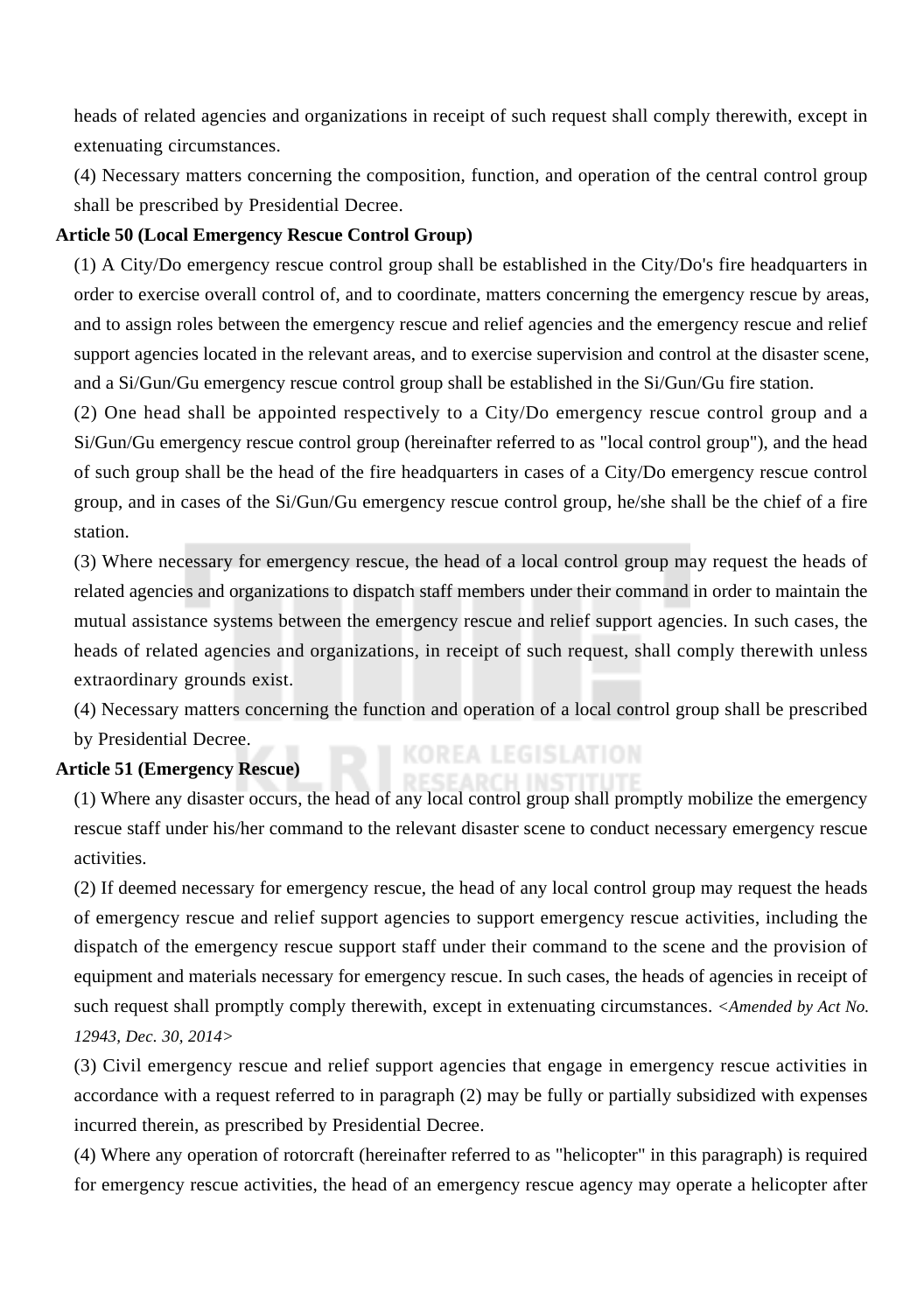notifying the agency in charge of operation and control of the helicopter of the matters relating to the operation of the helicopter. In such cases, the operation of the relevant helicopter shall be deemed approved pursuant to relevant Acts and subordinate statutes.

#### **Article 52 (On-Scene Command in Emergency Rescue)**

(1) The head of a Si/Gun/Gu emergency rescue control group shall command emergency rescue activities at the scene of a disaster: Provided, That he/she shall consult with the chief of the competent police station about matters relating to public order activities.

(2) On-scene command referred to in paragraph (1) shall be conducted over the following matters:

1. Search and rescue of human lives at the scene of a disaster;

2. Arrangement and operation of human resources and equipment of emergency rescue agencies and emergency rescue and relief support agencies;

3. Emergency measures for the prevention of additional disasters;

4. Assignment of tasks to emergency rescue and relief support agencies, volunteers, etc.;

5. Emergency treatment to the dead and wounded, and transfer of them to medical institutions;

6. Management of materials necessary for emergency rescue;

7. Restriction on any access to the scenes, traffic controls in and around the spots, and other necessary matters concerning efficient emergency rescue activities.

(3) The head of a City/Do emergency rescue control group may directly take on-scene command if he/she deems necessary, notwithstanding paragraph (1).

(4) The head of such central control group may directly take on-scene command if a large-scale disaster prescribed by Presidential Decree occurs or in other cases deemed necessary, notwithstanding paragraphs (1) and (3).

(5) The management of human resources, equipment, and materials of the emergency rescue staff and the emergency rescue and relief support agencies that engage in emergency rescue activities at the scene of a disaster shall follow the command and control of the head of any emergency rescue control group who takes on-scene command pursuant to paragraphs (1), (3), and (4) (hereinafter referred to as "head of any control group at each level"). *<Amended by Act No. 12943, Dec. 30, 2014>*

(6) The head of any local countermeasure headquarters under Article 16 (2) shall pro-actively cooperate in emergency rescue activities performed by the head of any control group at each level. *<Newly Inserted by Act No. 12943, Dec. 30, 2014>*

(7) The head of a Si/Gun/Gu emergency rescue control group may request the head of any consolidated support headquarters established and operated under Article 16 (3) to support human resources, materials, etc. necessary for emergency rescue. In such cases, the head of any agency in receipt of such request shall cooperate therein to the maximum extent possible. *<Newly Inserted by Act No. 12943, Dec. 30, 2014>*

(8) Publicity release, etc. on the status of first measures, including rescue activities at the scene of a disaster, shall be done by a person designated by the head of a control group at each level. *<Newly Inserted by Act No. 12943, Dec. 30, 2014>*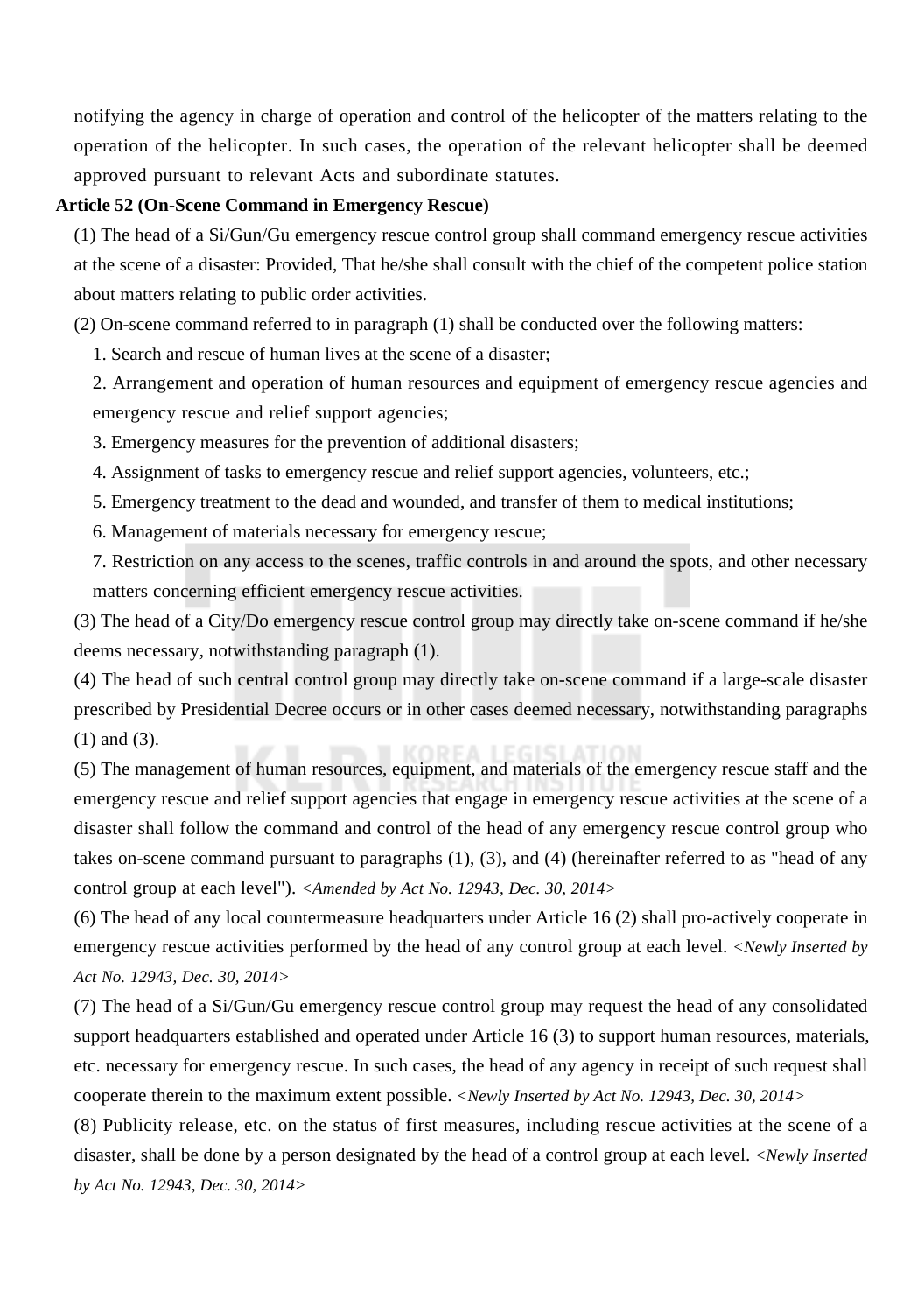(9) The head of any control group at each level may establish and operate a command office at the scene of a disaster in order to effectively take on-scene command, such as the emergency rescue at the disaster scene. In such cases, the on-scene commander of an emergency rescue and relief support agency who engages in emergency rescue activities shall dispatch a liaison officer to the on-scene command office, as prescribed by Presidential Decree. *<Amended by Act No. 12943, Dec. 30, 2014>*

(10) Where the head of any control group at each level intends to terminate emergency rescue activities, he/she shall make such decision, following consultation with the head of any regional disaster management headquarters, the head of a consolidated support headquarters, etc. participating at the disaster scene. In such cases, the head of any control group at each level shall notify the head of any local countermeasure headquarters and the head of any emergency rescue and relief support agency under paragraph (5) of the fact of termination of emergency rescue activities. *<Newly Inserted by Act No. 12943, Dec. 30, 2014>*

(11) Paragraphs (1) through (10) shall apply mutatis mutandis to emergency rescue activities in disasters occurred on an ocean. In such cases, the head of a Si/Gun/Gu emergency rescue control group, the head of a City/Do emergency rescue control group, and the head of the central emergency rescue control group shall be respectively construed as the chief of a regional rescue center, the chief of a metropolitan rescue center, and the chief of the Central Rescue Center under Article 7 of the Act on the Search and Rescue, etc. at Sea and in the River. *<Newly Inserted by Act No. 12943, Dec. 30, 2014; Act No. 13440, Jul. 24, 2015>*

#### **Article 53 (Evaluation on Emergency Rescue Activities)**

(1) The heads of the central control group and of any local control group shall comprehensively evaluate the activities of emergency rescue and relief support agencies after the completion of disaster situations, as prescribed by Presidential Decree.

(2) The head of a Si/Gun/Gu emergency rescue control group shall report or notify the result of the comprehensive evaluation prescribed in paragraph (1) to the head of the City/Do emergency rescue control group and the head of a Si/Gun/Gu, and the head of the City/Do emergency rescue control group shall do so to the Minister of Public Safety and Security. *<Amended by Act No. 12844, Nov. 19, 2014>*

#### **Article 54 (Development of Emergency Rescue Countermeasure Plans)**

The head of an emergency rescue and relief agency shall develop and implement an emergency rescue countermeasure plan based on the scale and types of disasters, as prescribed by Presidential Decree, to ensure that the emergency rescue and relief agency and emergency rescue and relief support agencies may swiftly and efficiently conduct an emergency rescue when a disaster occurs.

# **Article 55 (Reinforcement of Disaster Response Capacity)**

(1) The State and local governments shall endeavor to reinforce the capabilities for emergency rescue, including the expansion of human resources, equipment, and installations necessary for disaster management and the establishment, maintenance, etc. of communication networks, and formulate financial plans necessary therefor.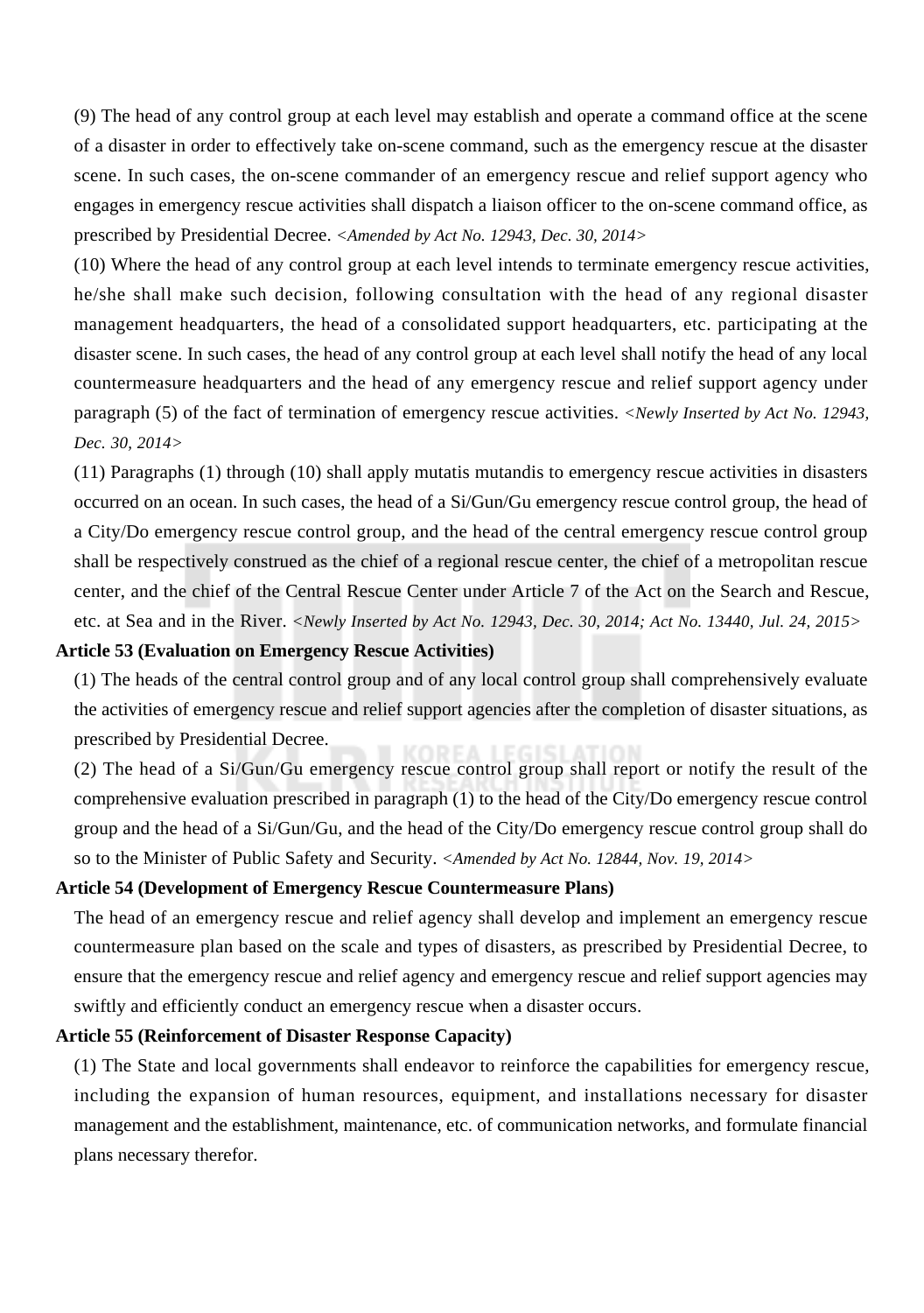(2) The head of any emergency rescue agency shall establish emergency rescue systems, such as an emergency rescue supervision unit, etc. in order to ensure that emergency rescue activities are performed swiftly and effectively, and always keep the emergency rescue staff and equipment under his/her command prepared for mobilization.

(3) Persons that engage in emergency rescue activities and disaster management activities of a disaster management agency (limited to agencies, other than administrative agencies) shall undergo emergency rescue training, as prescribed by Presidential Decree: Provided, That where they have undergone emergency rescue training in accordance with other Acts and subordinate statutes, they shall be deemed to have undergone such training under this Act.

(4) The Minister of Public Safety and Security and a Mayor/Do Governor may designate a training institution that provides training referred to in paragraph (3). *<Amended by Act No. 11994, Aug. 6, 2013; Act No. 12844, Nov. 19, 2014>*

# **Article 55-2 (Evaluation on Capabilities of Emergency Rescue and Relief Support Agencies)**

(1) An emergency rescue and relief support agency shall maintain its capability necessary for emergency rescue, as prescribed by Presidential Decree.

(2) The head of an emergency rescue and relief agency may evaluate the capability of any emergency rescue and relief support agency: Provided, That he/she may choose not to evaluate an agency having a regular mobilization system and self-assessment scheme and a private emergency rescue and relief support agency.

(3) The head of an emergency rescue and relief agency shall notify the head of the relevant emergency rescue and relief support agency of the result of the evaluation under paragraph (2).

(4) In addition to the matters provided for in paragraphs (1) through (3), necessary matters for evaluating the capability of emergency rescue and relief agencies shall be prescribed by Presidential Decree.

# **Article 56 (Emergency Rescue on Ocean)**

Emergency rescue activities in distress accidents of ships, aircraft, etc. that occur on the ocean shall be governed by the relevant Acts and subordinate statutes, such as the Act on the Search and Rescue, etc. at Sea and in the River. *<Amended by Act No. 13440, Jul. 24, 2015>*

#### **Article 57 (Emergency Rescue, etc. at Time of Distress Accidents of Aircraft, etc.)**

(1) Where any distress accidents of aircraft occur, the Minister of Public Safety and Security shall formulate and implement an aircraft search and rescue plan for the search of aircraft and for lifesaving: Provided, That where special provisions on the search and rescue of aircraft are prescribed in other Acts and subordinate statutes, such Acts and subordinate statutes shall be complied with. *<Amended by Act No. 12844, Nov. 19, 2014>*

(2) Necessary matters concerning the search and rescue of aircraft shall be prescribed by Presidential Decree.

(3) The Minister of National Defense shall take the following measures to ensure that military support is swiftly rendered to emergency rescue activities by the agencies responsible for the emergency rescue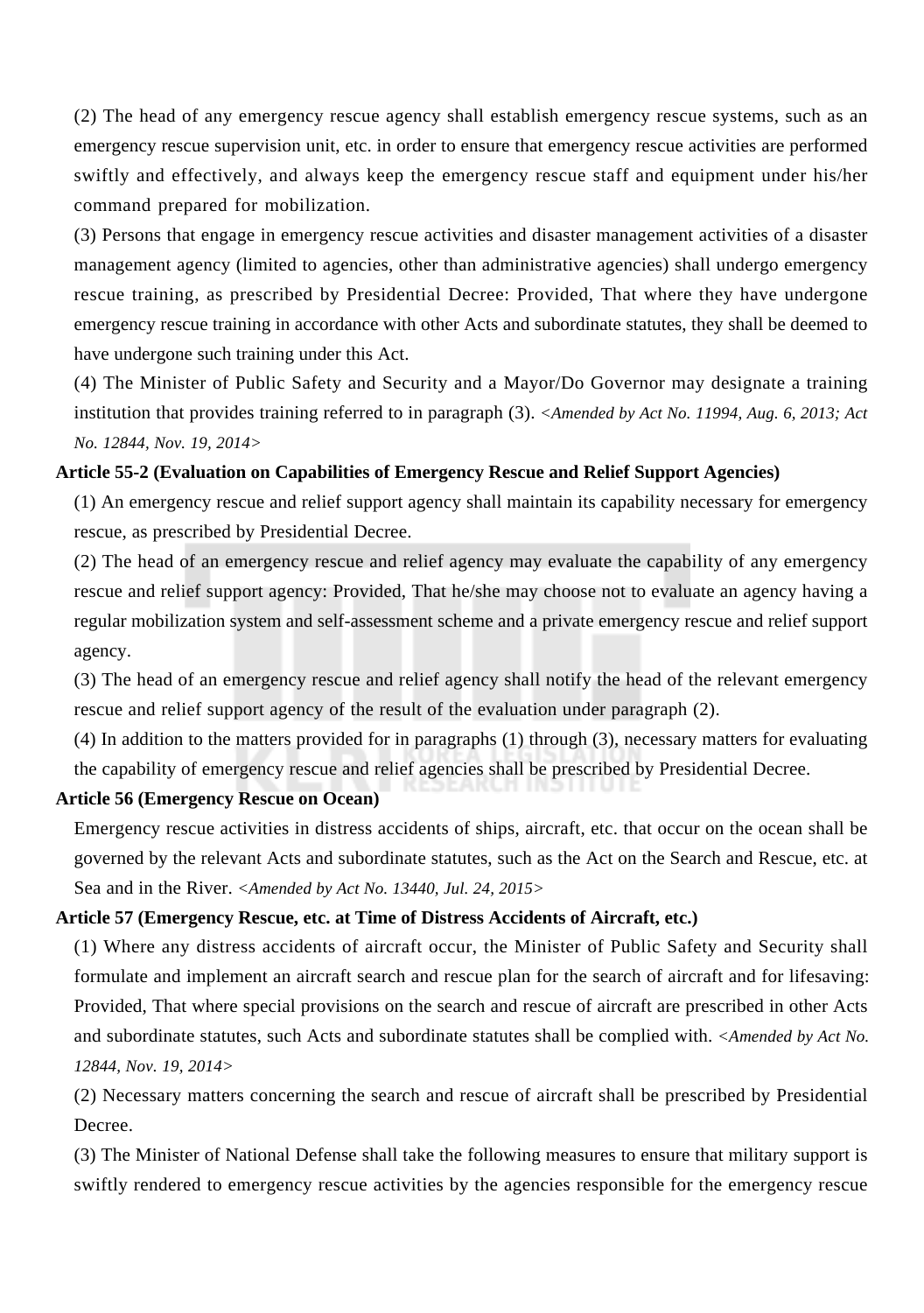duties pursuant to relevant Acts and subordinate statutes when any distress accident affecting aircraft or ships occur:

1. Establishment and operation of the search and rescue headquarters;

- 2. Designation of search and rescue units, and maintenance of preparedness for mobilization;
- 3. Provision of information on aircraft in distress.

(4) Necessary matters concerning the composition and operation of a search and rescue headquarters under paragraph (3) 1 shall be stipulated by Ordinance of the Ministry of National Defense.

# **Article 58 (Reporting on and Investigation of Disaster Damage)**

(1) A person who has suffered damage from a disaster may report the status of damage to the head of the competent Si/Gun/Gu (where a Si/Gun/Gu countermeasure headquarters is operated, referring to the head thereof; hereinafter the same shall apply in this Article), as prescribed by Ordinance of the Prime Minister, and the head of the competent Si/Gun/Gu in receipt of such reporting shall investigate the status of damage and report thereon to the head of the Central Countermeasure Headquarters. *<Newly Inserted by Act No. 12943, Dec. 30, 2014>*

(2) Where any damage is caused by a disaster, the head of any disaster management agency shall promptly investigate the status of damage and notify the head of the Central Countermeasure Headquarters of the results thereof. *<Amended by Act No. 12943, Dec. 30, 2014>*

(3) Where deemed necessary for the investigation of disaster damage, the head of the Central Countermeasure Headquarters may investigate the status of disaster damage by organizing a central joint disaster damage investigation group jointly with the heads of related central administrative agencies and of related disaster management agencies, as prescribed by Presidential Decree.

(4) In order to organize any central joint disaster damage investigation group referred to in paragraph (3) (hereinafter referred to as "disaster damage investigation group"), the head of the Central Countermeasure Headquarters may request the heads of related disaster management agencies to dispatch public officials or employees under their control. In such cases, the heads of the related disaster management agencies in receipt of such request shall comply therewith, except in extenuating circumstances. *<Amended by Act No. 12943, Dec. 30, 2014>*

(5) Necessary matters concerning the methods, guidelines, etc. for investigating the status of damage referred to in paragraphs (1) and (2) shall be determined by the head of the Central Countermeasure Headquarters. *<Amended by Act No. 12943, Dec. 30, 2014>*

# **Article 59 (Formulation and Implementation of Disaster Restoration Plans)**

(1) Where the head of a disaster management agency completes the investigation of damage under Article 58 (2), he/she shall formulate and implement the agency's own restoration plan without delay: Provided, That where a central joint disaster damage investigation group is organized to investigate the status of damage under Article 58 (3), he/she may formulate and implement such plan after being notified of the disaster damage restoration plan from the head of the Central Countermeasure Headquarters under paragraph (2). *<Amended by Act No. 12943, Dec. 30, 2014>*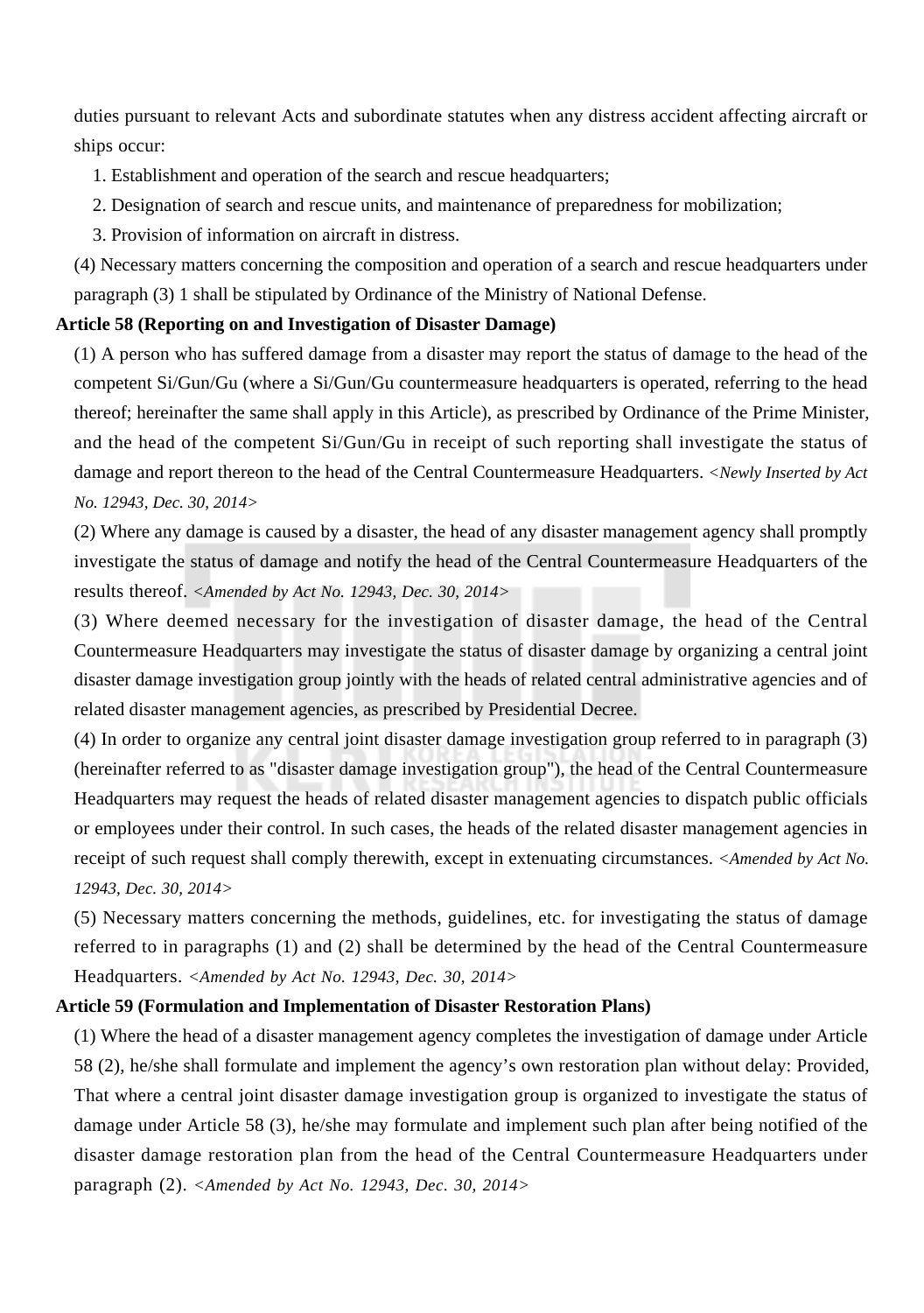(2) Where the head of the Central Countermeasure Headquarters organizes a central joint disaster damage investigation group under Article 58 (3), he/she shall investigate damage; formulate a disaster damage restoration plan, following deliberation at a meeting of the Central Disaster and Safety Countermeasure Headquarters referred to in the main sentence of Article 14 (3); and notify the heads of the related disaster management agencies thereof. *<Amended by Act No. 12943, Dec. 30, 2014>*

(3) Upon receipt of the notification of a disaster damage restoration plan under paragraph (2), the head of a disaster management agency shall, on the basis thereof, formulate and implement the agency's own restoration plan for the matters under his/her jurisdiction. In such cases, the head of a local government shall, upon formulating the local government's own restoration plan, appropriate the expenses required for the disaster restoration in the budge of the local government.

#### **Article 60 (Declaration of Special Disaster Areas)**

(1) Where a disaster, the scale of which is prescribed by Presidential Decree, has occurred, and as results thereof, the maintenance of national security or social order is seriously affected, or it is deemed necessary to take special measures to effectively control the damage, or the request of a local countermeasure headquarters under paragraph (3) is deemed reasonable, the head of the Central Countermeasure Headquarters may recommend the President of the Republic of Korea to declare the relevant area as a special disaster area following deliberation by the Central Committee.

(2) The President in receipt of the recommendation for declaration of a special disaster area under paragraph (1) may declare the relevant area as a special disaster area.

(3) The head of a local countermeasure headquarters may request the head of the Central Countermeasure Headquarters to recommend the declaration of a special disaster area if any cause referred to in paragraph (1) occurs due to a disaster occurred in the area under his/her jurisdiction.

# **Article 61 (Support to Special Disaster Areas)**

The State or local governments may provide special administrative, fiscal, financial and medical support necessary for the emergency response and the disaster relief and restoration to an area declared as a special disaster area pursuant to Article 60, as prescribed by Presidential Decree, in addition to the support to be provided under Article 66 (3). *<Amended by Act No. 11994, Aug. 6, 2013>*

# **Article 61-2 Deleted.** *<by Act No. 11994, Aug. 6, 2013>*

#### **Article 62 (Principles of Allocation of Expenses)**

(1) Except as otherwise provided for in this Act or other Acts and subordinate statutes, expenses incurred in managing disasters shall be borne by persons responsible for the implementation of the safety control plans in Chapter III (in cases of disaster prevention facilities under Article 29 (1), referring to persons responsible for the maintenance and management of the relevant disaster prevention facilities), as prescribed by this Act or such plans: Provided, That where a Mayor/Do Governor or the head of a Si/Gun/Gu has taken emergency measures for disasters that shall be taken by any other disaster control agency pursuant to Article 46, the expenses incurred therein shall be borne by the disaster control agency that shall take the relevant emergency measures. *<Amended by Act No. 11994, Aug. 6, 2013>*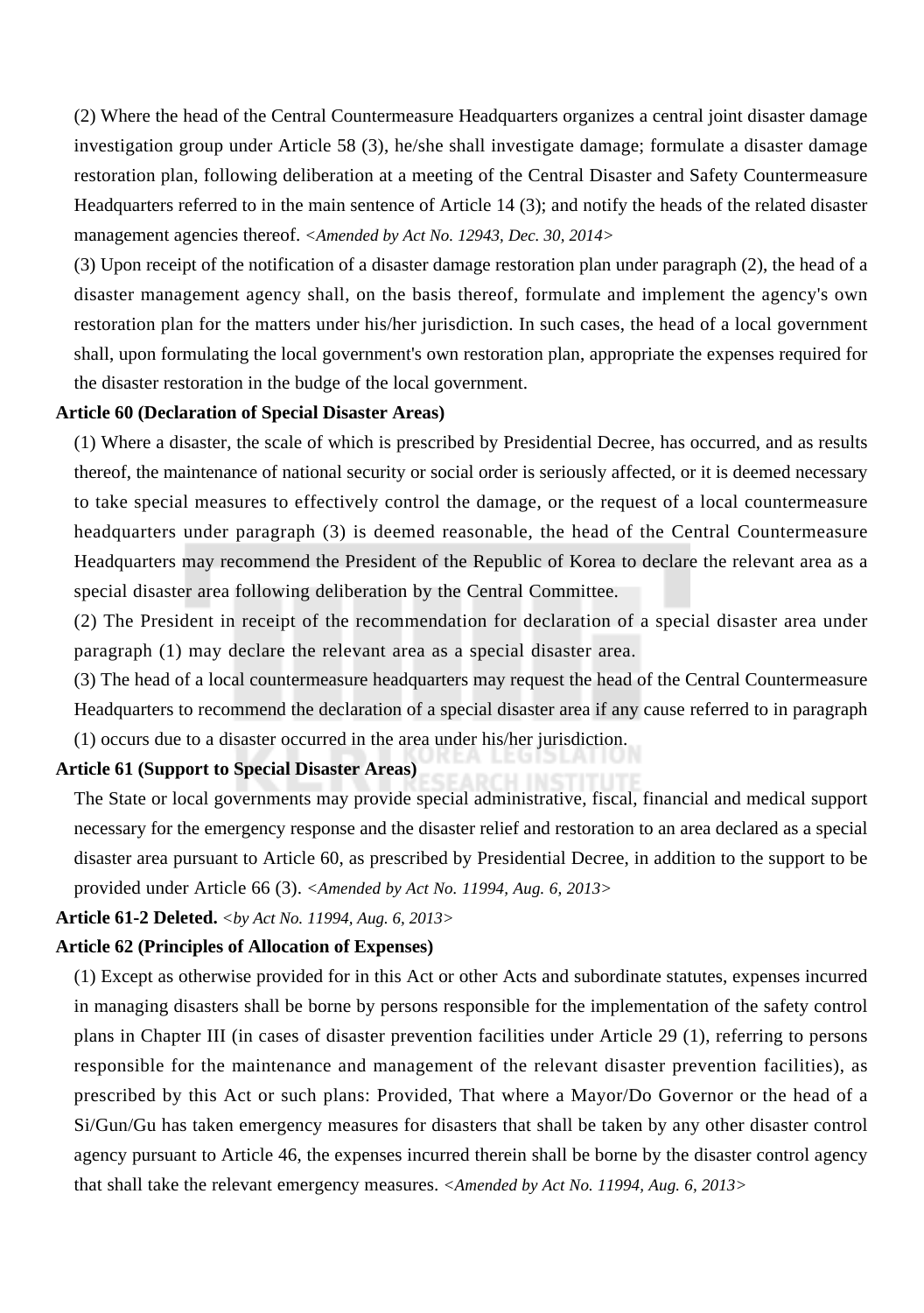(2) Expenses under the proviso to paragraph (1) shall be settled in consultation between the related agencies.

### **Article 63 (Expenses for Emergency Support)**

(1) Persons who have been provided support pursuant to Article 44 (1), 46 or 48 (1) shall bear the expenses incurred for such support. *<Amended by Act No. 11994, Aug. 6, 2013>*

(2) In cases falling under paragraph (1), where any third-party local government has benefited from the relevant emergency measures, it shall bear some of such expenses within the limit of such benefits.

(3) The expenses referred to in paragraphs (1) and (2) shall be settled in consultation between the related agencies.

#### **Article 64 (Compensation for Losses)**

(1) The State and local governments shall compensate any loss resulting from measures taken pursuant to Articles 39 and 45 (including cases where the Mayor/Do Governor takes them pursuant to Article 46), if any.

(2) Persons suffering from losses, the head of a central administrative agency having taken such measures, the Mayor/Do Governor or the head of the relevant Si/Gun/Gu shall consult about compensation for losses referred to in paragraph (1).

(3) Where the consultation referred to in paragraph (2) is not achieved, an application for the ruling may be filed with the competent land expropriation committee under Article 51 of the Act on Acquisition of and Compensation for Land, etc. for Public Works Projects, as prescribed by Presidential Decree.

(4) Articles 83 through 86 of the Act on Acquisition of and Compensation for Land, etc. for Public Works Projects shall apply mutatis mutandis to the ruling under paragraph (3).

### **Article 65 (Medical Treatment and Compensation)**

(1) Where any volunteers taking part in emergency rescue activities, emergency countermeasures or restorations, etc., any person ordered to engage in emergency measures referred to in Article 45, and the emergency rescue support staff of the private emergency rescue and relief support agencies having taken part in emergency rescue activities pursuant to Article 51 (2) at the time of the occurrence of a disaster are wounded in the course of taking emergency measures or conducting emergency rescue activities, medical treatment shall be provided, and where they have died (including cases of death due to the wounds) or have sustained any physical disability, the compensations shall be paid to the bereaved families or the persons sustaining the disability: Provided, That persons who have received the same type of compensations at the expense of the State or local governments pursuant to other Acts and subordinate statutes are not paid an amount equivalent to such compensations.

(2) Where the equipment, etc. of the volunteers having taken part in the emergency countermeasures against disasters, the restoration and the emergency rescue, etc. have been broken down or damaged in connection with the emergency countermeasures, restoration or emergency rescue, the repair costs thereof may be compensated to the said volunteers.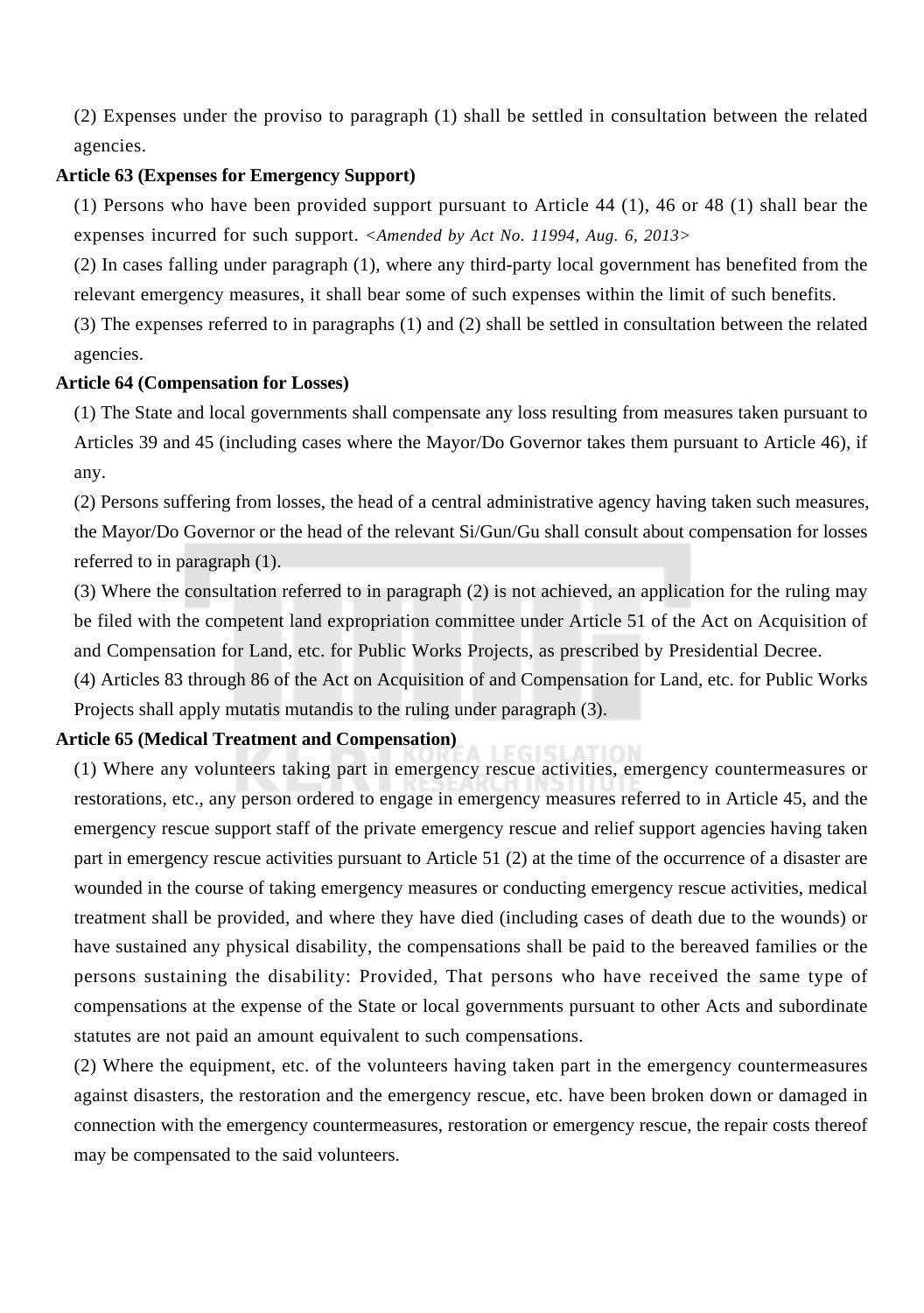(3) Medical treatment and compensation referred to in paragraph (1) shall be borne by the State or local governments, and necessary matters concerning the relevant criteria, procedures, etc. shall be prescribed by Presidential Decree.

# **Article 65-2 (Rewards)**

In order to invigorate emergency rescue, etc., the State and local governments may award an order or a medal to a volunteer who has rendered outstanding services by participating in emergency rescue activities, emergency measures, recovery, etc. under the Awards and Decorations Act.

# **Article 66 (Support, etc. to Disaster Areas, including Subsidies from National Treasury)**

(1) Where necessary for the smooth restoration from any disaster (limited to a disaster in an area declared as a special disaster area under Article 60 (2) among natural disasters defined in subparagraph 1 (a) of Article 3 and social accidents defined in subparagraph 1 (b) of Article 3), the State may fully or partially subsidize expenses incurred therein (including compensation referred to in Article 65 (1)) from the National Treasury, as prescribed by Presidential Decree, or provide its subsidies to local governments and other disaster management agencies: Provided, That this shall not apply to any damage caused by interfering with or violating evacuation orders issued under Article 39 (1) (including where a Mayor/Do Governor issues such order pursuant to Article 46 (1)) or 40 (1). *<Amended by Act No. 11994, Aug. 6, 2013>* (2) Financial resources for disaster restoration referred to in paragraph (1) shall be appropriated from contributions or subsidies by the National Treasury and the charges, contributions, etc. of local governments in accordance with the criteria for the payment of expenses for disaster relief and restoration prescribed by Presidential Decree, but the criteria for the payment of charges by a City/Do or a Si/Gun/Gu, among the charges of local governments, shall be prescribed by Ordinance of the Prime Minister. *<Amended by Act No. 11690, Mar. 23, 2013; Act No. 12844, Nov. 19, 2014>*

(3) The State and local governments may provide the following support to restore the facilities that are damaged by a disaster and to stabilize the livelihood of victims: Provided, That where any compensation of the same kind is paid by the State or a local government under any other Act or subordinate statute or where any insurance money, etc. is paid by a person who has caused the damage, relating to any disaster falling under subparagraph 1 (b) of Article 3, the amount equivalent to such compensation, insurance money, etc. shall not be paid: *<Amended by Act No. 11994, Aug. 6, 2013; Act No. 12943, Dec. 30, 2014>*

- 1. Relief of victims, such as the dead, disappeared, injured, etc.;
- 2. Subsidization of expenses for restoration of residential buildings;
- 3. Exemption from school expenses for high school students;

4. Granting loans to persons engaging in agriculture, forestry, or fishery, extension of the repayment period for agricultural, forestry, and fishery funds and exemption or reduction of interest thereon, or granting loans to small and medium business proprietors and small traders and enterprisers, as prescribed by related Acts and subordinate statutes;

5. Support for stability of livelihood, including a subsidy for tenants;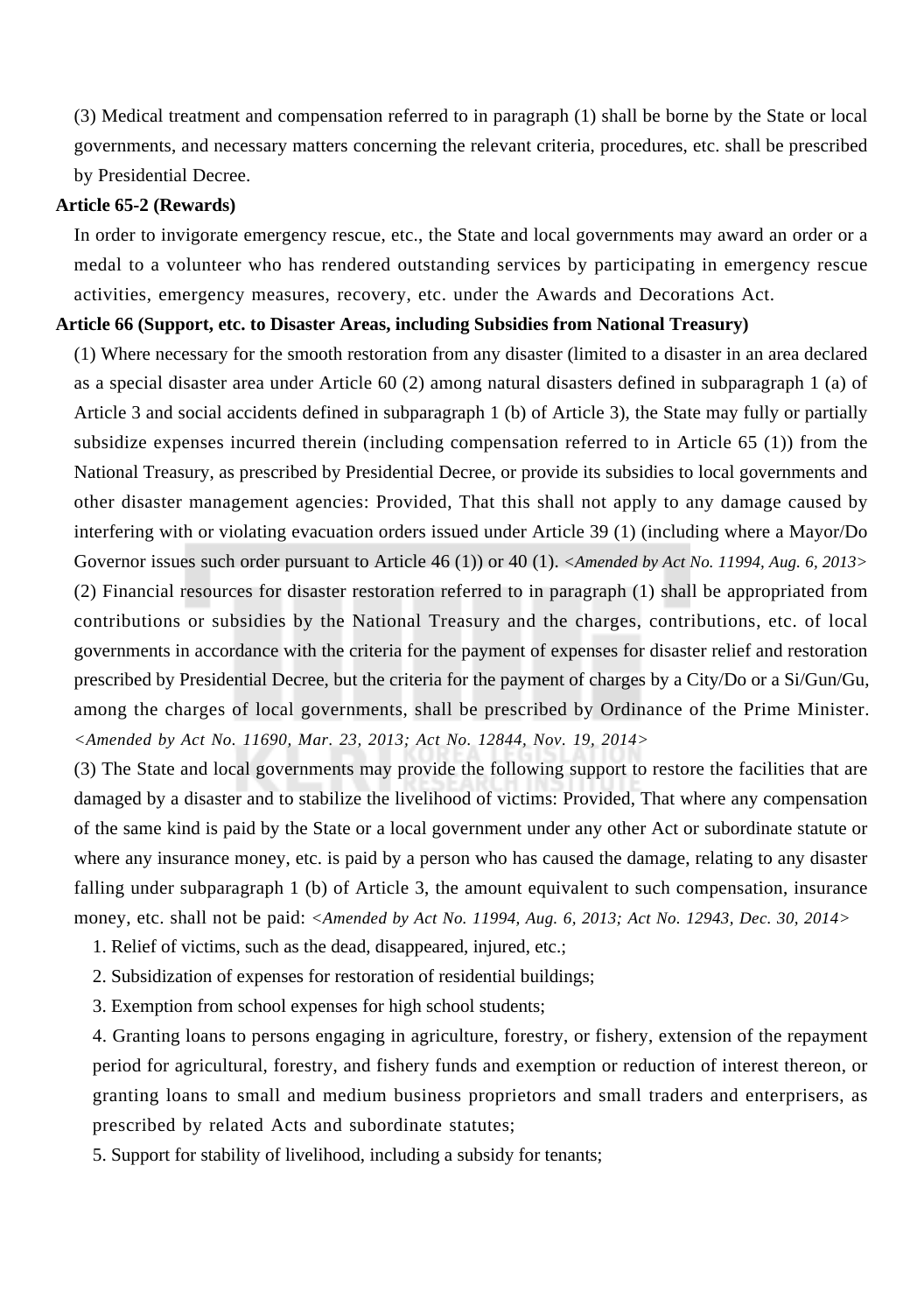6. Mitigation of national taxes, local taxes, health insurance premiums, pension insurance premiums, communication fees, electric charges, etc., or other indirect support, such as delayed payment thereof, as prescribed by related Acts and subordinate statutes;

7. Where any agricultural, fishing, forestry, or salt production industry which is the major means of living is damaged, support for the restoration of the relevant facilities;

8. Support of expenses for restoration from damage of public facilities;

9. Other support determined at a meeting of the Central Disaster and Safety Countermeasure Headquarters under the main body of Article 14 (3).

(4) With respect to the standards for support specified in paragraph (3), those for a natural disaster defined in subparagraph 1 (a) of Article 3 shall be prescribed by Presidential Decree, those for any social accident prescribed in subparagraph 1 (b) of Article 3 occurred in any area declared as a special disaster area under Article 60 (2) shall be prescribed by the head of the Central Countermeasure Headquarters, following consultation with the heads of related central administrative agencies and deliberation at a meeting of the Central Disaster and Safety Countermeasure Headquarters under the main sentence of Article 14 (3), and those for a social accident defined in subparagraph 1 (b) of Article 3 occurred in an area not declared as a special disaster area under Article 60 (2) shall be prescribed by the head of a local countermeasure headquarters, following deliberation at a meeting of the relevant local disaster and safety countermeasure headquarters under Article 16 (2). *<Newly Inserted by Act No. 11994, Aug. 6, 2013; Act No. 12943, Dec. 30, 2014>*

(5) The State and local governments may assist any disaster victims in getting counseling for their psychological stability and adaptation to society. In such cases, specific procedures for assistance and other necessary matters shall be prescribed by Presidential Decree.

# **Article 66-2 (Implementation of Policies for Promotion of Safety Culture)**

(1) The heads of central administrative agencies and of local governments shall pro-actively conduct the following activities for safety culture for the enhancement of citizens' safety awareness and the promotion of safety culture concerning the disaster and safety management affairs under their jurisdiction: *<Amended by Act No. 12943, Dec. 30, 2014>*

1. Safety education and safety training (including know-how for handling emergency situations);

2. Campaigns and public relations for enhancement of safety awareness;

3. Development and dissemination of the guidelines for behavioral know-how for safety, and the standards, procedures, etc. therefor;

4. Discovery and spread of exemplary cases of safety culture;

- 5. Management, utilization, and public announcement of current status of safety-related statistics;
- 6. Various investigations and analysis related to safety;
- 7. Other activities for the promotion of safety culture.

(2) The Minister of Public Safety and Security shall exercise general control and coordination for the promotion of activities for safety culture under paragraph (1). *<Amended by Act No. 12844, Nov. 19, 2014>*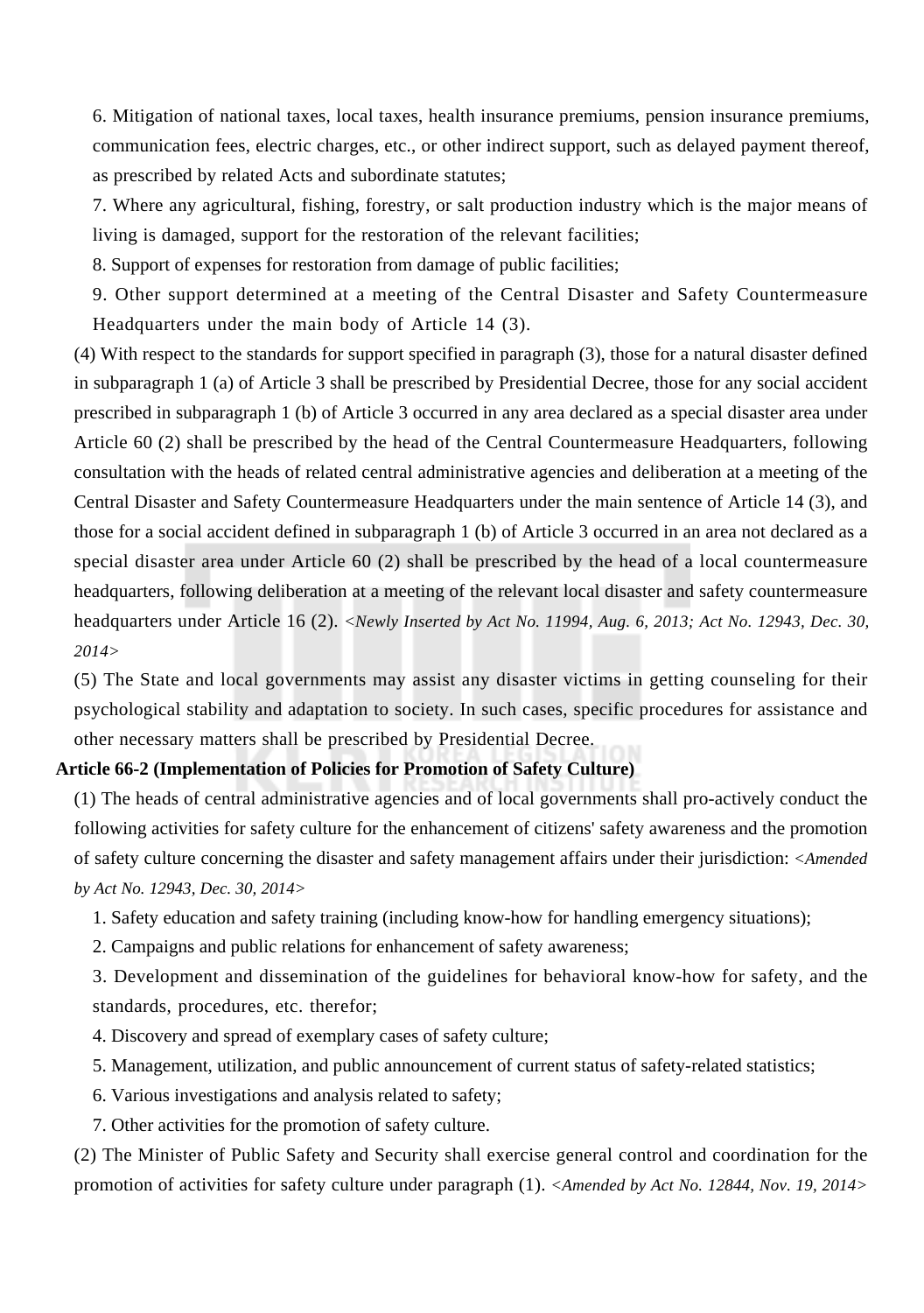(3) The State and local governments may install and operate safety experience facilities through which people can practice and experience safety culture.

(4) The State may subsidize budget required for the activities for safety culture promoted by local governments and other institutions and organizations.

### **Article 66-3 (National Safety Day, etc.)**

(1) To enhance the level of citizens' safety awareness, the State shall designate April 16 of each year as National Safety Day and hold necessary events, etc. *<Newly Inserted by Act No. 12943, Dec. 30, 2014>*

(2) To enhance the level of citizens' safety awareness, as prescribed by Presidential Decree, the State may designate Safety Inspection Day and Disaster Prevention Day and hold necessary events, etc. *<Amended by Act No. 12943, Dec. 30, 2014>*

# **Article 66-4 (Safety Control Charter)**

(1) The Prime Minister shall enact and publicly notify the Safety Control Charter which stipulates the matters, etc. to be observed by persons engaged in disaster and safety control affairs to prevent disasters and to minimize the damage where any disaster occurs.

(2) The head of a disaster control agency shall endeavor to practice the Safety Control Charter referred to in paragraph (1) and post the Safety Control Charter at all times at a readily accessible place.

## **Article 66-5 (Implementation of Nationwide Safety Education)**

(1) To establish safety culture, the head of any central administrative agency or of any local government may regularly implement nationwide safety education and safety education for persons, etc. that engage in facilities vulnerable in terms of safety, such as schools, social welfare facilities, and multi-use facilities, as prescribed by Presidential Decree. *<Amended by Act No. 12943, Dec. 30, 2014>*

(2) Those subject to, methods, timing, and other necessary matters concerning the implementation of, safety education under paragraph (1) shall be prescribed by Presidential Decree.

# **Article 66-6 (Training, etc. of Safety Education Specialists)**

(1) The State and local governments may, for training of safety eduction specialists, establish and implement policies on the following matters:

- 1. Matters concerning the supply and demand of safety education specialists and the utilization thereof;
- 2. Matters concerning the training of safety education specialists and the education and training thereof;
- 3. Matters concerning the career management and career certification of safety education specialists;

4. Other matters prescribed by Presidential Decree among those necessary for training of safety education specialists.

(2) If necessary to implement policies for training of safety education specialists referred to in paragraph

(1), the State and local governments may provide support to the institutions and organizations prescribed by Presidential Decree, such as universities, colleges and research institutes related to training, etc. of safety education specialists.

#### **Article 66-7 (Construction and Utilization of Safety Information Systems)**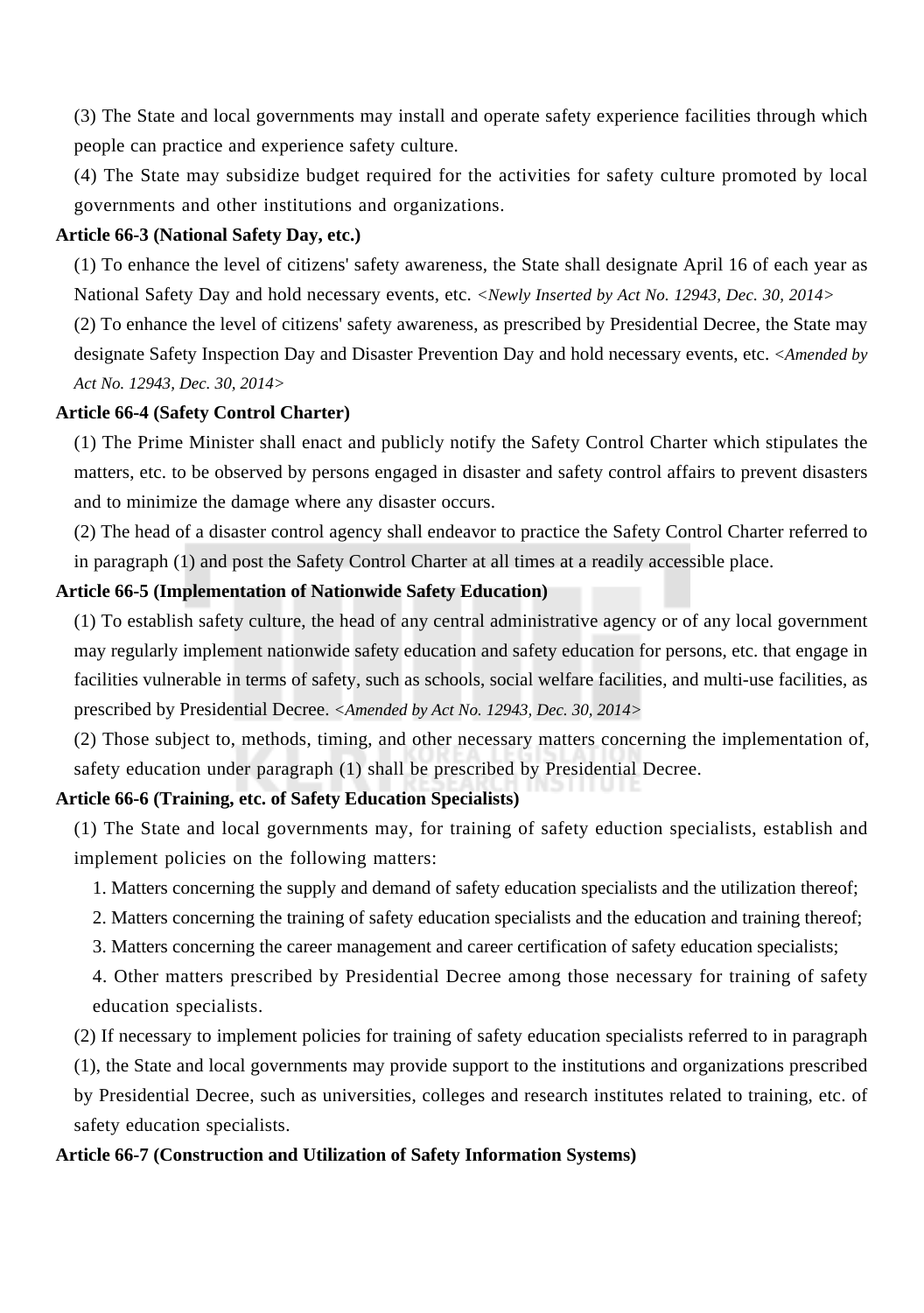(1) To protect citizens' lives, bodies, and property from disasters and various other accidents, the Minister of Public Safety and Security shall collect and systematically manage the statistics of disasters or various other accidents, geographic information, information on safety policies, etc. (hereinafter referred to as "safety information"). *<Amended by Act No. 12844, Nov. 19, 2014>*

(2) The Minister of Public Safety and Security shall construct and operate an integrated safety information management system for the systematic management of safety information. *<Amended by Act No. 12844, Nov. 19, 2014>*

(3) The Minister of Public Safety and Security shall have an integrated safety information management system utilized by the related administrative agencies and citizens for the diagnosis and improvement of safety level. *<Amended by Act No. 12844, Nov. 19, 2014>*

(4) To construct an integrated safety information management system, the Minister of Public Safety and Security may request the heads of the related administrative agencies to provide necessary data. In such cases, the heads of the related administrative agencies in receipt of such request shall comply therewith, except in extenuating circumstances. *<Amended by Act No. 12844, Nov. 19, 2014>*

(5) Necessary matters concerning the collection and management of safety information, construction and utilization of an integrated safety information management system, and other necessary matters, shall be prescribed by Presidential Decree.

#### **Article 66-8 (Public Announcement of Safety Index)**

(1) The Minister of Public Safety and Security may develop and survey an index that objectively indicates the safety level and safety awareness by area (hereinafter referred to as "safety index") and publicly announce it. *<Amended by Act No. 12844, Nov. 19, 2014>*

(2) To survey the safety index, the Minister of Public Safety and Security may request the heads of the related administrative agencies to provide necessary data. In such cases, the heads of related administrative agencies in receipt of such request shall comply therewith, except in extenuating circumstances. *<Amended by Act No. 12844, Nov. 19, 2014>*

(3) If deemed necessary to efficiently perform duties related to the development and survey of safety index, the Minister of Public Safety and Security may have institutions or organizations prescribed by Presidential Decree perform such duties on his/her behalf. *<Amended by Act No. 12844, Nov. 19, 2014>*

(4) Necessary matters concerning the items and methods of survey, procedures for public announcement, etc. of safety index shall be prescribed by Presidential Decree.

#### **Article 66-9 (Measures for Safety Management when Holding Regional Festivals)**

(1) In holding a regional festival prescribed by Presidential Decree, the head of a central administrative agency or of a local government shall formulate a safety management plan for the regional festival and take other necessary safety management measures so that the relevant regional festival can be progressed safely.

(2) The Minister of Public Safety and Security or a Mayor/Do Governor may provide guidance over or inspect the actual implementation of the safety management plan for a regional festival referred to in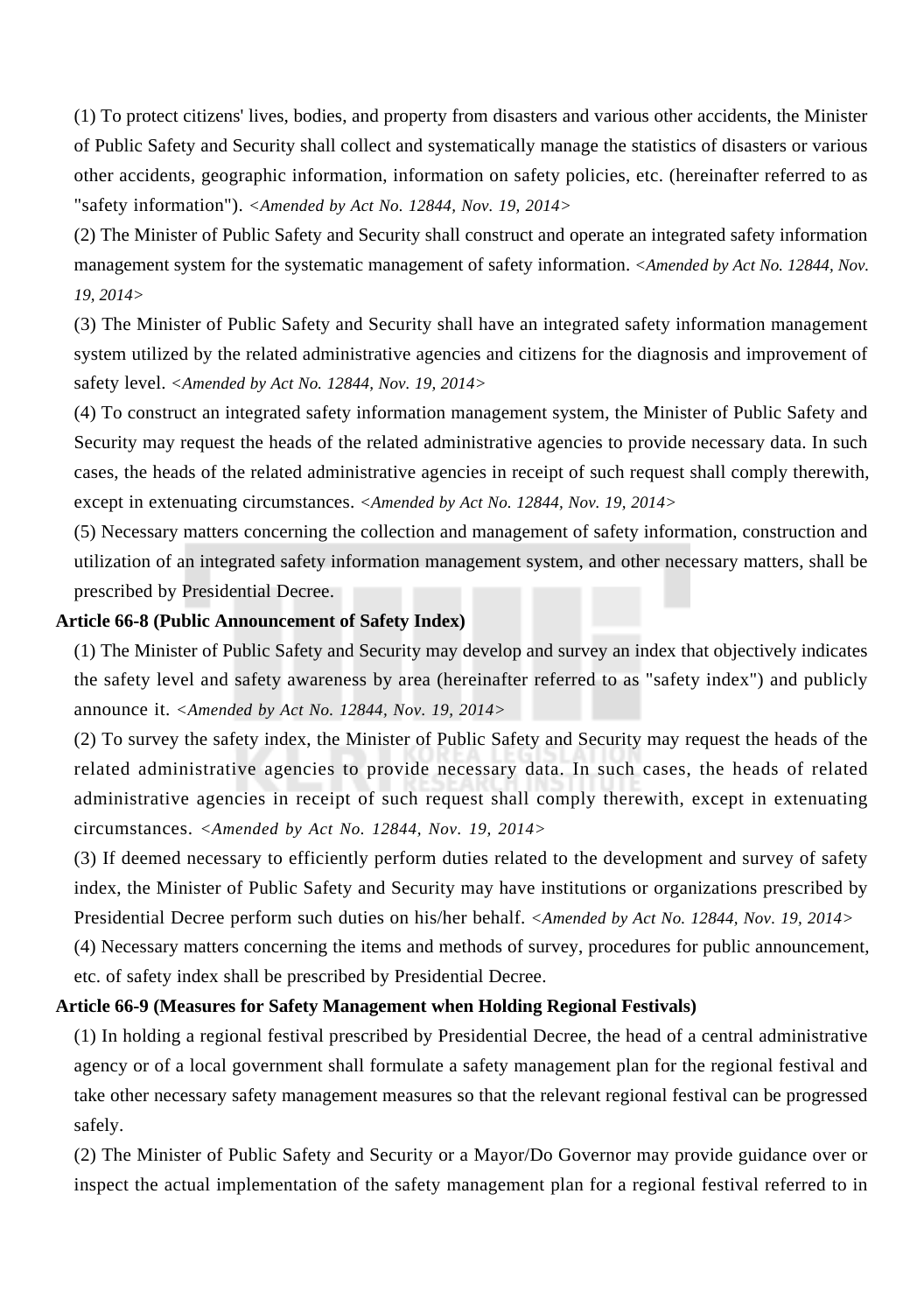paragraph (1) and request the head of the related agency to take corrective measures for the matters that require supplementation as a result of inspection. In such cases, the head of the related agency in receipt of such request shall comply therewith, except in extenuating circumstances. *<Amended by Act No. 12844, Nov. 19, 2014>*

(3) Necessary matters concerning the details, procedures for the formulation, etc. of safety management plans for regional festivals under paragraph (1) shall be prescribed by Presidential Decree.

#### **Article 66-10 (Designation and Support to Safety Project Districts)**

(1) To enhance the safety level of local communities, the Minister of Public Safety and Security may designate Si/Gun/Gu districts as safety project districts and provide necessary support thereto. *<Amended by Act No. 12844, Nov. 19, 2014>*

(2) Necessary matters concerning the criteria, procedures, etc. for the designation of safety project districts under paragraph (1) shall be prescribed by Presidential Decree.

# **Article 66-11 (Grant of Special Subsidy Tax for Disaster and Safety Management)**

The special subsidy tax under Article 9 (1) 2 of the Local Subsidy Act shall be granted, etc. by the Minister of Public Safety and Security in accordance with the Local Subsidy Act. In such cases, the grant of the special subsidy tax shall be limited to the demand for the disaster and safety management of local governments.

#### **Article 67 (Accumulation of Disaster Control Funds)**

(1) The local government shall reserve disaster control funds each year to appropriate for expenses incurred in controlling disaster.

(2) The minimum amount of the disaster control funds to be accumulated each year pursuant to paragraph

(1) shall be the amount equivalent to 1/100 of the annual average amount of settled accounts of revenues from ordinary taxes for the last three years as referred to in the Local Tax Act.

# **Article 68 (Operation, etc. of Disaster Control Funds)**

(1) Revenues accruing from disaster control funds shall be incorporated into disaster control funds.

(2) Necessary matters concerning the use, operation and management of the disaster control funds shall be prescribed by Presidential Decree.

#### **Article 69 (Government Joint Investigation of Causes of Disasters)**

(1) To efficiently investigate, analyze, and evaluate the causes of a disaster or various other accidents or the response measures taken at the time a disaster occurs (including evaluation of compliance with the risk management manuals referred to in Article 34-5 (1); hereinafter referred to as "investigation of disaster causes"), the Minister of Public Safety and Security may organize a government joint group for the investigation of the causes of disaster in which disaster safety experts, and expert agencies, etc. participate jointly (hereinafter referred to as "group for the investigation of the causes of disaster") and dispatch it to the scene of the disaster to investigate and analyze the causes thereof. *<Amended by Act No. 12844, Nov. 19, 2014; Act No. 12943, Dec. 30, 2014>*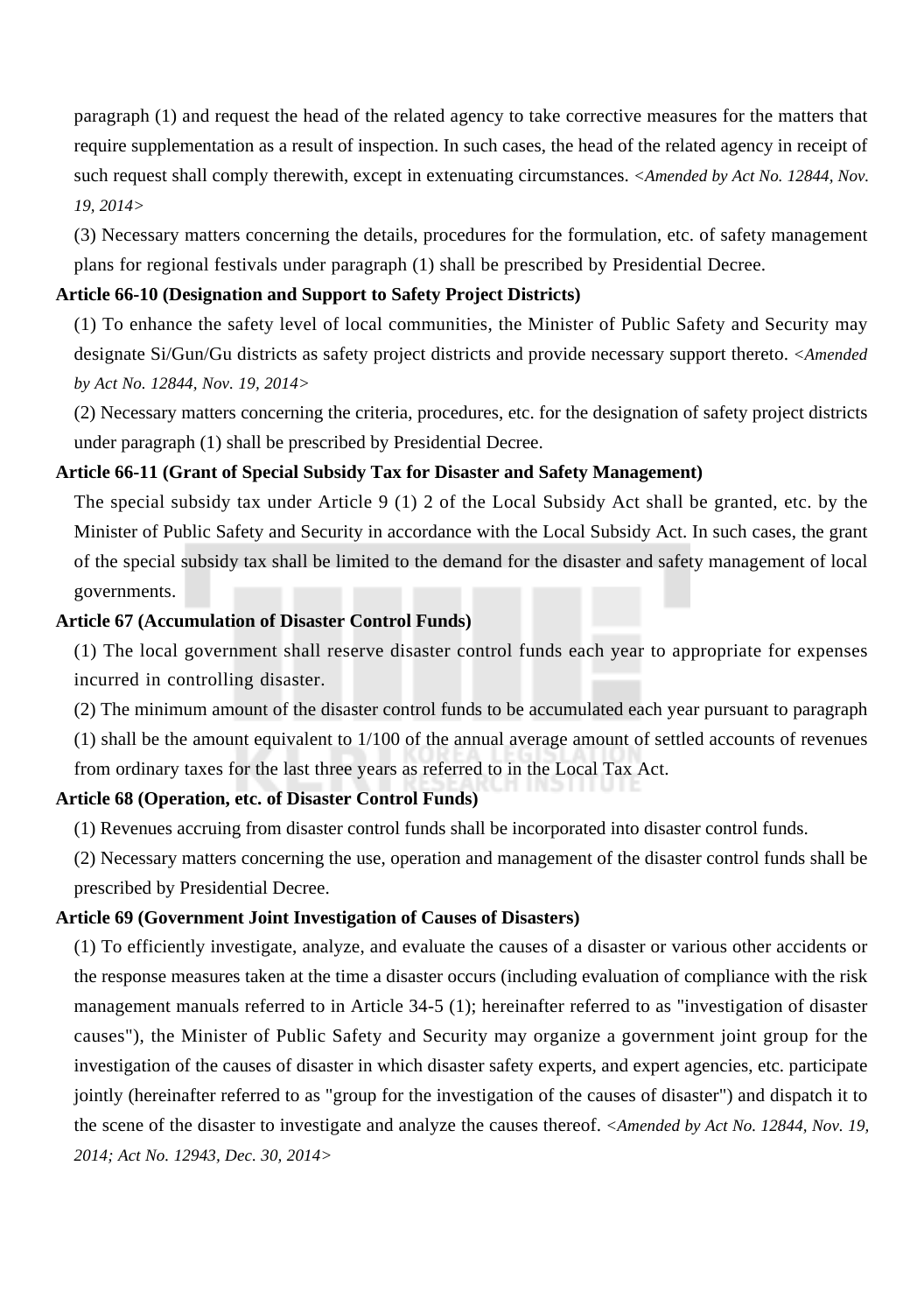(2) A group for the investigation of the causes of disaster shall report the results of investigation to the Coordination Committee, as prescribed by Presidential Decree. *<Amended by Act No. 12943, Dec. 30, 2014>* (3) If necessary for the investigation of the causes of disaster, a group for the investigation of the causes of disaster may request the heads of related agencies or related persons to submit data, etc. In such cases, the heads of the related agencies or related persons in receipt of such request shall comply therewith, except in extenuating circumstances.

(4) The Minister of Public Safety and Security may notify the heads of the related agencies of the results of the investigation of the causes of disaster or request them to take necessary measures, such as recommendation for improvement, etc. In such cases, the heads of the related agencies in receipt of such request shall take measures as recommended, except in extenuating circumstances. *<Amended by Act No. 12844, Nov. 19, 2014>*

(5) The Minister of Public Safety and Security shall promptly submit and report the results of the investigation of the causes of disaster to the competent standing committee of the National Assembly. *<Newly Inserted by Act No. 12943, Dec. 30, 2014>*

(6) Necessary matters concerning the authority, organization, operation, etc. of a group for the investigation of the causes of disaster shall be prescribed by Presidential Decree.

#### **Article 70 (Creation of Disaster Records and Management thereof)**

(1) The head of any disaster management agency shall create disaster records including damage of facilities, property, etc. under his/her jurisdiction, and keep such records. In such cases, the head of such disaster management agency, other than the head of a Si/Gun/Gu, shall notify the head of the relevant Si/Gun/Gu of the matters recorded. *<Amended by Act No. 11994, Aug. 6, 2013>*

(2) The Minister of Public Safety and Security shall prepare a disaster annual report or calamity yearbook in which disaster situations, etc. are recorded each year. *<Newly Inserted by Act No. 11994, Aug. 6, 2013; Act No. 12844, Nov. 19, 2014>*

(3) If necessary for the preparation of a disaster annual report or calamity yearbook under paragraph (2), the Minister of Public Safety and Security may request the heads of disaster management agencies to submit related data. In such cases, the heads of disaster management agencies in receipt of such request shall fully cooperate therewith. *<Newly Inserted Act No. 11994, Aug. 6, 2013; Act No. 12844, Nov. 19, 2014; Act No. 12943, Dec. 30, 2014>*

(4) The head of any disaster management supervision agency shall prepare a disaster white book in which the status of management of disasters which are deemed to have special necessity to record and manage social accidents, status of disasters, etc. in areas declared as special disaster areas under Article 60. In such cases, such disaster white book shall be notified to each head of the relevant agency for him/her to use as a reference in disaster response. *<Newly Inserted by Act No. 12943, Dec. 30, 2014>*

(5) The head of any disaster management supervision agency shall promptly submit and report the disaster white book prepared under paragraph (4) to the competent standing committee of the National Assembly. *<Newly Inserted by Act No. 12943, Dec. 30, 2014>*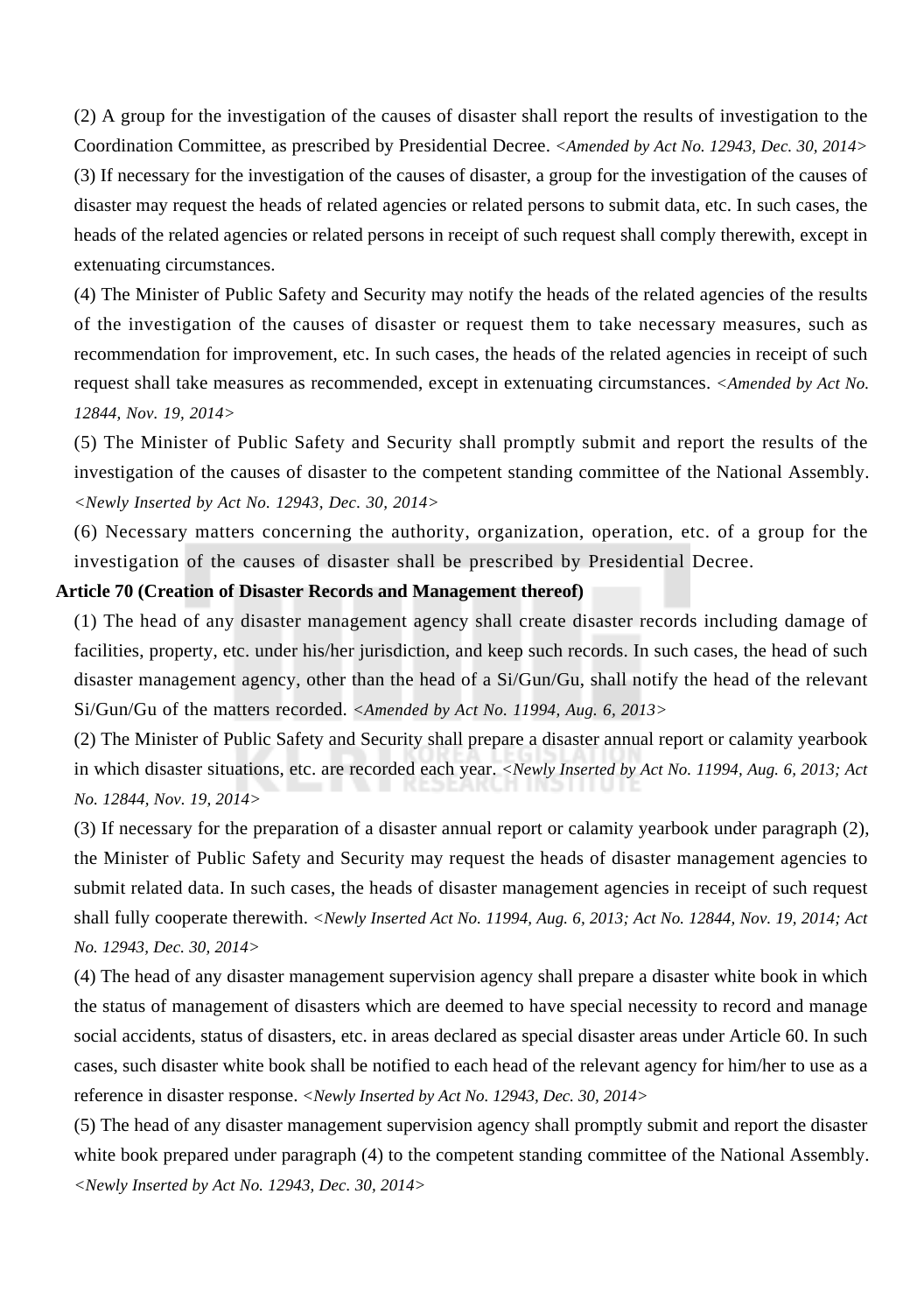(6) Necessary matters concerning the preparation, keeping, and management of disaster records shall be prescribed by Presidential Decree. *<Amended by Act No. 11994, Aug. 6, 2013; Act No. 12943, Dec. 30, 2014>*

# **Article 71 (Promotion of Science and Technology Necessary for Disaster and Safety Management, etc.)**

(1) The Government shall formulate and implement policies for promoting science and technology in the field of disaster and safety management, such as research, experiment, survey, and technology development (hereinafter referred to as "research and development projects") and training of professional human resources necessary for disaster and safety management.

(2) The Minister of Public Safety and Security may fully or partially subsidize the costs required for research and development projects with contributions, within budgetary limits. *<Amended by Act No. 11690, Mar. 23, 2013; Act No. 11994, Aug. 6, 2013; Act No. 12844, Nov. 19, 2014>*

(3) To efficiently implement research and development projects, the Minister of Public Safety and Security may conclude an agreement with any of the following institutions, organizations, or business operators, and entrust them with research and development projects: *<Amended by Act No. 11690, Mar. 23, 2013; Act No. 12844, Nov. 19, 2014>*

1. National and public research institutions;

2. Specific research institutes under the Support of Specific Research Institutes Act;

3. Government-funded science and technology research institutes established under the Act on the Establishment, Operation and Fostering of Government-Funded Science and Technology Research Institutes;

4. Universities, colleges, industrial colleges, junior colleges, and technical colleges under the Higher Education Act;

5. Corporate research institutes in the field of disaster or safety established under the Civil Act or other Acts;

6. Research institutes annexed to enterprises or research and development divisions of enterprises under Article 14 (1) 2 of the Basic Research Promotion and Technology Development Support Act.

(4) To efficiently implement research and development projects, the Minister of Public Safety and Security may appoint an institution dedicated to research and development projects from among the research institutes affiliated to the Ministry of Public Safety and Security or the research institutes, organizations, or business operators prescribed by the Presidential Decree, and entrust such institution with planning, managing, and evaluating research and development projects, concluding agreements under paragraph (3), and disseminating, promoting, etc. the developed technologies. *<Amended by Act No. 11690, Mar. 23, 2013; Act No. 11994, Aug. 6, 2013; Act No. 12844, Nov. 19, 2014>*

(5) Necessary matters concerning implementing research and development projects, such as the payment, use, and management of contributions under paragraph (2) and the methods of concluding agreements under paragraph (3) shall be prescribed by Presidential Decree.

**Article 71-2 (Formulation, etc. of Comprehensive Plans for Development of Technology for Disaster and Safety Management)**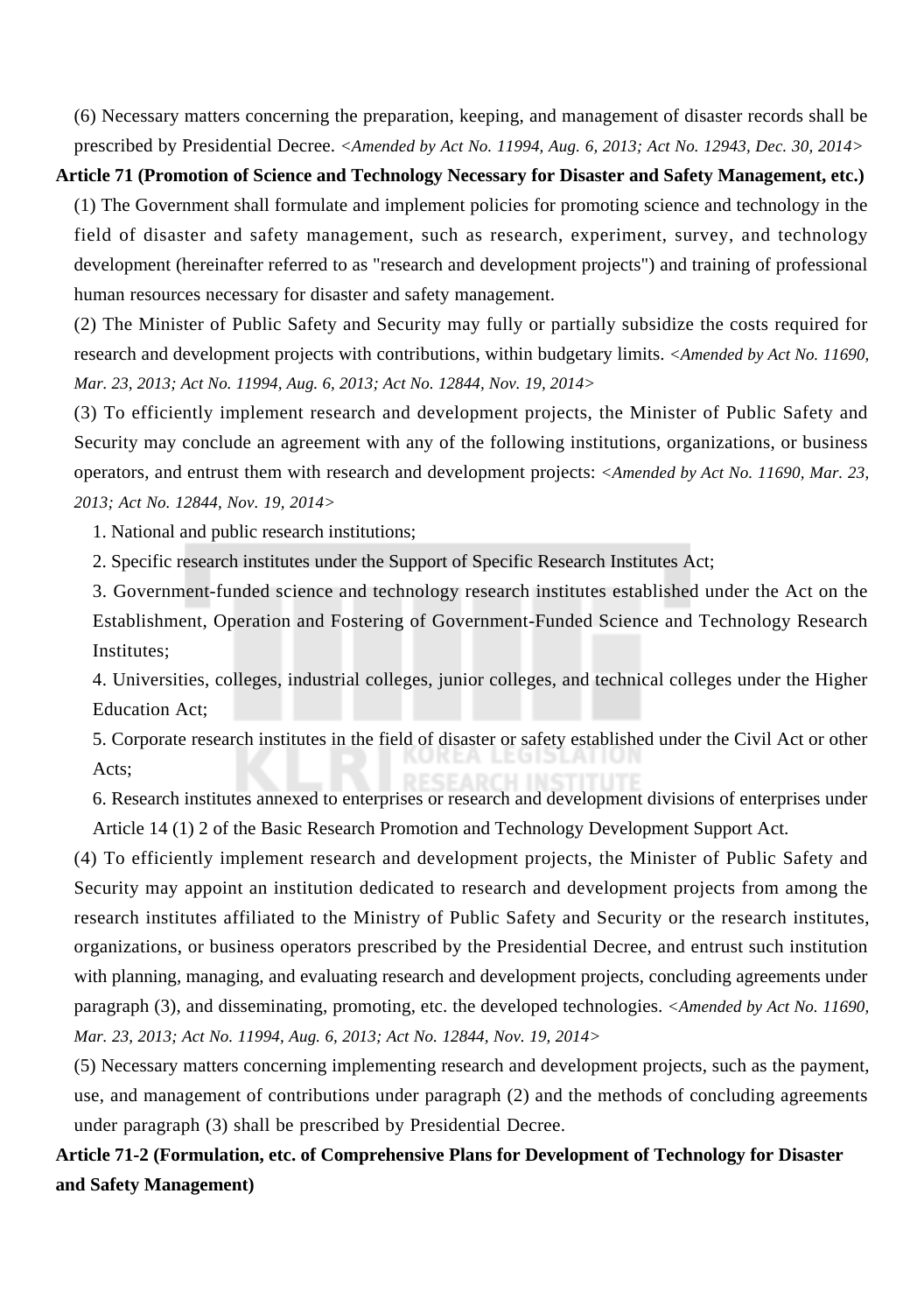(1) To promote science and technology related to disaster and safety management under Article 71 (1), the Minister of Public Safety and Security shall formulate a comprehensive plan for development of technology for disaster and safety management (hereinafter referred to as "development plan") on a fiveyear basis, after compiling the plans for development of disaster and safety management technologies submitted by the heads of the relevant central administrative agencies and undergoing deliberation by the Coordination Committee and by the National Science and Technology Deliberation Council established under Article 9 (1) of the Framework Act on Science and Technology. *<Amended by Act No. 11713, Mar. 23, 2013; Act No. 11994, Aug. 6, 2013; Act No. 12844, Nov. 19, 2014>*

(2) The head of the relevant central administrative agency shall formulate and implement an annual implementation plan for the affairs under his/her jurisdiction, based on a development plan.

(3) Matters to be included in development plans and implementation plans, procedures for formulation of such plans, etc. shall be prescribed by Presidential Decree.

# **Article 72 (Support for Commercialization of Research and Development Project Outcomes)**

(1) The Minister of Public Safety and Security may provide the following support to small-and-medium enterprises defined in Article 2 of the Framework Act on Small and Medium Enterprises (hereinafter referred to as "small-and-medium enterprises"), other corporations, or business operators who commercialize the outcomes of research and development projects (referring to developing, producing, and selling products or improving relevant technologies in the process thereof, by using project outcomes; hereinafter the same shall apply). In such cases, small-and-medium may be given priority for the support: *<Amended by Act No. 11690, Mar. 23, 2013; Act No. 12844, Nov. 19, 2014>*

1. Subsidization of the costs necessary for developing and manufacturing trial manufactured goods and the investment in plant and equipment;

2. Creation, approval, or mediation of exclusive or non-exclusive licenses on intellectual property rights, including patent rights derived from research and development projects;

3. Preferential purchase of disaster or safety-related products, etc. produced through commercialization;

4. Granting a right to use machines, facilities, or prototypes used or manufactured for research and development projects;

5. Other matters prescribed by Ordinance of the Prime Minister, necessary for commercialization.

(2) Necessary matters concerning the methods and procedures of support under paragraph (1) shall be prescribed by Presidential Decree.

# **Article 72-2 Moved to Article 73.** *<by Act No. 11994, Aug. 6, 2013>*

# **Article 73 (Collection and Use of Royalties)**

(1) Where revenues are derived from the commercialization of the outcomes of a research and development project, the Minister of Public Safety and Security may collect some of the revenues (hereinafter referred to as "royalties") from the relevant business operator. *<Amended by Act No. 11690, Mar. 23, 2013; Act No. 12844, Nov. 19, 2014>*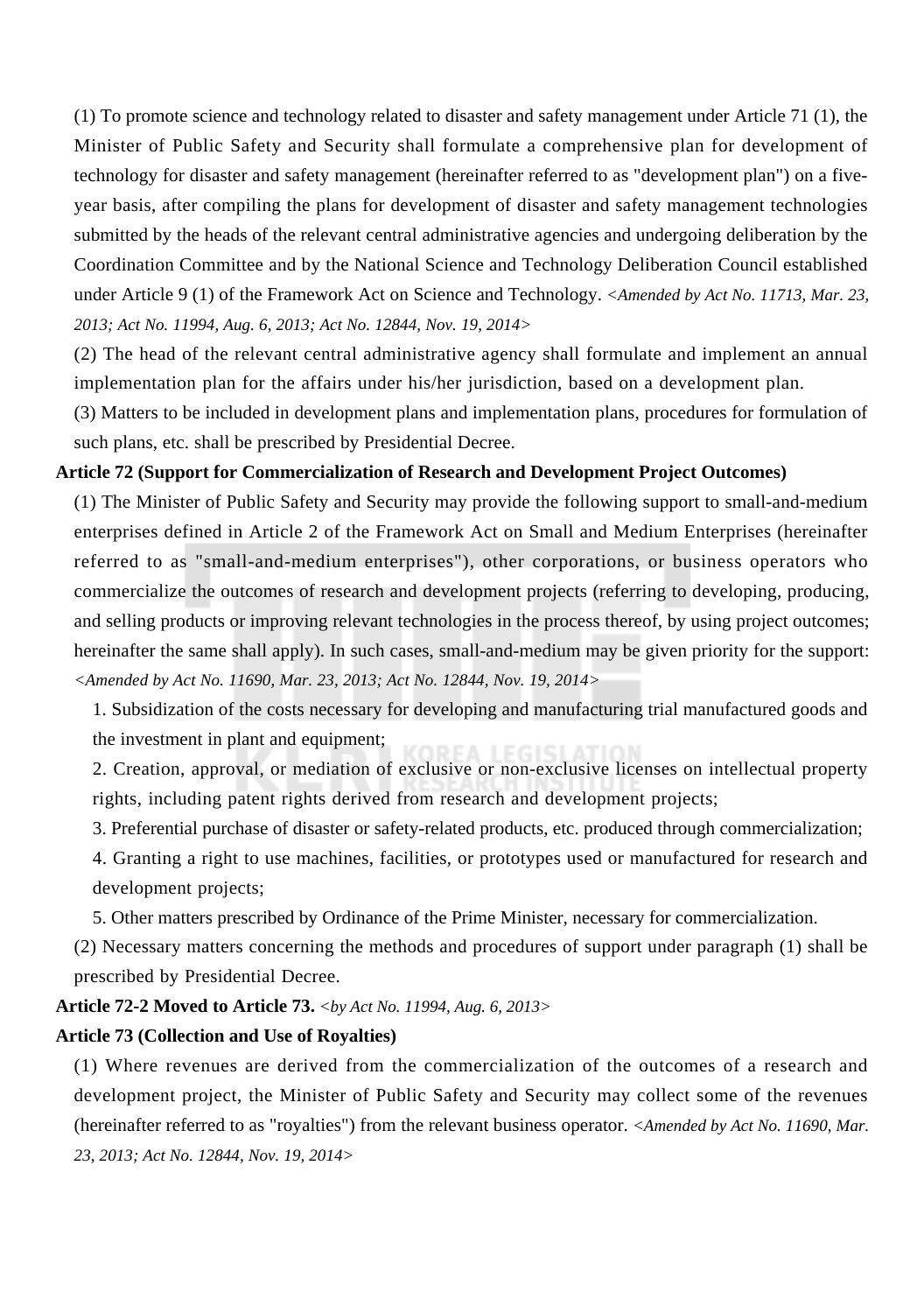(2) The Minister of Public Safety and Security may use royalties for the following projects: *<Amended by Act No. 11690, Mar. 23, 2013; Act No. 12844, Nov. 19, 2014>*

1. Research and development projects for disaster and safety management;

2. Other projects determined by the Presidential Decree, for developing technologies related to disaster and safety management.

(3) Necessary matters concerning the scope of persons liable to pay royalties, collection methods, use of royalties, etc. shall be prescribed by Presidential Decree.

# **Article 74 (Construction and Operation of Information and Communications Systems for Disaster Management)**

(1) The Minister of Public Safety and Security and the heads of disaster management agencies, emergency rescue agencies, and emergency rescue and relief support agencies may construct and operate information and communications systems for disaster management in order to efficiently conduct disaster management duties, as prescribed by Presidential Decree. *<Amended by Act No. 11346, Feb. 22, 2012; Act No. 11690, Mar. 23, 2013; Act No. 12844, Nov. 19, 2014>*

(2) The heads of disaster management agencies, emergency rescue agencies, and emergency rescue and relief support agencies may request the heads of the relevant disaster management agencies, emergency rescue agencies, and emergency rescue and relief support agencies to provide data necessary for the construction of information and communications systems for disaster management provided for in paragraph (1). In such cases, the heads of the agencies in receipt of such request shall comply therewith, except in extenuating circumstances. *<Newly Inserted by Act No. 11346, Feb. 22, 2012; Act No. 11994, Aug. 6, 2013>*

(3) The Minister of Public Safety and Security may construct and operate a comprehensive information and communications system for disaster management so that the information and communications systems for disaster management constructed by the heads of disaster management agencies, emergency rescue agencies, and emergency rescue and relief support agencies under paragraph (1) can be inter-operated or standardized, and the heads of disaster management agencies, emergency rescue agencies, and emergency rescue and relief support agencies shall cooperate therein, except in extenuating circumstances. *<Newly Inserted by Act No. 11346, Feb. 22, 2012; Act No. 11690, Mar. 23, 2013; Act No. 11994, Aug. 6, 2013; Act No. 12844, Nov. 19, 2014>*

# **Article 74-2 (Sharing of Disaster Control Information)**

(1) In order to efficiently deal with disaster control duties, each disaster control agency, emergency rescue and relief agency and emergency rescue and relief support agency shall share the disaster control information collected and possessed by it with other disaster control agencies, emergency rescue and relief agencies and emergency rescue and relief support agencies.

(2) Agencies which provide disaster control information shared under paragraph (1) shall endeavor to maintain the accuracy of the relevant information.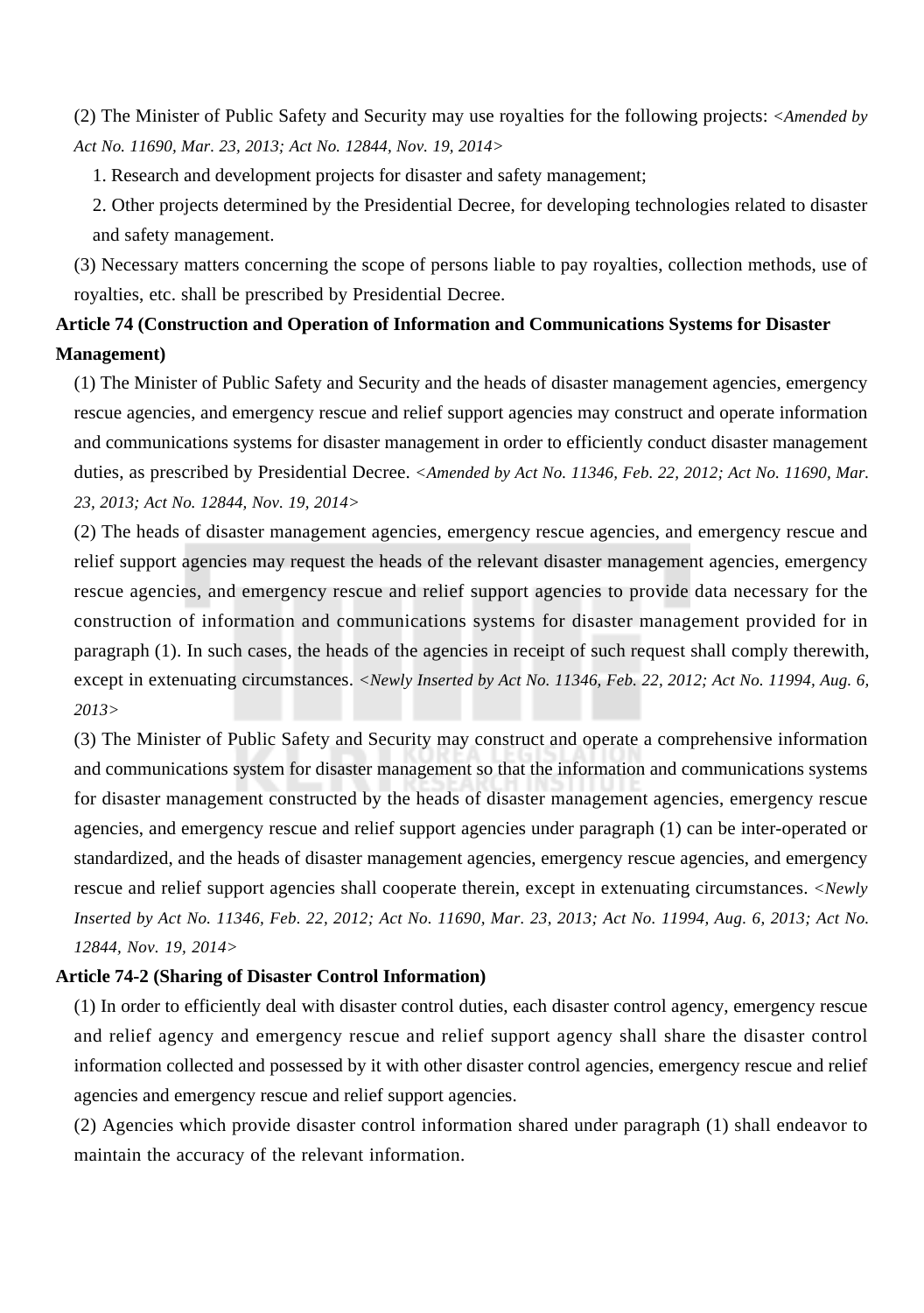(3) No disaster control agency, emergency rescue and relief agency and emergency rescue and relief support agency, nor a person who performs or has performed the duties of such agencies by being entrusted with disaster control duties, shall divulge any disaster control information which it/he/she has learned in the course of carrying out its/his/her duties, or use it for wrongful purposes, such as providing it for another person's use without any authority to do so.

(4) Necessary matters concerning the scope of disaster control information subject to be shared under paragraph (1), procedures for sharing of disaster control information, etc. shall be prescribed by Presidential Decree.

# **Article 75 (Organization and Operation of Safety Control Advisory Group)**

(1) The head of a local government may organize and operate a safety control advisory group consisting of private specialists, for the purpose of offering technical advice on the disaster and safety control duties.

(2) The organization and operation of the safety control advisory group referred to in paragraph (1) shall be stipulated by municipal ordinance of the relevant local government.

# **Article 76 (Development and Distribution of Disaster-Related Insurances, etc.)**

(1) The State shall endeavor to develop and distribute disaster-related insurance and mutual aid to ensure that citizens and local governments prepare for disasters on their own responsibilities and through their own effort.

(2) The State may subsidize some of the premiums and mutual aid fees and some of the expenses incurred in operating, managing, etc. insurances and mutual aid, within its budget limits, as prescribed by Presidential Decree.

#### **Article 76-2 (Chief Safety Officers)**

(1) The head of a State agency and of a local government may appoint a chief safety officer who exercises overall control over disaster and safety control affairs in the relevant agency and staff personnel, from among the public officials under his/her control.

(2) A chief safety officer shall be responsible for the following affairs in connection with disaster and safety control affairs in the relevant agency:

1. Where any disasters or various other accidents occur or are likely to occur, matters concerning initial response measures and reports;

2. Matters concerning the preparation and management of risk management manuals;

3. Matters concerning education and training related to disaster and safety control;

4. Other matters deemed necessary by the head of the relevant central administrative agency for disaster and safety control affairs.

(3) Matters necessary for the appointment and operation of a chief safety officer under paragraph (1) shall be prescribed by Presidential Decree.

# **Article 77 (Request for Disciplinary Action, etc. against Violation of Duties of Disaster Management)**

(1) Where the head of the relevant central administrative agency or the head of the relevant local government fails to take any measure under this Act, the Prime Minister or the Minister of Public Safety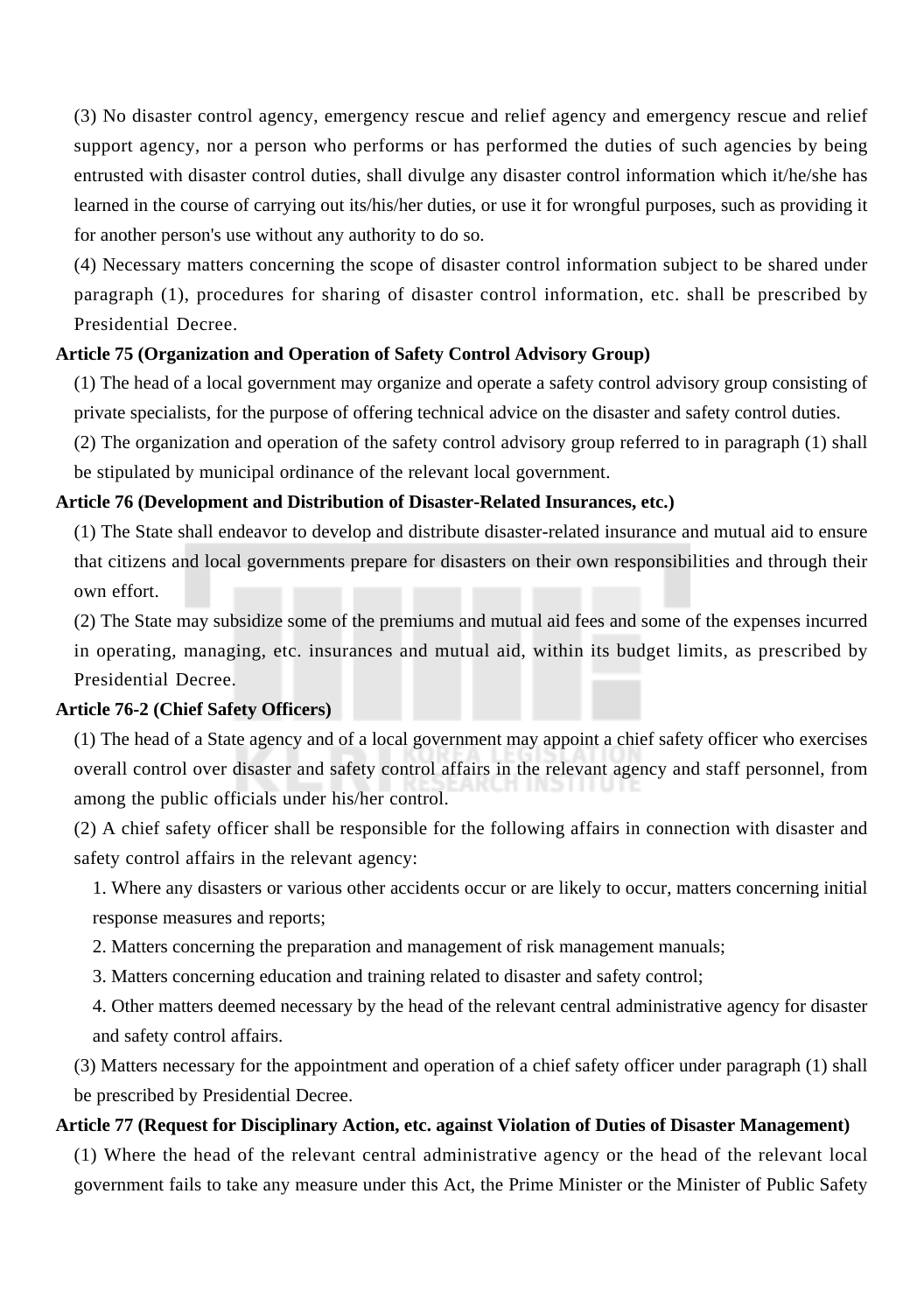and Security may take necessary measures, including a warning to the agency, as prescribed by Presidential Decree.

(2) Where public officials or staff members of any disaster management agency violate instructions or neglect the assigned duties in the course of performing their duties, such as emergency measures for disasters, safety inspections, and disaster management, the Minister of Public Safety and Security, the relevant Mayor/Do Governor, or the head of the relevant Si/Gun/Gu may notify the heads of agencies or organizations to which they belong of a list of their names and request them to take disciplinary action, etc. on the relevant public officials or staff members. In such cases, the related materials which can substantiate such fact shall be sent together to the heads of agencies or organizations to which they belong. (3) Where emergency rescue staff members fail to comply with on-scene command referred to in Article 52 (5) or neglect the assigned duties, the head of the central control group or the head of any local control group may notify the heads of agencies or organizations to which they belong of a list of their names and request them to take disciplinary action, etc. on the relevant emergency rescue staff members. In such cases, the related materials which can substantiate such fact shall be sent together to the heads of agencies or organizations to which they belong.

(4) The heads of agencies or organizations in receipt of a notice under paragraphs (2) and (3) shall take appropriate measures, such as disciplinary action, to the relevant public officials or staff members, and shall notify the heads of relevant agencies of the results thereof.

(5) The Minister of Public Safety and Security, a Mayor/Do Governor, the head of a Si/Gun/Gu, the head of the central control group, or the head of any local control group may have any public official belonging to him/her conduct an investigation necessary to substantiate the facts specified in paragraphs (2) and (3). In such cases, a public official who conducts the investigation shall produce a certificate evidencing the authority to interested persons.

(6) Necessary matters concerning notification under paragraphs (2) and (3) and investigation under paragraph (5) shall be prescribed by Presidential Decree.

#### **Article 78 (Delegation and Entrustment of Authority)**

(1) The authority of the Minister of Public Safety and Security under this Act may be partially delegated to a Mayor/Do Governor, as prescribed by Presidential Decree. *<Amended by Act No. 11690, Mar. 23, 2013; Act No. 12844, Nov. 19, 2014>*

(2) The Minister of Public Safety and Security may entrust specialized agencies, etc. with some duties, such as evaluations prescribed in Article 33-2, support for the commercialization of research and development project outcomes under Article 72, and collection and use of royalties under Article 73, as prescribed by Presidential Decree. *<Amended by Act No. 10467, Mar. 29, 2011; Act No. 11690, Mar. 23, 2013; Act No. 11994, Aug. 6, 2013; Act No. 12844, Nov. 19, 2014>*

## **Article 78-2 (Legal Fiction as Public Official for Purposes of Penalty Provisions)**

Executives and employees of an institution or organization which has concluded an agreement under Article 71 (3) and a specialized agency, etc. that conducts duties entrusted by the Minister of Public Safety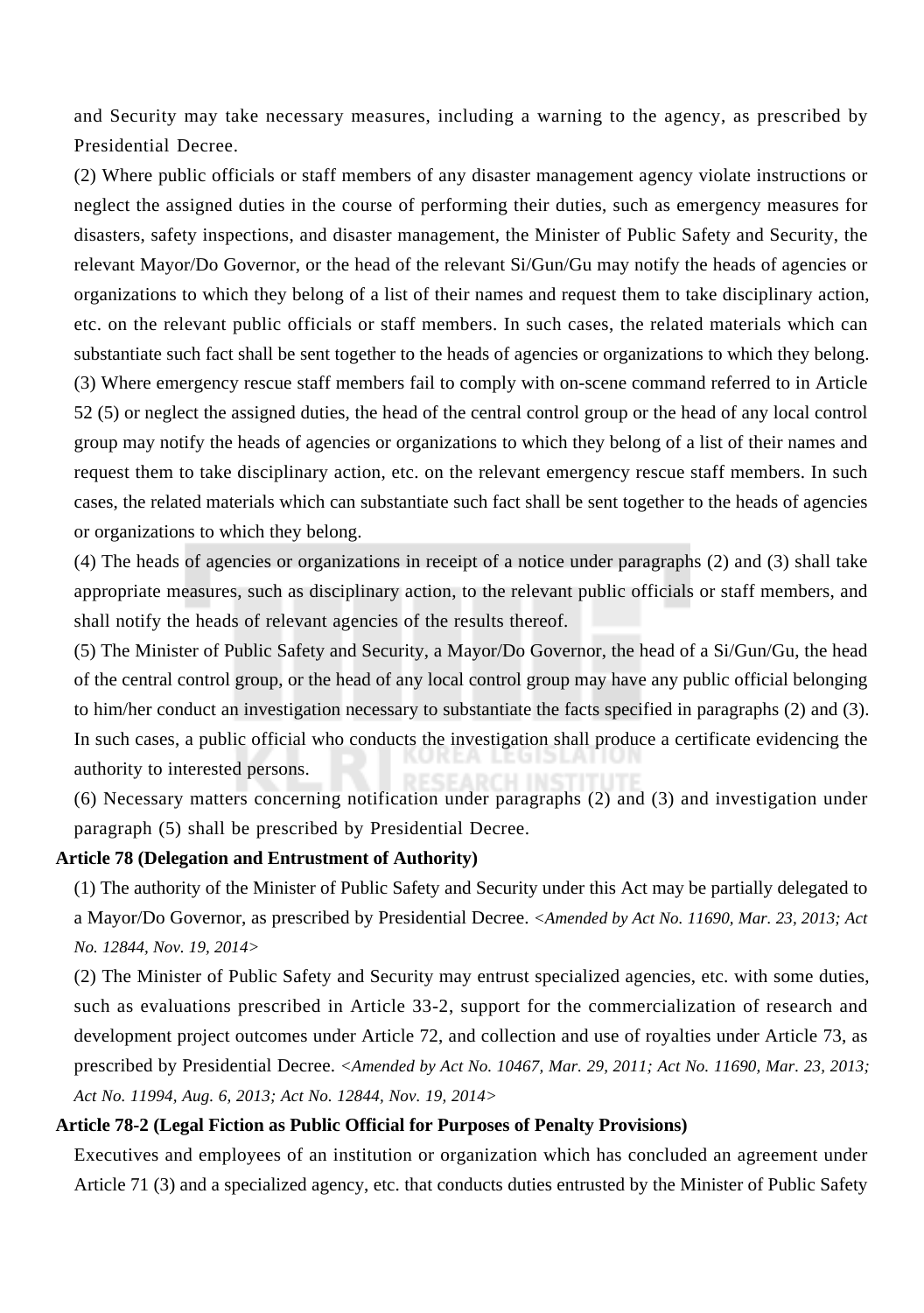and Security under Article 78 (2) shall be deemed public officials for the purpose of penalty provisions applied under Articles 127 and 129 through 132 of the Criminal Act. *<Amended by Act No. 11690, Mar. 23, 2013; Act No. 12844, Nov. 19, 2014>*

# **Article 79 (Penalty Provisions)**

Any of the following persons shall be punished by imprisonment for not exceeding one year, or by a fine not exceeding five million won:

1. A person who refuses, evades, or interferes with an emergency safety inspection under Article 30 (1) without justifiable grounds;

2. A person who fails to perform any order to take safety measures under Article 31 (1);

3. A person who violates any order for prohibiting or restricting access to a danger zone under Article

41 (1) 1 (including cases stipulated under Article 46 (1)) and other activities without justifiable grounds.

## **Article 80 (Penalty Provisions)**

Any of the following persons shall be punished by a fine not exceeding two million won:

1. A person who refuses or interferes with temporary use of land, buildings, installations, and other property or changing and removing obstacles under Article 45 (including cases stipulated under Article 46 (1)) without justifiable grounds;

2. A person who divulges any disaster management information that he/she has learned in the course of performing any of his/her duties, or uses it for wrongful purposes, such as providing it for another person's use without any authority to do so, in violation of Article 74-2 (3).

# **Article 81 (Joint Penalty Provisions)**

Where a representative of a corporation, or an agent, employee, or other servant of a corporation or individual commits a violation under Article 79 or 80 in connection with the business of the corporation or individual, not only shall such violator be punished, but the corporation or individual also shall be punished by a fine under the relevant provisions: Provided, That this shall not apply where such corporation or individual has not been negligent in giving due attention and supervision concerning the relevant business to prevent such violation.

#### **Article 82 (Fines for Negligence)**

(1) Any of the following persons shall be punished by a fine for negligence not exceeding two million won:

1. A person who violates any evacuation order issued under Article 40 (1) (including cases stipulated under Article 46 (1));

2. A person who violates any eviction or evacuation order, from a danger zone, issued under Article 41

(1) 2 (including cases stipulated under Article 46 (1)).

(2) Fines for negligence under paragraph (1) shall be imposed and collected by the relevant Mayor/Do Governor or the head of the relevant Si/Gun/Gu, as prescribed by Presidential Decree.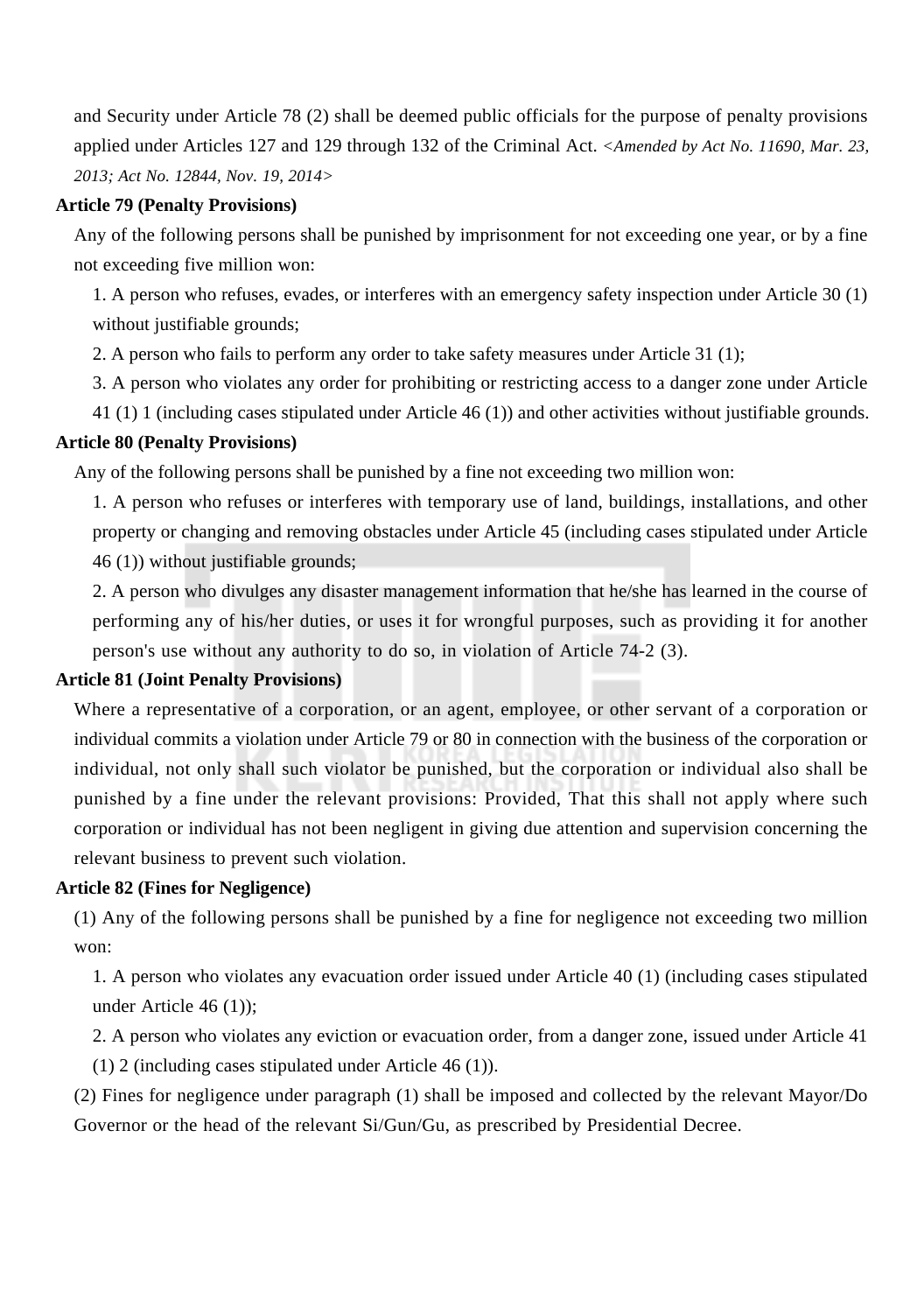# ADDENDA

# **Article 1 (Enforcement Date)**

This Act shall enter into force on the date prescribed by Presidential Decree, but in any event, within three months after the date of its promulgation.

#### **Article 2 (Abrogation of other Statutes)**

The Disaster Management Act is hereby abrogated.

#### **Article 3 (Transitional Measures concerning Dispositions, etc.)**

Any dispositions or measures taken under the former Disaster Management Act as at the time this Act enters into force, and other acts performed by the administrative agencies, or acts conducted in relation to the administrative agencies shall be deemed the acts performed by the administrative agencies or acts conducted in relation to the administrative agencies under this Act.

#### **Article 4 (Transitional Measures concerning Composition, etc. of Local Committee)**

Necessary matters concerning the composition and operation of local committees and the working committees referred to in Article 11 (4) shall be in accordance with that prescribed by Presidential Decree pursuant to Article 9 (4) of the former Disaster Control Act, until municipal ordinance of the relevant City/Do and Si/Gun/Gu is enacted within six months after the enforcement date of this Act.

#### **Article 5 (Transitional Measures concerning Safety Control Plans)**

The national disaster control plans, City/Do disaster control plans and Si/Gun/Gu disaster control plans referred to in the former Disaster Control Act as at the time this Act enters into force shall be deemed the national safety control plans, City/Do safety control plans and Si/Gun/Gu safety control plans under this Act, respectively.

# **Article 6 (Transitional Measures concerning Dispositions of Matters under Jurisdiction of Local Committees)**

Where the local committee makes any disposition belonging to its authority under the relevant municipal ordinance under subparagraph 4 of Article 12, the former municipal ordinance shall govern until municipal ordinance of the relevant City/Do and Si/Gun/Gu referred to in Article 10 (1) 3 of the former Disaster Control Act is enacted or amended within six months after the enforcement date of this Act.

# **Article 7 (Transitional Measures concerning Composition, etc. of Local Countermeasure Headquarters)**

Necessary matters concerning the composition and operation of the local countermeasure headquarters referred to in Article 16 (3) shall be in accordance with that prescribed by Presidential Decree pursuant to Article 43 (3) of the former Disaster Control Act, until municipal ordinance of the relevant City/Do and Si/Gun/Gu is enacted within six months after the enforcement date of this Act.

# **Article 8 (Transitional Measures concerning Special Disaster Areas)**

The special disaster areas declared pursuant to Article 51 of the former Disaster Control Act as at the time this Act enters into force shall be deemed the special disaster areas declared pursuant to Article 60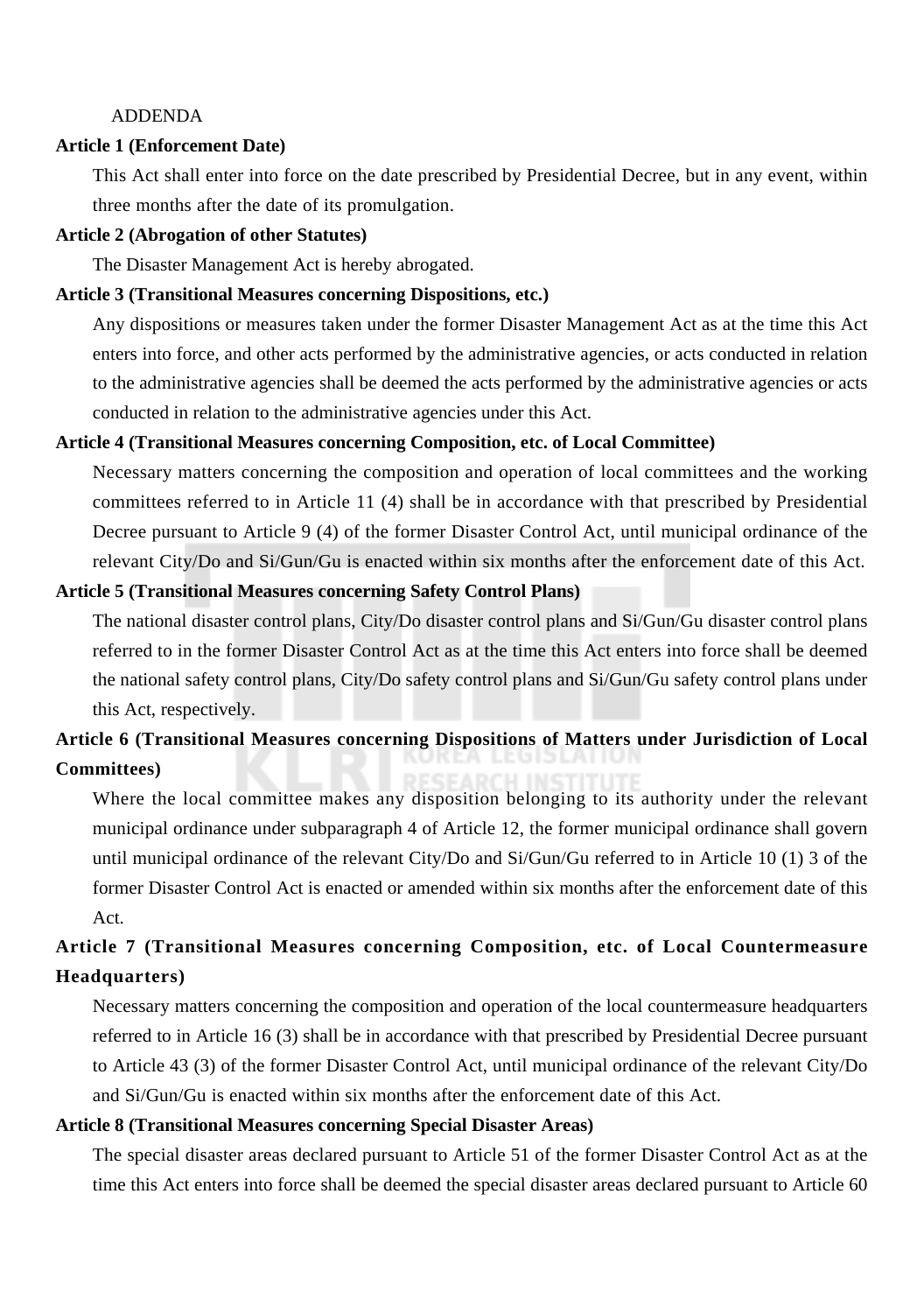of this Act.

# **Article 9 (Transitional Measures concerning Disaster Control Fund)**

The disaster control fund referred to in Article 56 of the former Disaster Control Act as at the time this Act enters into force and the disaster countermeasure fund referred to in Article 63 of the former Countermeasures against Natural Disasters Act shall be deemed the disaster control fund referred to in Article 67 of this Act.

# **Article 10 Omitted.**

# **Article 11 (Relation to other Acts and Subordinate Statutes)**

A citation of the former Disaster Control Act and the provisions thereof as at the time this Act enters into force shall be deemed a citation of this Act or the provisions of this Act corresponding thereto, if any, in lieu of the former provisions.

ADDENDA *<Act No. 7849, Feb. 21, 2006>*

# **Article 1 (Enforcement Date)**

This Act shall enter into force on July 1, 2006. (Proviso Omitted.)

# **Articles 2 through 41 Omitted.**

### ADDENDA *<Act No. 8274, Jan. 26, 2007>*

(1) (Enforcement Date) This Act shall enter into force six months after the date of its promulgation.

(2) (Transitional Measure concerning Penal Provisions) The application of the penal provisions to any act performed before this Act enters into force shall be governed by the former provisions.

# ADDENDA *<Act No. 8420, May 11, 2007>*

# **Article 1 (Enforcement Date)**

This Act shall enter into force on the date of its promulgation: Provided, That amended provisions of Article 5 (2) of the Addenda shall enter into force on July 27, 2007.

# **Articles 2 through 6 Omitted.**

# ADDENDA *<Act No. 8623, Aug. 3, 2007>*

(1) (Enforcement Date) This Act shall enter into force on the date of its promulgation. (Proviso Omitted.) (2) through (4) Omitted.

ADDENDUM *<Act No. 8856, Feb. 29, 2008>* This Act shall enter into force on the date of its promulgation.

ADDENDUM *<Act No. 9205, Dec. 26, 2008>*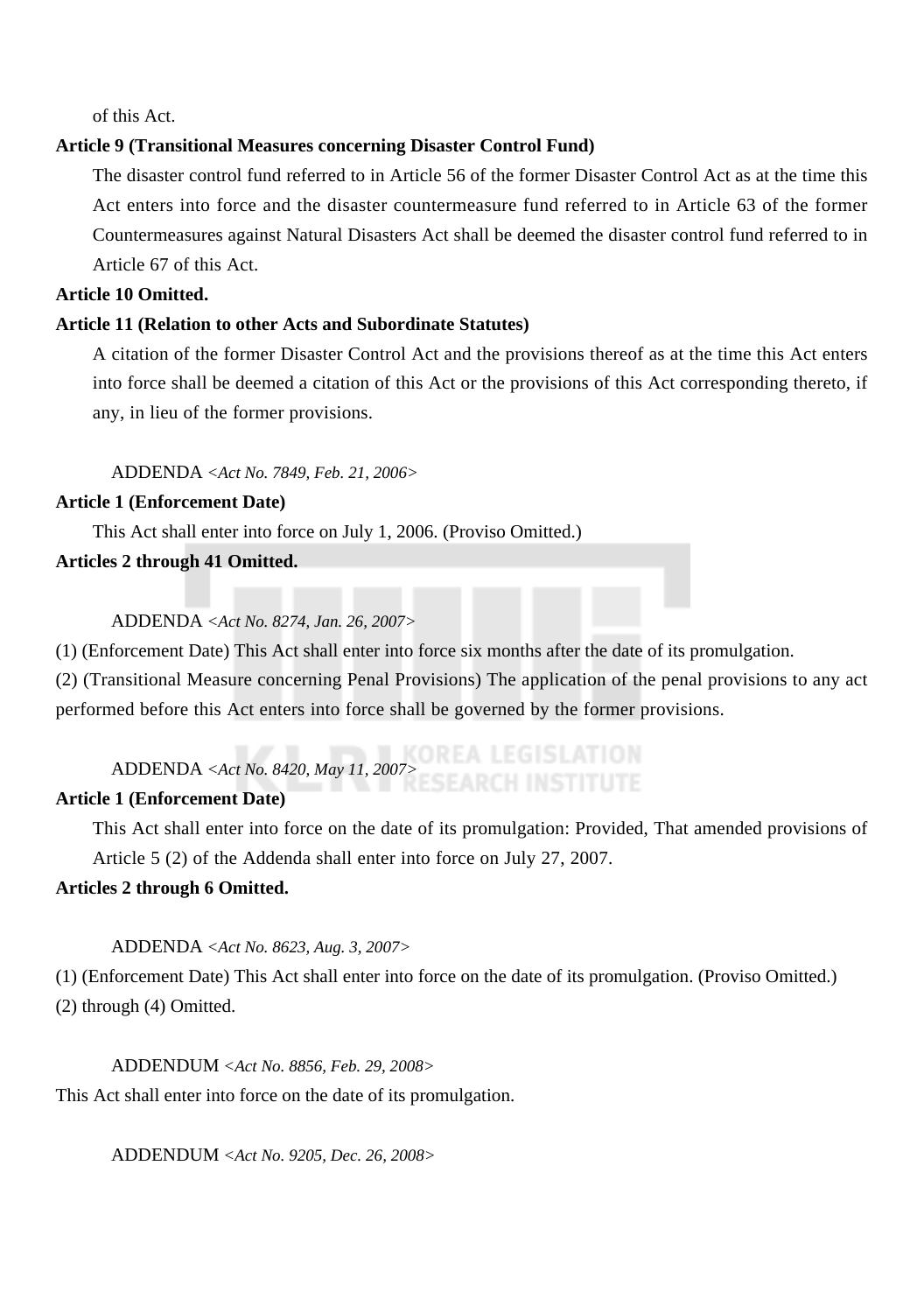This Act shall enter into force on the date of its promulgation.

ADDENDUM *<Act No. 9299, Dec. 31, 2008>*

This Act shall enter into force six months after the date of its promulgation.

ADDENDA *<Act No. 9847, Dec. 29, 2009>*

#### **Article 1 (Enforcement Date)**

This Act shall enter into force one year after the date of its promulgation.

# **Articles 2 through 22 Omitted.**

ADDENDA *<Act No. 9932, Jan. 18, 2010>*

# **Article 1 (Enforcement Date)**

This Act shall enter into force two months after the date of its promulgation.(Proviso Omitted.) **Articles 2 through 5 Omitted.**

ADDENDA *<Act No. 10219, Mar. 31, 2010>*

#### **Article 1 (Enforcement Date)**

This Act shall enter into force on January 1, 2011.

**Articles 2 through 12 Omitted.**

# ADDENDA *<Act No. 10347, Jun. 8, 2010>*

(1) (Enforcement Date) This Act shall enter into force on the date of its promulgation: Provided, That the amended provisions of Articles 10-2, 34, 34-2, 55-2, 57 and 66 (4) shall enter into force six months after the date of its promulgation and the amended provisions of Article 34-3 shall enter into force one year after the date of its promulgation.

(2) (Transitional Measures concerning Central Consultative Committee on Disasters Investigation and Evaluation) The Central Consultative Committee for Disasters Investigation and Evaluation which is in operation as at the time the amended provisions of Article 10-2 enters into force shall be deemed organized and operated under the amended provisions of Article 10-2.

ADDENDA *<Act No. 10442, Mar 8, 2011>*

# **Article 1 (Enforcement Date)**

This Act shall enter into force six months after the date of its promulgation.

# **Articles 2 through 5 Omitted.**

ADDENDA *<Act No. 10467, Mar 29, 2011>*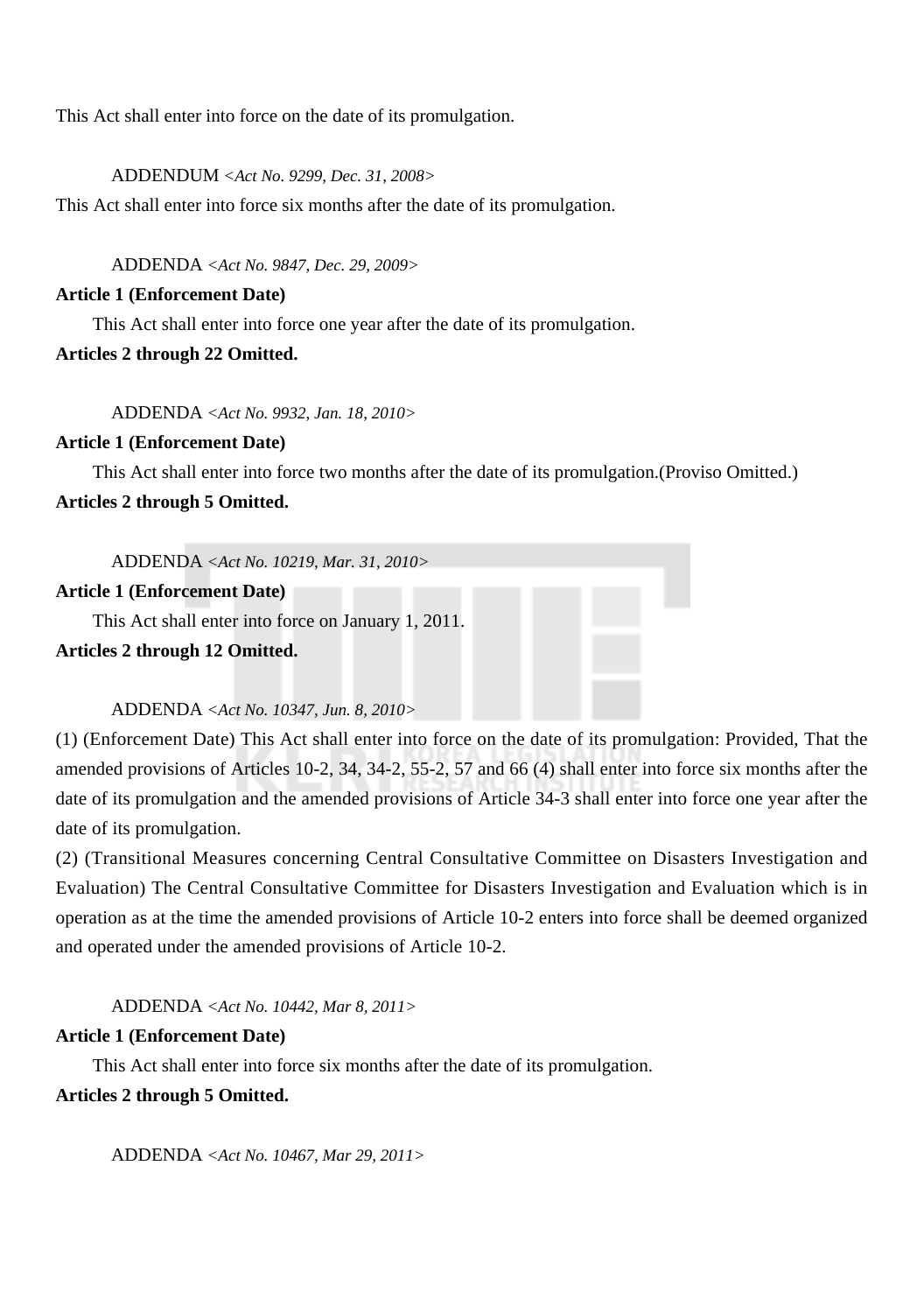# **Article (Enforcement Date)**

This Act shall enter into force on the date of its promulgation ; Provided, That the amended provisions of Articles 71, 72, 72-2 and 78-2 shall enter into force three months after the date of the promulgation.

# **Article 2 (Applicable Examples regarding the promotion of Research and Development Projects for Disaster and Safety Control)**

The amended provisions under Article 72 and 72-2 shall apply starting from the first case where all or part of research and development project costs are covered by contributions after this Act enters into force.

# **Article 3 (Transitional measures on the support, etc. necessary for the academic survey, research and technical development for safety control)**

If any support has given for the academic survey, research, technological development or the development and commercialization of technologies regarding safety control of small and medium enterprises pursuant to Article 71 (2) and Article 72 (2) prior to the enforcement of this Act, an agreement concluded prior to the enforcement of this Act or the former Article 72-3 shall apply to the report on the use of research and development funds, the collection and reduction of or exemption from royalties, the use of royalties, and the alteration or cancellation of an agreement.

# ADDENDUM *<Act No. 11346, Feb. 22, 2012>*

This Act shall enter into force six months after the date of its promulgation: Provided, That the amended provisions of Articles 4 (2) and 11 (1) shall enter into force on July 1, 2012, and the amended provisions of Article 38 (4) shall enter into force on January 1, 2013.

# ADDENDA *<Act No. 11495, Oct. 22, 2012>*

# **Article (Enforcement Date)**

This Act shall enter into force six months after the date of its promulgation.

#### **Articles 2 through 5 Omitted.**

ADDENDA *<Act No. 11690, Mar. 23, 2013>*

# **Article 1 (Enforcement Date)**

(1) This Act shall enter into force on the date of its promulgation.

(2) Omitted.

# **Articles 2 through 7 Omitted.**

ADDENDA *<Act No. 11713, Mar. 23, 2013>*

## **Article (Enforcement Date)**

This Act shall enter into force on the date of its promulgation.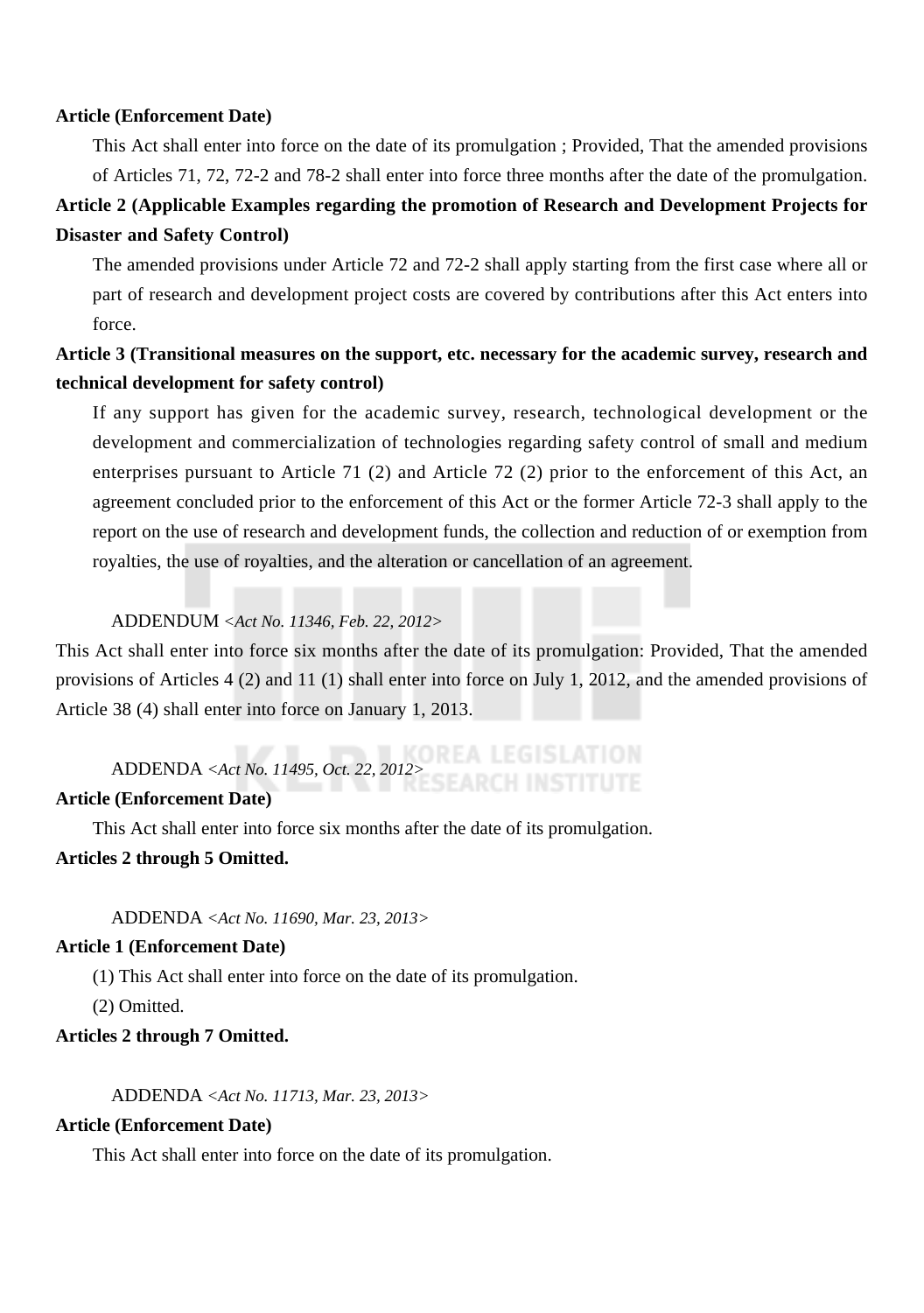# **Articles 2 through 6 Omitted.**

ADDENDA *<Act No. 11994, Aug. 6, 2013>*

#### **Article 1 (Enforcement Date)**

This Act shall enter into force six months after the date of its promulgation: Provided, That the amended provisions of Article 34-6 shall enter into force one year after the date of its promulgation.

# **Article 2 Omitted.**

#### ADDENDA *<Act No. 12844, Nov. 19, 2014>*

# **Article 1 (Enforcement Date)**

This Act shall enter into force six months after the date of its promulgation: Provided, That the amended provisions of the Acts that were promulgated before this Act enters into force, but the date they are to enter into force, has not yet, among the Acts amended pursuant to Article 6 of the Addenda, shall enter into force on the date the relevant Act enters into force, respectively.

# **Articles 2 through 7 Omitted.**

ADDENDA *<Act No. 12943, Dec. 30, 2014>*

#### **Article 1 (Enforcement Date)**

This Act shall enter into force on the date of its promulgation: Provided, That the following amended provisions shall enter into force on the respective dates classified as follows:

1. Articles 10-3, 14-2 (2) and (3) (limited to matters concerning special rescue task forces), 20 (5), and 77 (1): The date prescribed by Presidential Decree within the limit not exceeding six months after the promulgation thereof;

2. Articles 27 (3), 31 (1) (limited to matters related to Article 27 (3)), 34-6, 66-5 (3), subparagraph 1 of Article 79, and Article 82 (1) 1, 1-2, and 1-3: The date one year lapses after the promulgation thereof.

# **Article 2 (Special Provisions on Prior Consultation of Budget, etc. for Disaster and Safety Management Projects for 2016 Year)**

Notwithstanding the amended provisions of Article 10-2 (2) and (3), in case of a budget bill to be compiled in 2015, the heads of the relevant administrative agencies shall submit the relevant budget requests to the Minister of Public Safety and Security by June 30, 2015, and the Minister of Public Safety and Security shall submit them to the Minister of Strategy and Finance by July 20, 2015.

# **Article 3 (Special Provisions on Preparation of Manuals for Crisis Situations of Private-Owned Facilities, etc.)**

Any owner, manager, or occupant of a private facility under the amended provisions of Article 34-6 (1) shall prepare and manage manuals for crisis situations within three months from the date the amended provisions enter into force under subparagraph 2 of Article 1 of the Addenda.